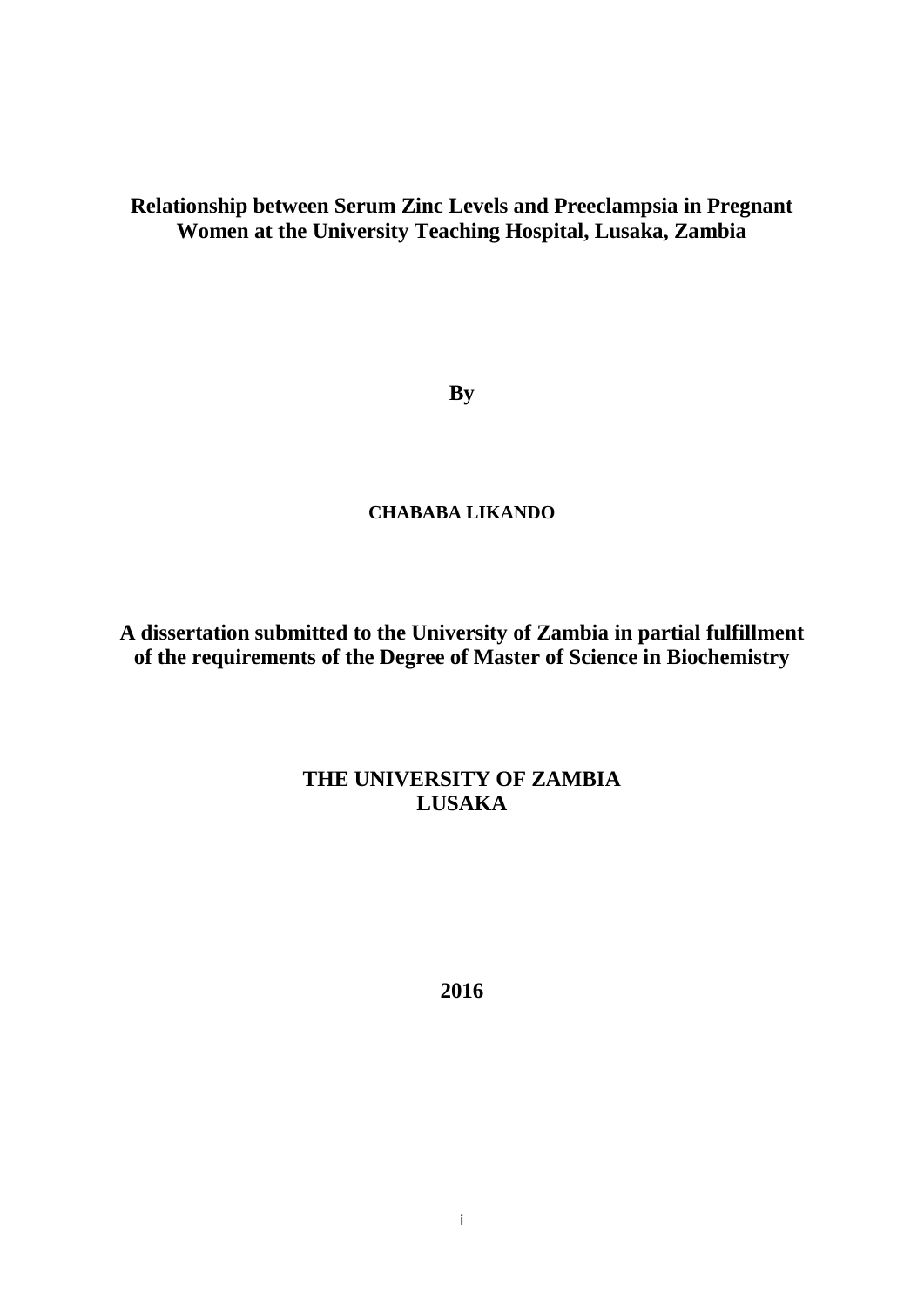## <span id="page-1-0"></span>**DECLARATION**

This dissertation is the original work of **CHABABA LIKANDO**. It has been done in accordance with the guidelines for M.Sc dissertations for the University of Zambia. It has not been submitted elsewhere for a degree at this or another University.

Signature.....................................................Date.............................................................

**CHABABA LIKANDO** (Candidate)

## **SUPERVISOR**:

I have read this dissertation and approved it for final submission.

Name:……………………………………………………………………………….

Signature..................................................... Date.......................................................

Department of Physiological Sciences, School of Medicine, University of Zambia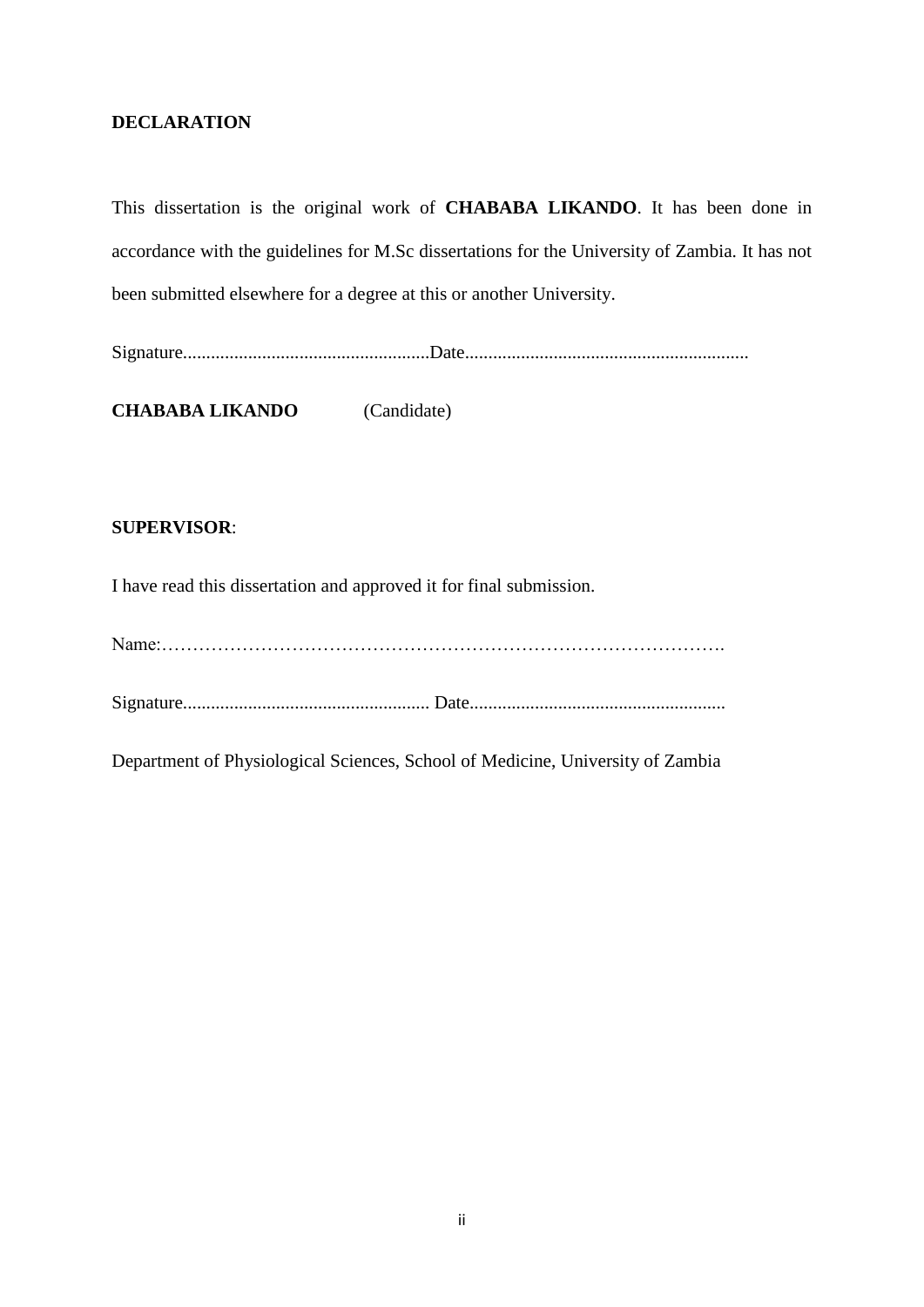## <span id="page-2-0"></span>**CERTIFICATE OF APPROVAL**

The University of Zambia approves this dissertation of Chababa Likando, in partial fulfillment of the requirements for the award of the degree of Master of Science in Biochemistry.

| <b>Board of Examiners' signatures</b> | <b>Date</b> |
|---------------------------------------|-------------|
|                                       |             |
| <b>Examiner I</b>                     |             |
|                                       |             |
| <b>Examiner II</b>                    |             |
|                                       |             |
| <b>Examiner III</b>                   |             |
|                                       |             |
|                                       |             |

**Head of Department** 

Signature............................................... Date............................................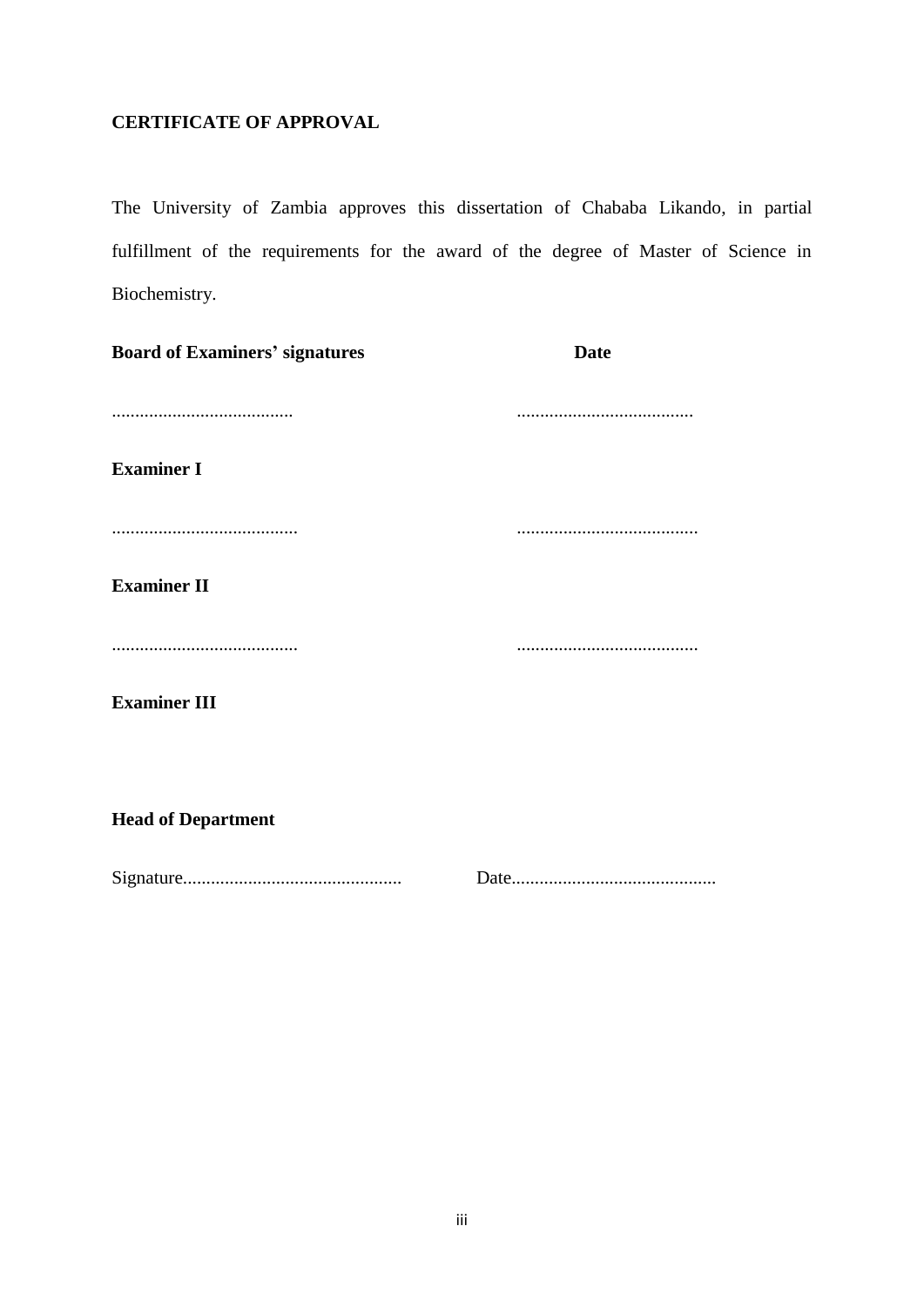## <span id="page-3-0"></span>**CERTIFICATE OF COMPLETION OF DISSERTATION**

I, **CHABABA LIKANDO**, do hereby certify that this dissertation is the product of my own work and, in submitting it for my Master of Science in Biochemistry program, further attest that it has not been submitted to another University in part or whole for the award of any program.

Signature......................................................... Date..................................................

I, **………………………………………….…**, having supervised and read this dissertation, am satisfied that this is the original work of the author, under whose name it is being presented. I confirm that the work has been completed satisfactorily and all the matters raised by examiners have been addressed.

Supervisor: **………………………………………**

Supervisor's signature............................................

Date........................................................................

## **Head of Department**

Signature........................................ Date......................................................................

Department of Physiological Sciences, School of Medicine, University of Zambia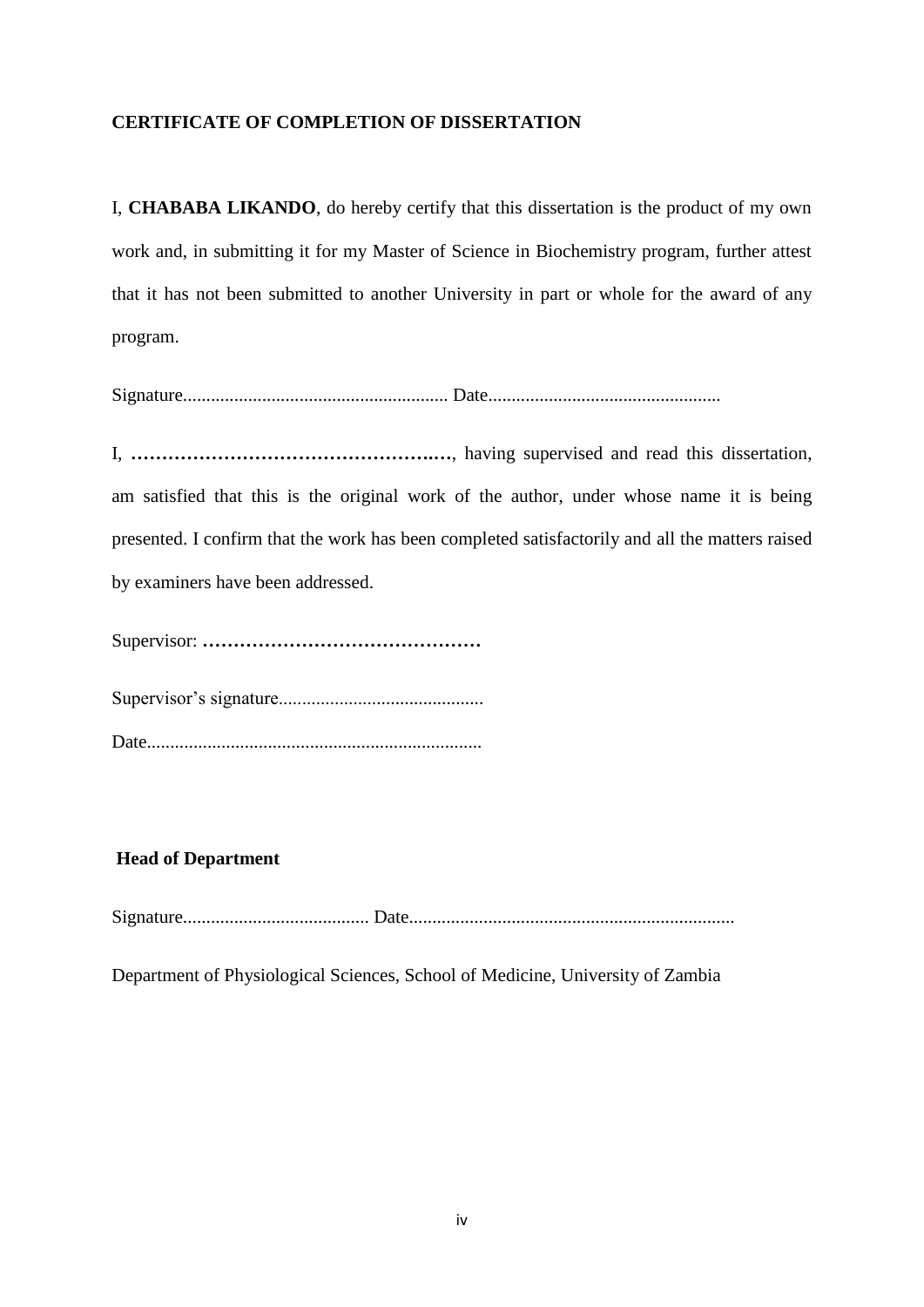Preeclampsia is one of the leading causes of maternal mortality and pre-term delivery around the world. Though its exact cause is not yet known, it is found more commonly in developing countries. Deficiency of serum Zinc has been implicated in the pathophysiology of preeclampsia due to its crucial role as a cofactor of antioxidant enzymes as oxidative stress is a hallmark of preeclampsia. Reports from various regions of the world are controversial and largely inconclusive. In Zambia, the relationship between serum Zinc levels and preeclampsia remains unexplored yet Zambia lies within the geographical region thought to be most deficient in Zinc**.** The purpose of the study was to investigate the association between serum Zinc levels and preeclampsia in pregnant women at University Teaching Hospital, Lusaka, Zambia.

A comparative cross-sectional study design was employed on purposively sampled 41 preeclamptic and 57 non-preeclamptic pregnant women over a four month period from February 2016 to May 2016 at the maternity clinic of the University Teaching Hospital. Systolic blood pressure > 140 mm Hg and/ or diastolic blood pressure  $> 90$  mm Hg with proteinuria atleast 1+ defined a preeclamptic case. Control participants comprised healthy pregnant women who were attending antenatal services. An interview guide was used to collect data on social demographics. Serum samples from participants were analysed for Zinc concentration by Atomic Absorption Spectrophotometry. Data was analysed using Student T-test and entered in Stata version 14.

Maternal age was identified as a risk factor of preeclampsia in that there was significantly greater proportion of preeclamptic women aged between 30 and 40 years (61%;  $p = 0.006$ ) than that of preeclamptic women aged between 18 to 30 years of age  $(32\%; p = 0.018)$ . However, there was no significant difference in the mean serum Zinc levels of the preeclamptic (89.17  $\pm$  47.19 µg/dL) versus the non-preeclamptic pregnant women (76.20  $\pm$  35.23 µg/dL) (p = 0.122). The data also showed that maternal age group, gestational age, family history of preeclampsia, and residential area density had no significant effect on the relationship p between serum Zinc level and preeclampsia (p values > 0.05). No correlation was found between blood pressure and serum Zinc levels in the total sample (SBP:  $r = 0.149$ ,  $p = 0.2599$ ; DBP:  $r = 0.1656$ ,  $p = 0.1031$ ) or in the preeclamptic cases alone (SBP: r  $= -0.0636$ ,  $p = 0.6928$ ; DBP:  $r = 0.0452$ ,  $p = 0.7788$ ).

Our results implied lack of a direct relationship between serum Zinc level and preeclampsia in the pregnant women at UTH. Incidentally, maternal age was found to be a risk factor for preeclampsia. Serum Zinc is of doubtful clinical value in preeclampsia. Nonetheless, further investigation in the role of serum Zinc and other minerals/ metabolites in preeclampsia is merited as they may act as early predictors of the condition.

Key words: preeclampsia, Zinc level, pregnant women, University Teaching Hospital.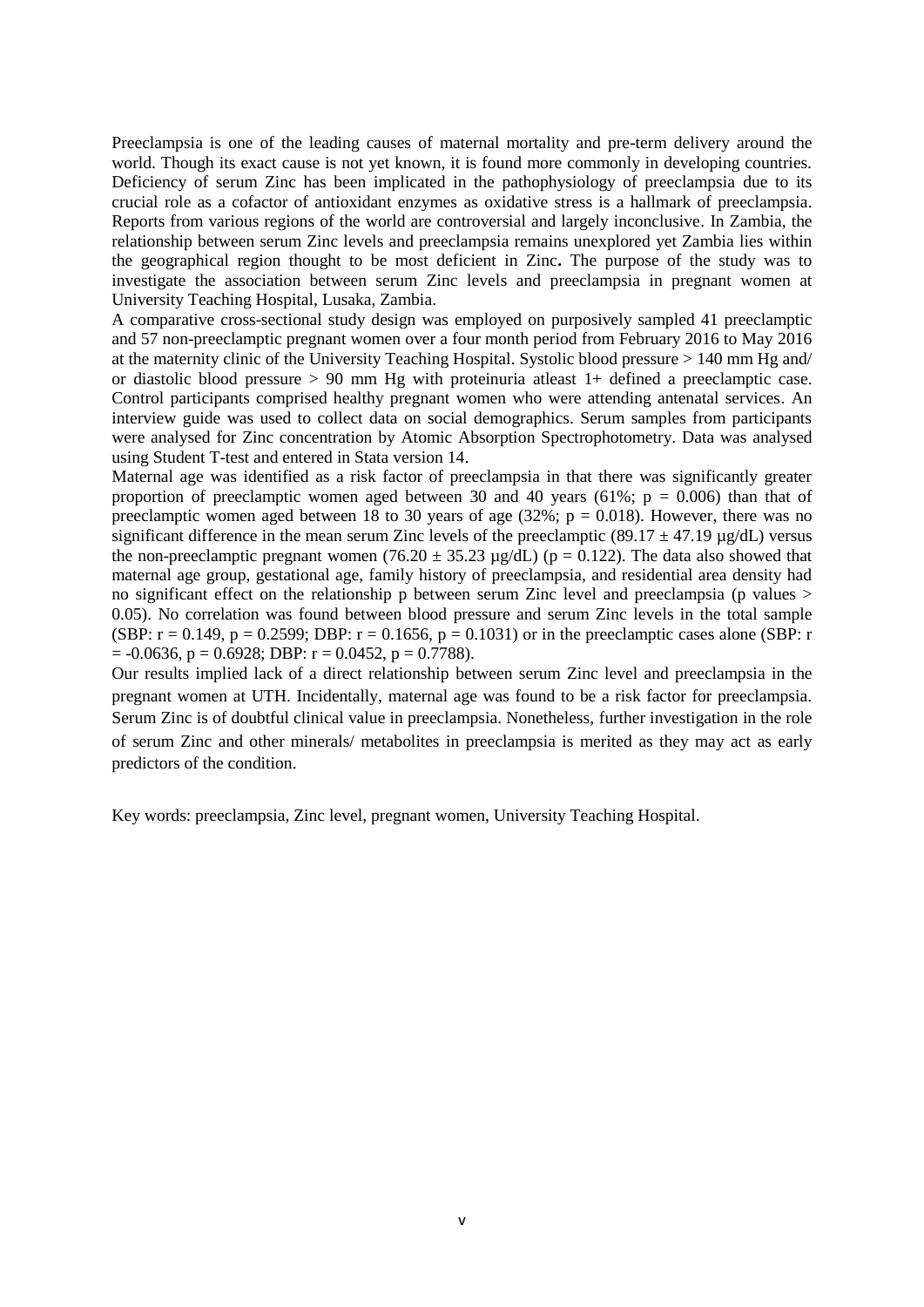*To my mother, Loureen Mwangala Chababa, for her inspiration, love and support* 

*during the period of this study*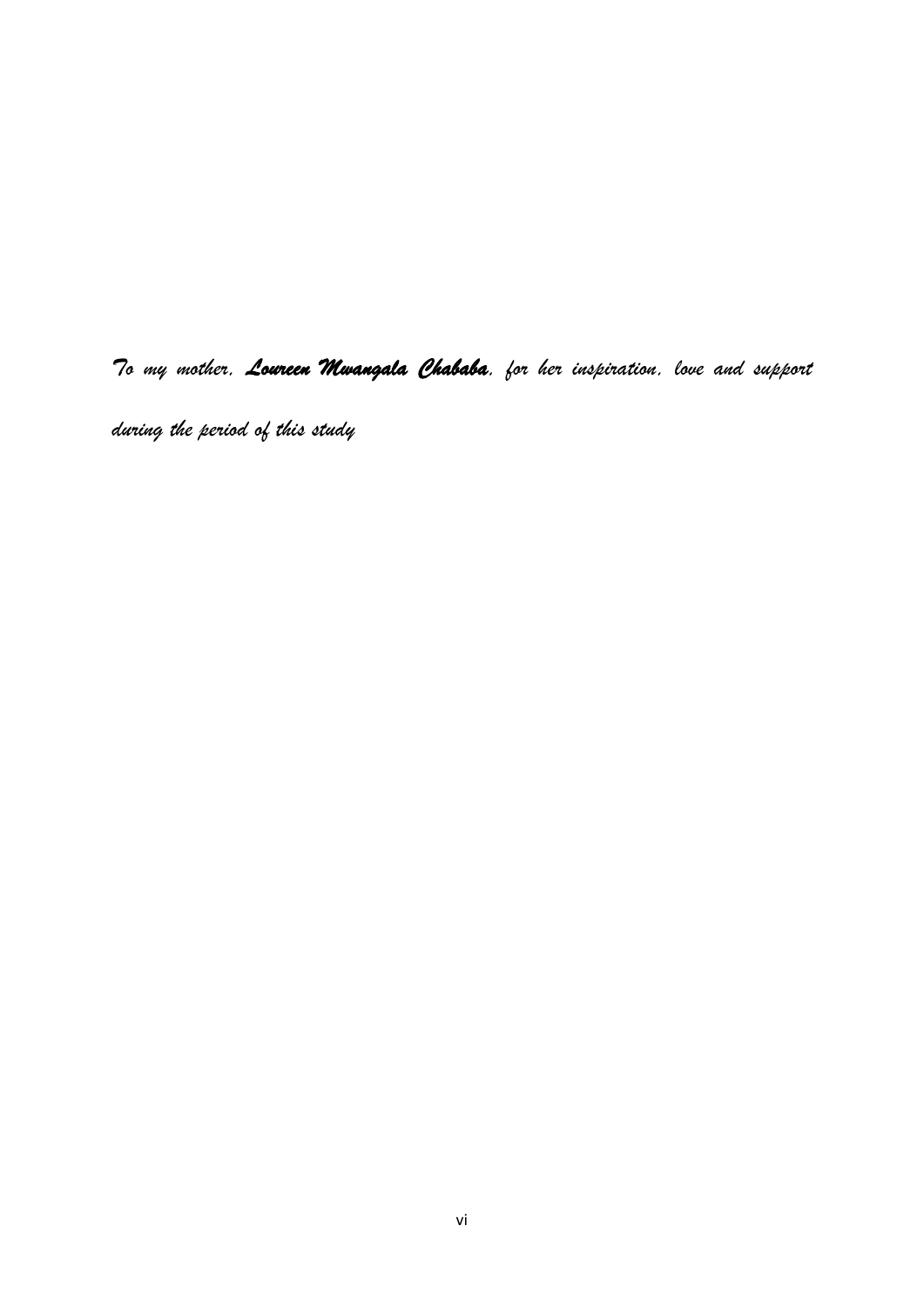#### <span id="page-6-0"></span>**ACKNOWLEDGEMENTS**

I would like to thank my supervisors Dr. G. Sijumbila (Physician, Biochemist, Head of department – Physiological Sciences, University of Zambia), Prof. B. Vwalika (Physician, Obstetrics and Gynecology specialist, Epidemiologist, Head of department – Obstetrics and Gynecology, University Teaching Hospital, Lusaka), and Mr. M. Mukosha (Pharmacist, Biochemist – University of Zambia) for their untiring guidance and support in the development of the study proposal and this dissertation.

I am also highly indebted to Dr. M. Maimbolwa and NORHED for the financial and moral support of this project.

Additionally, I would like to acknowledge Mr. A. Banda for help in the data analysis, Mr. M. Sakala (Lab manager at Food and Drugs Control Laboratory, Ministry of Health) for the laboratory analysis, Mr. P. Musongole and Monde (Midwives at University Teaching Hospital Maternity Clinic) and Mrs. Mundia (Matron in Charge) for the assistance in data collection, and everyone else not named here including family and friends who have been supportive in this project.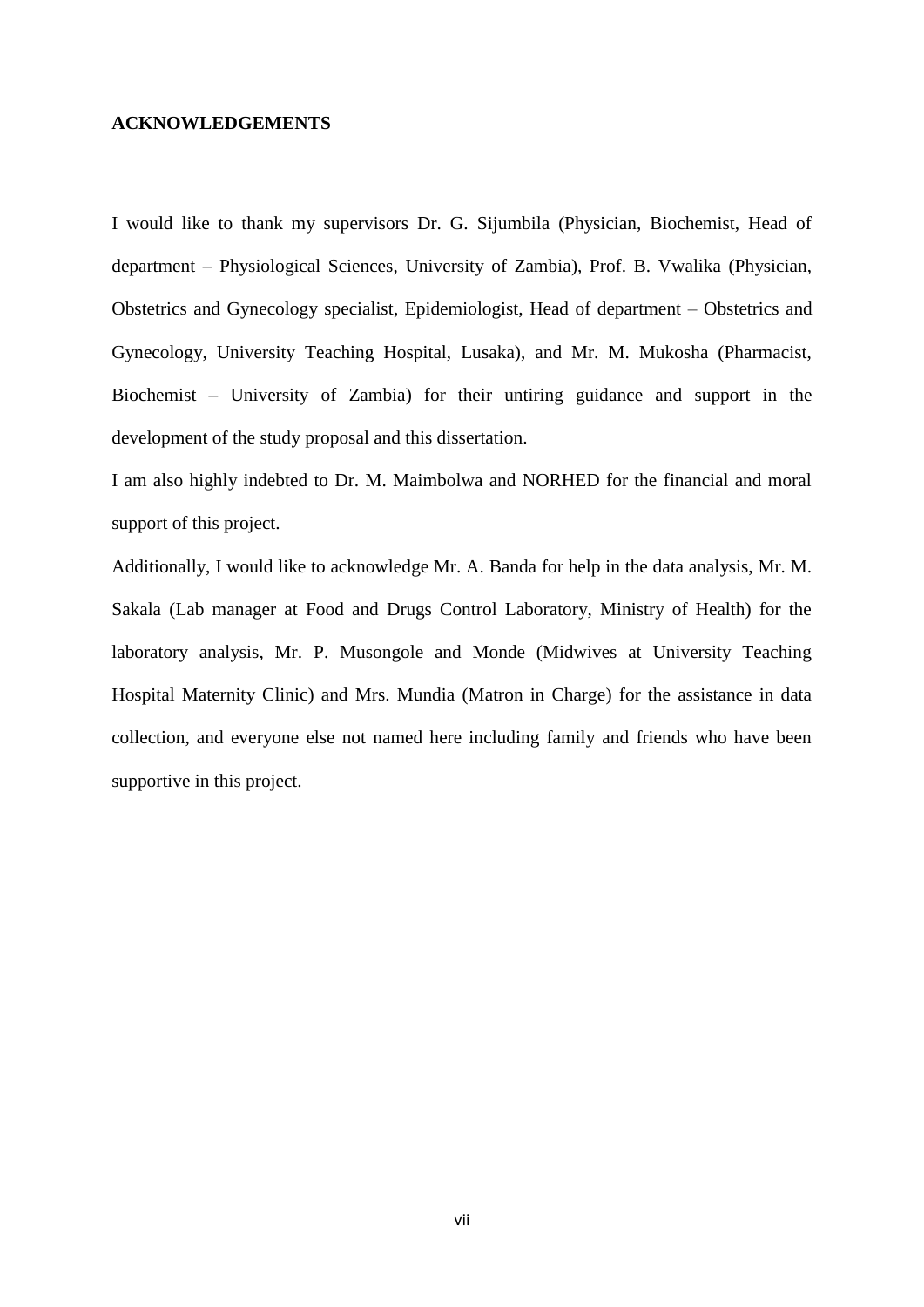# **Table of Contents**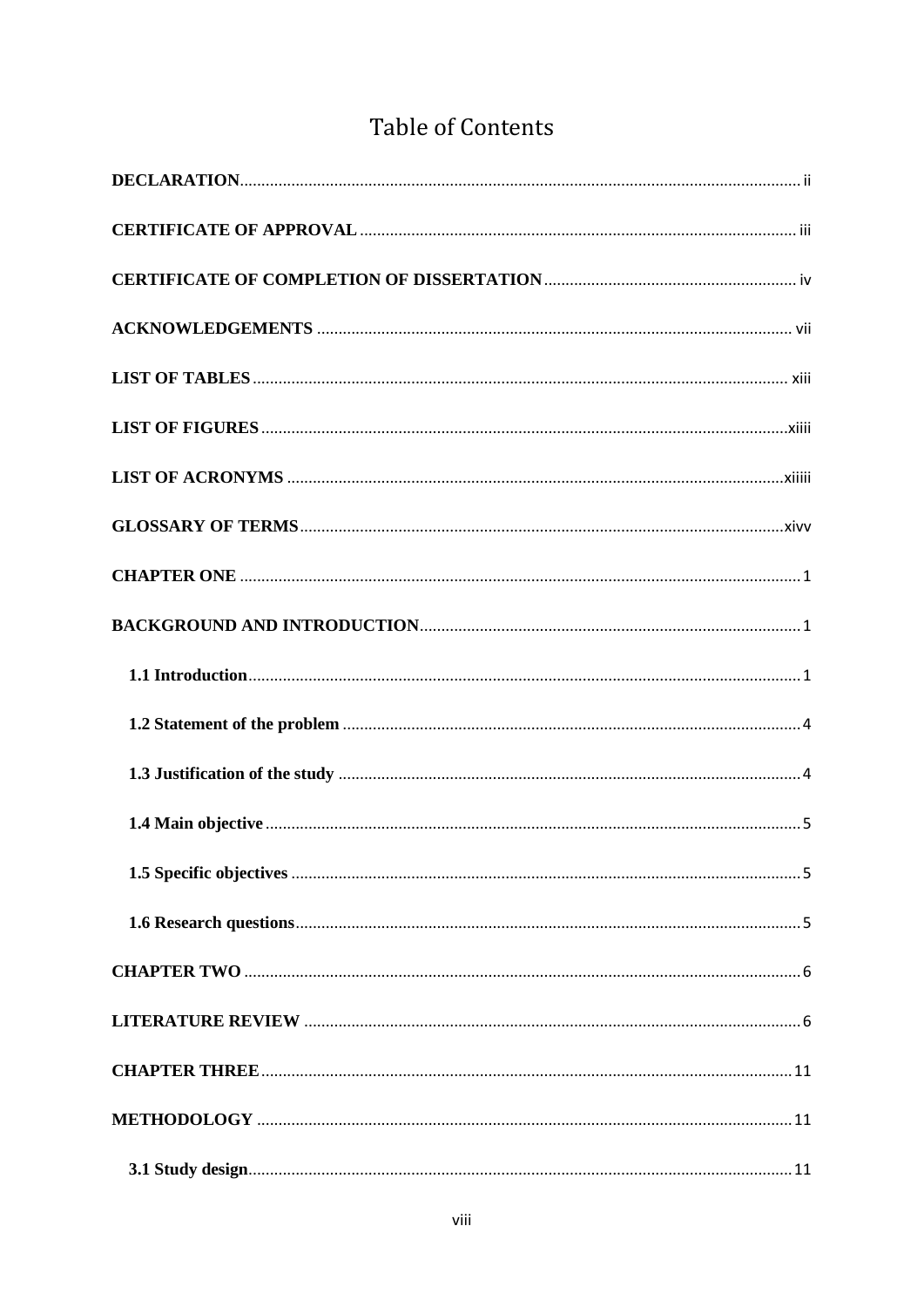| 4.1 General demographic characteristics of the preeclamptic and non preeclamptic      |
|---------------------------------------------------------------------------------------|
|                                                                                       |
| 4.2 Comparisons of serum zinc levels in the preeclamptic verses non-preeclamptic      |
|                                                                                       |
| 4.3 Comparisons of serum zinc levels in the preeclamptic verses non-preeclamptic      |
|                                                                                       |
| 4.4 Correlation of zinc level and blood pressure in preeclamptic and non-preeclamptic |
|                                                                                       |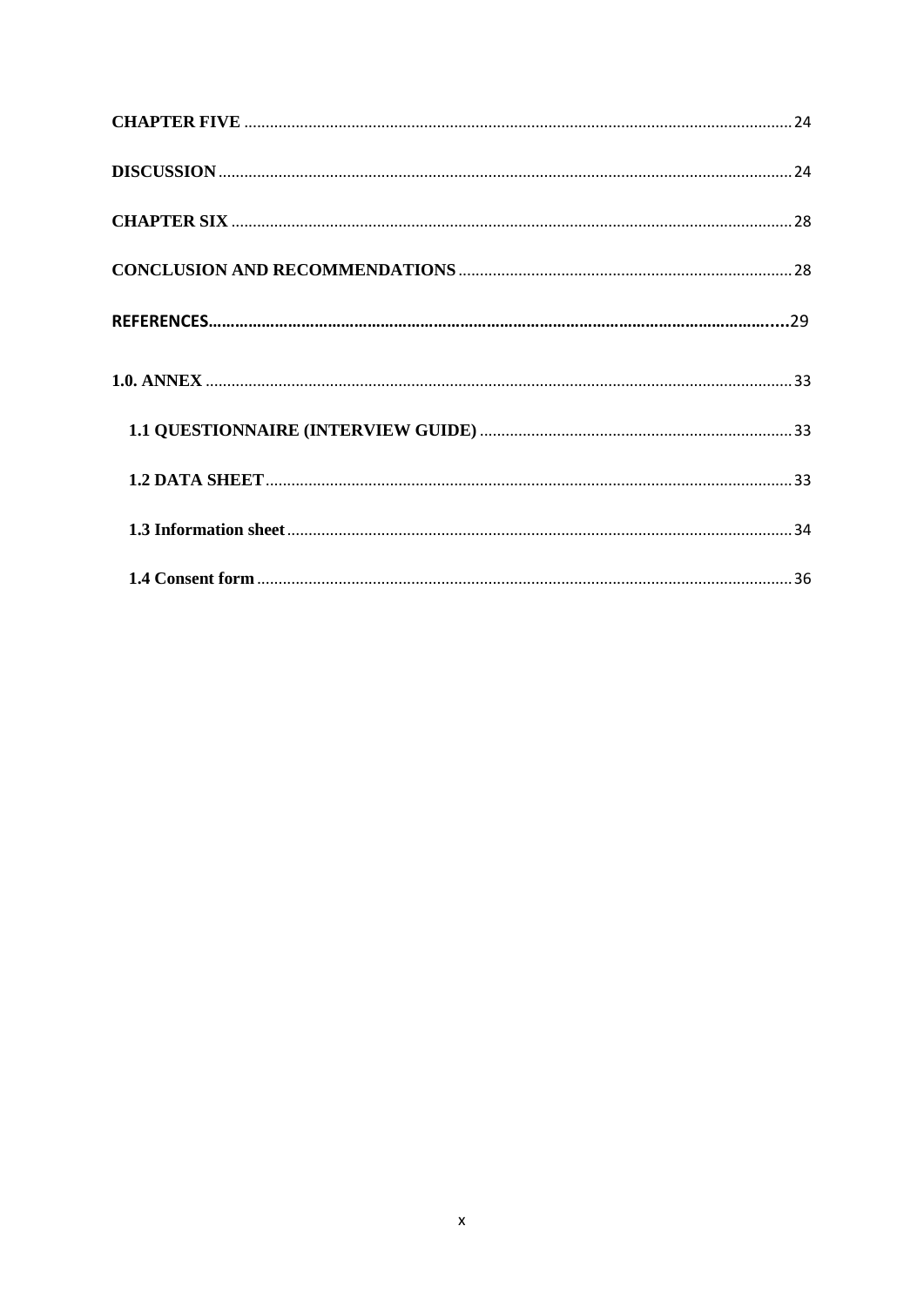## **LIST OF TABLES**

<span id="page-10-0"></span>

| Table 3 Demographic statistics for the preeclamptic pregnant women and the non-preeclamptic |  |
|---------------------------------------------------------------------------------------------|--|
|                                                                                             |  |
| Table 4 Serum Zinc levels in the total sample of preeclamptic verses non-preeclamptic       |  |
|                                                                                             |  |
| Table 5 Comparison of mean serum Zinc levels in preeclamptic verses non-preeclamptic        |  |
|                                                                                             |  |
| Table 6 Correlation coefficients of DBP and SBP verses serum Zinc level in the non-         |  |
|                                                                                             |  |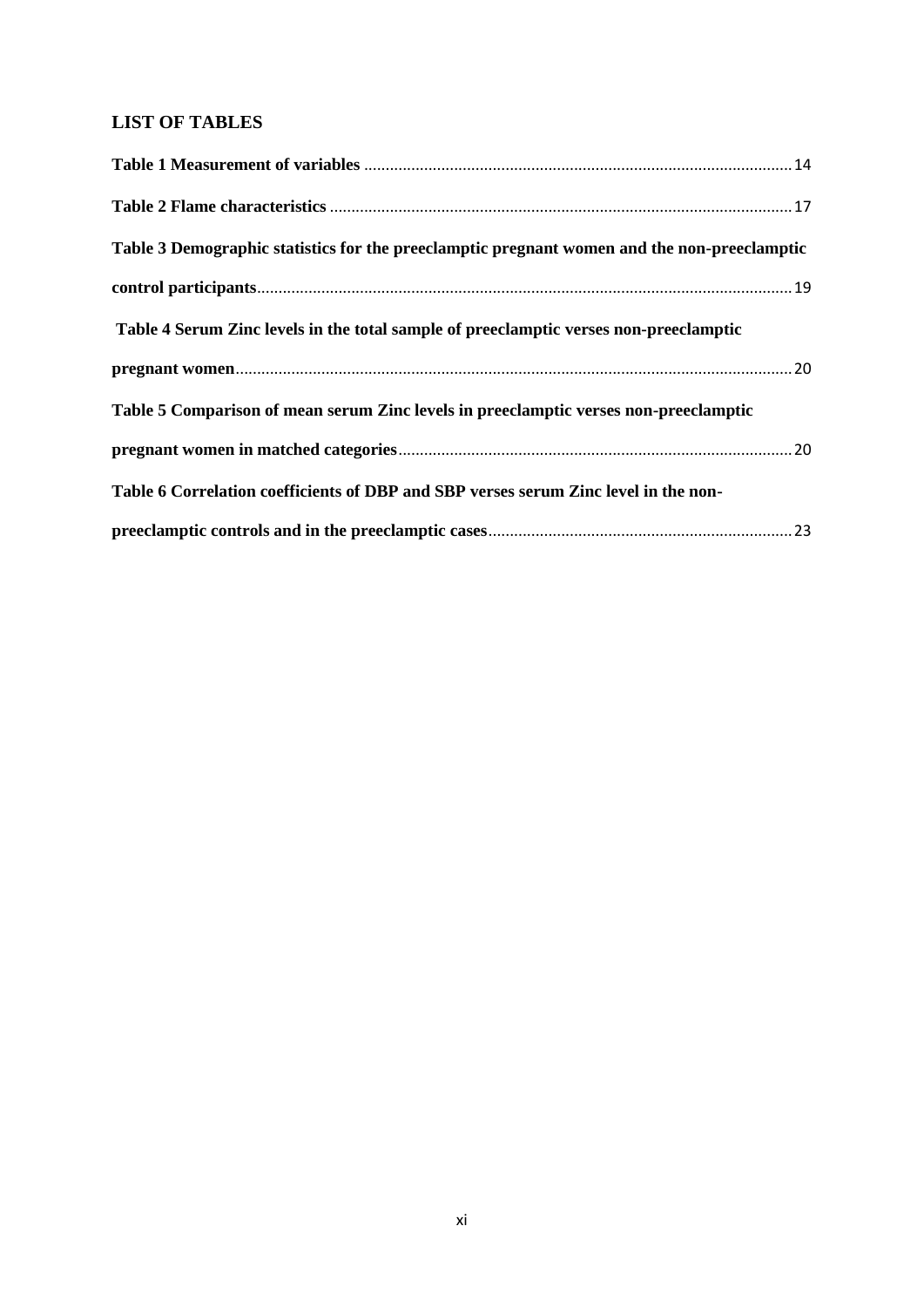## **LIST OF FIGURES**

| Figure 2 Correlation of SBP and serum Zinc level in both comparison groups |  |
|----------------------------------------------------------------------------|--|
|                                                                            |  |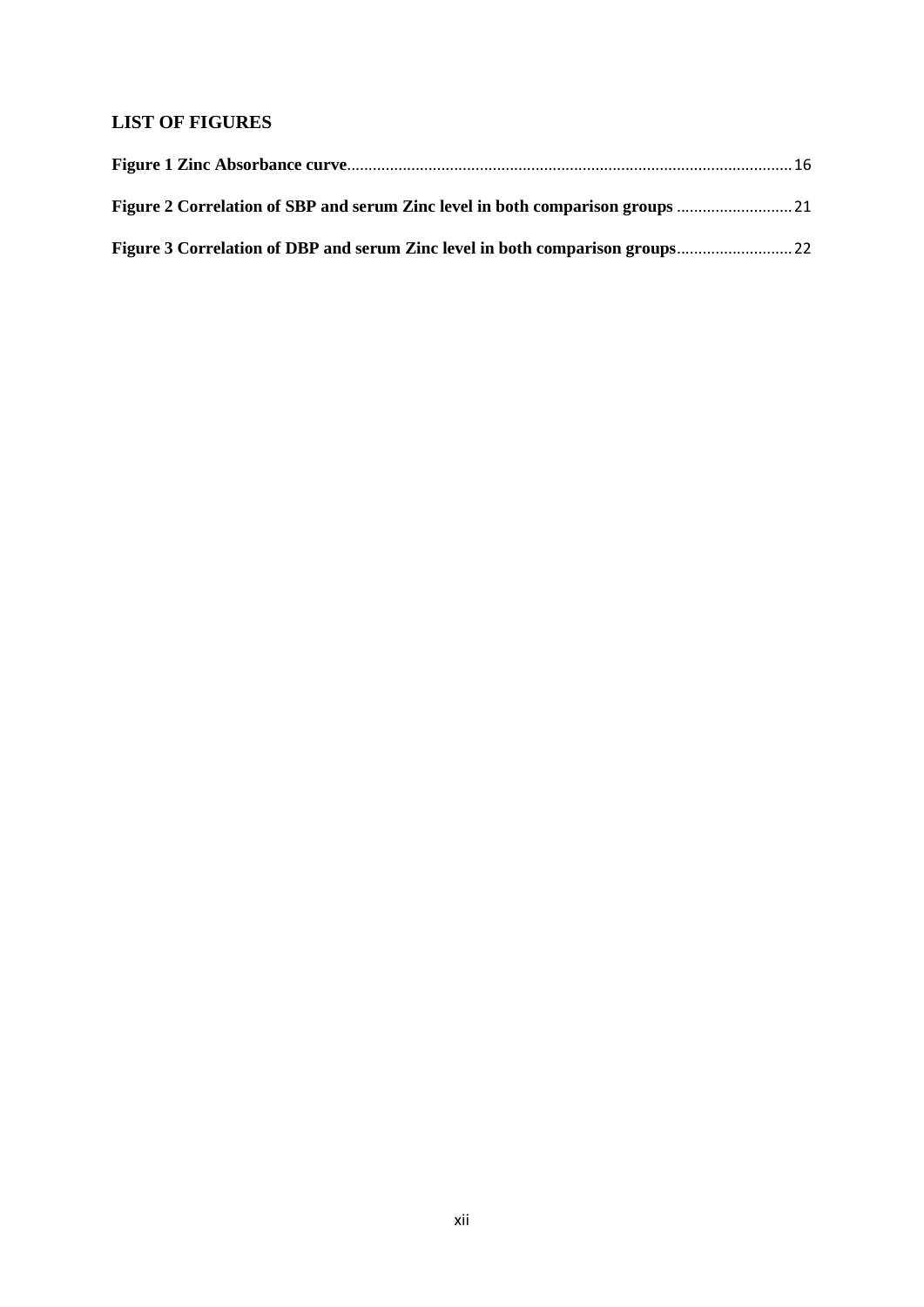## <span id="page-12-0"></span>**LIST OF ACRONYMS**

- 1. UNZA University of Zambia
- 2. UTH University Teaching Hospital
- 3. SBP Systolic Blood Pressure
- 4. DBP Diastolic Blood Pressure
- 5. SOD Superoxide Dismutase
- 6. NOS Nitric Oxide Synthase
- 7. PE Preeclampsia
- 8. ROS Reactive Oxygen Species
- 9. WHO World Health Organization
- 10. MOH Ministry of Health
- 11. AAS Atomic Absorption Spectrometry
- 12. Ppb Parts per billion
- 13. NIST National Institute of Science and Technology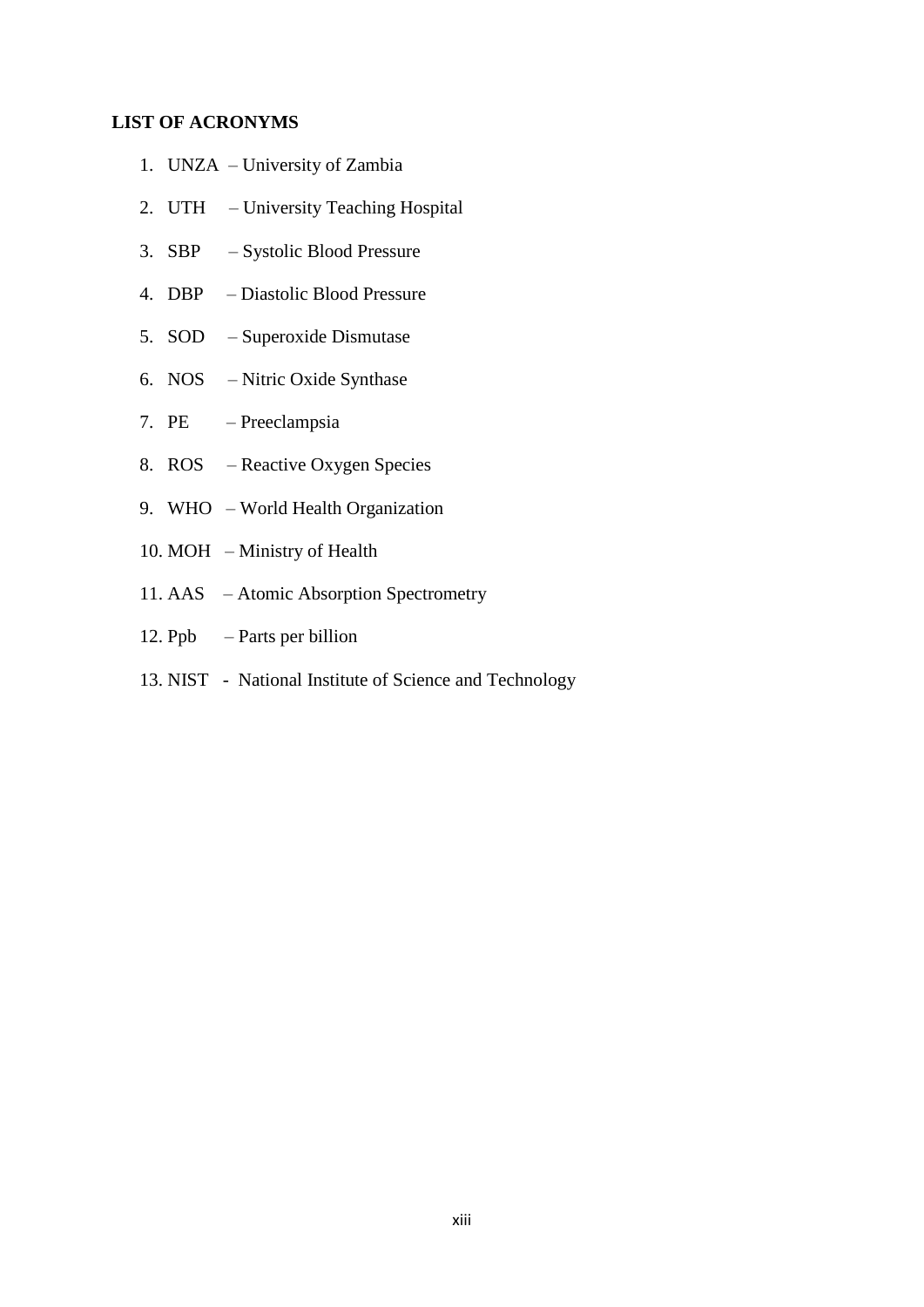## <span id="page-13-0"></span> **GLOSSARY OF TERMS**

- 1. **Proteinuria**: Presence of protein in urine
- 2. **Hypertension**: A condition of elevated systolic blood pressure above 140 mm Hg and/ or elevated diastolic blood pressure above 90 mm Hg
- 3. **Participants**: Persons who enlist to be part of a study project
- 4. **Preeclampsia**: A multisystem pregnancy disorder characterized by new onset of hypertension after 20 weeks of pregnancy with proteinuria
- 5. **Gestational age**: Age of the pregnancy in weeks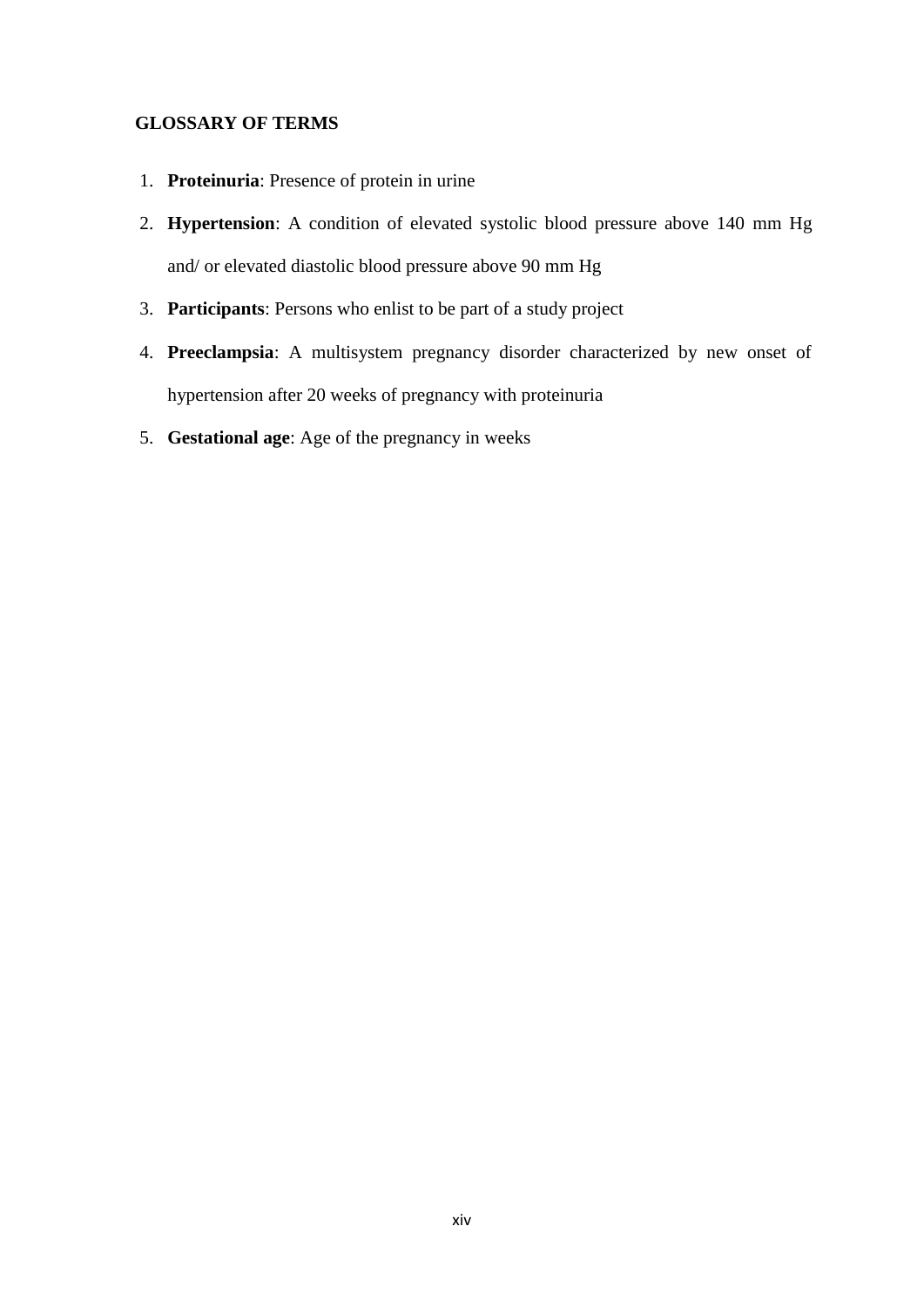#### **CHAPTER ONE**

#### <span id="page-14-1"></span> **BACKGROUND AND INTRODUCTION**

## <span id="page-14-2"></span><span id="page-14-0"></span>**1.1 Introduction**

Preeclampsia is a multisystem disorder characterized by the new onset of hypertension (blood pressure >140/90 mm Hg) often accompanied by proteinuria in the second half of pregnancy [\(Fukui et al., 2012\)](#page-43-0). It can be deleterious to both maternal and child health as it leads to premature and risky labor and in extreme cases causes end organ damage. It is estimated globally that 5-7 percent of all pregnancies are affected by preeclampsia and it is "the most common yet least understood disorder of pregnancy" [\(Akinloye et al., 2013\)](#page-42-0).

While cases of preeclampsia are found worldwide, they are more prevalent in developing countries of Africa. It is not known for certain why this is so, but some evidence points to genetic susceptibility being one of the factors since preeclampsia is also more common in black communities in other continents apart from Africa [\(Jain et al., 2010\)](#page-43-1). Additionally, research has shown that micronutrient malnutrition is more prevalent in African countries than other regions and this could be a predisposing factor to numerous disease conditions [\(Gibson, 2012\)](#page-43-2).

Though its exact etiology remains unknown, preeclampsia has been found to be associated with many risk factors. These include family history, new paternity, multiple gestation, nulliparity, maternal age  $\langle 20 \rangle$  years or  $>35$  years), pre-existing hypertension or diabetes, and being of the black race (Callahan et al., 2007). In addition, micronutrient deficiencies have been thought to be associated with either the onset or progress of the disease. Micronutrients include minerals, vitamins, and other molecules needed by the body in relatively small quantities and have critical roles to play in physiologic systems as intermediates or enzyme cofactors. In pregnancy, physiologic redistribution of mineral elements to nourish the baby can lead to maternal deficiencies if the nutritional supply is inadequate [\(Mori et al., 2012\)](#page-44-0).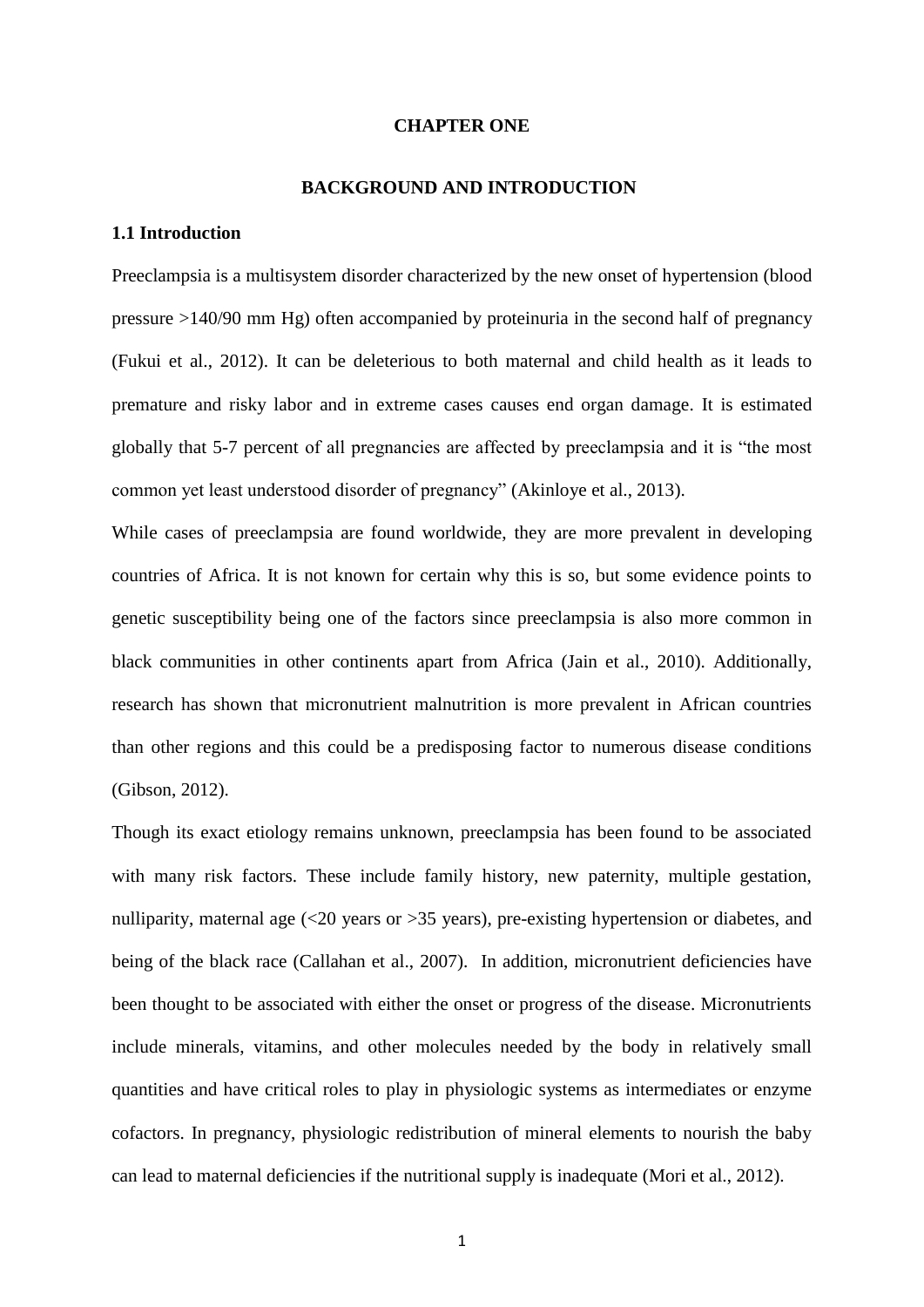Zinc is important in the maintenance of the vascular tone in blood vessels. As an antioxidant mineral, it is a component of various protein enzymes such as superoxide dismutase (SOD) and nitric oxide synthase (NOS) which are meant to protect the integrity and tone of the endothelium smooth muscle from destructive effects of reactive oxygen species (ROS). In preeclampsia, vascular oxidative stress is increased as shown by various studies [\(Hovdenak](#page-43-3)  [and Haram, 2012\)](#page-43-3). Deficiency in serum Zinc could therefore be a mediatory factor in weakening of the indigenous antioxidant defense systems because without the metal cofactor the enzymes do not operate at optimum, and in this way oxidative stress is linked with the hypertension in preeclampsia [\(Palei et al., 2013\)](#page-44-1).

Investigations of the Zinc status of pregnant women in Africa are limited, but there is increasing evidence that they may be especially vulnerable to Zinc deficiency due to impoverished nutrition. Previous studies of pregnant women in various African countries, including Nigeria, Egypt, Congo DR, and Malawi, have all reported lower plasma Zinc concentrations compared to pregnant women from developed countries [\(Gibson, 2012\)](#page-43-2).

Evidence seems to point to the fact that decreased serum levels of Zinc and other trace minerals are associated with the risk of preeclampsia in pregnant women, though there is still need of further research in various populations to establish the external validity of various findings [\(Akinloye et al., 2013,](#page-42-0) [Kim et al., 2012,](#page-44-2) [Rayman et al., 2003\)](#page-44-3). But the subject is yet wrapped in obscurity as other researchers have brought forward contrary findings and have ruled out serum Zinc from having any role to play in the onset or progress of preeclampsia [\(Sibai, 1998\)](#page-45-0).

Currently no studies have been done to investigate association between serum Zinc levels and preeclampsia in pregnant women in the Zambian population. Being the serious condition it is, knowledge of factors that associate with preeclampsia can be of help in the management of the disease. This research was therefore necessary in order to come up with local findings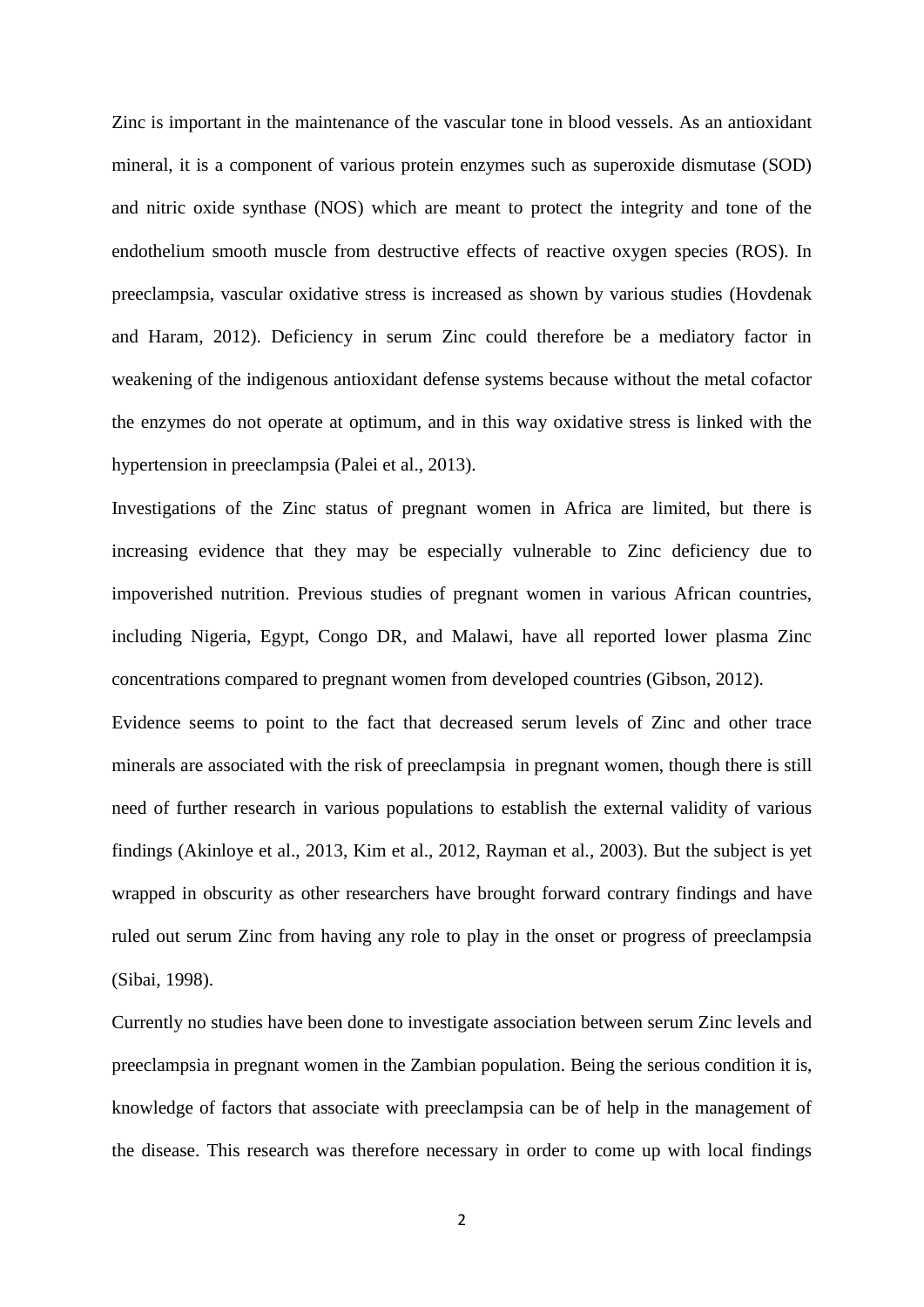within the Zambian population as to whether serum Zinc levels are associated with preeclampsia in pregnant women at the University Teaching Hospital (UTH).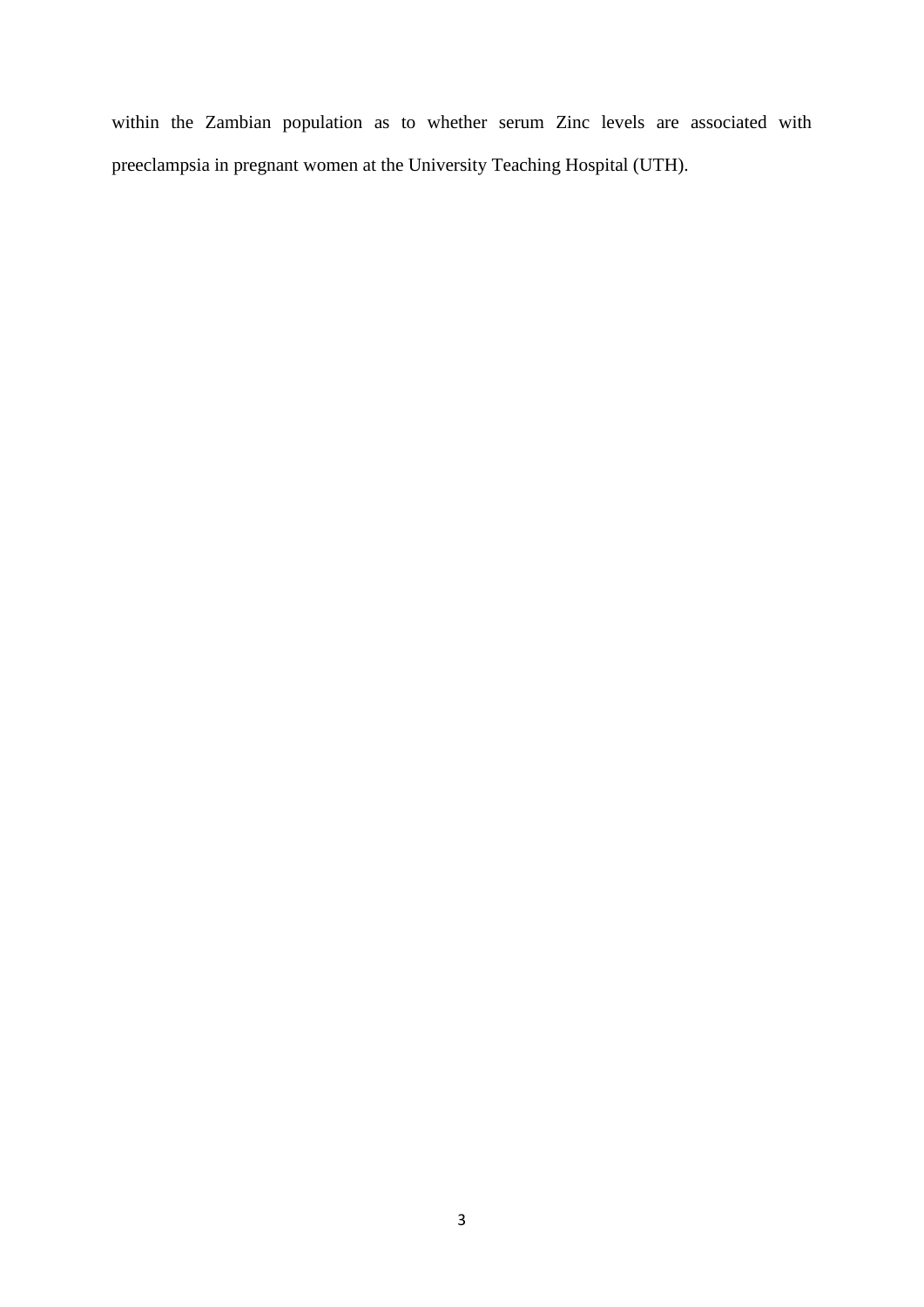#### <span id="page-17-0"></span>**1.2 Statement of the problem**

According to MOH, preeclampsia is a leading cause of complications in pregnancies in Zambia. Currently, it is estimated that 591 women in every 100,000 live births die of complications mainly due to preeclampsia in Zambia (MOH, 2013).

In spite of relentless research efforts in various global regions and settings, the exact etiology of preeclampsia has not yet been fully elucidated.

Previous research has shown decreased Zinc levels to be linked with preeclampsia, and that pregnant women in developing countries like Zambia could be at a higher risk of being deficient in this mineral [\(Gibson, 2012\)](#page-43-2). There is little or no evidence based information on the role of Zinc in preeclampsia in Southern Africa region, and Zambia in particular.

In an effort to address the problem, this study investigated the association of serum Zinc with preeclampsia in women selected for the study at the Maternity Clinic of the University Teaching Hospital, Lusaka, Zambia.

#### <span id="page-17-1"></span>**1.3 Justification of the study**

Currently, little or no information has been documented on the role of Zinc in preeclampsia in pregnant women in Zambia. This study is therefore necessary for the purpose of establishing baseline data on the extent to which Zinc could be associated with preeclampsia in pregnant Zambian women.

Information generated by this study will be useful to health policy makers on the management of complications of pregnancy in Zambia. Furthermore, this research will add to the current existing scientific knowledge on the risk factors associated with preeclampsia and possibly open up major cohort research studies in the same field.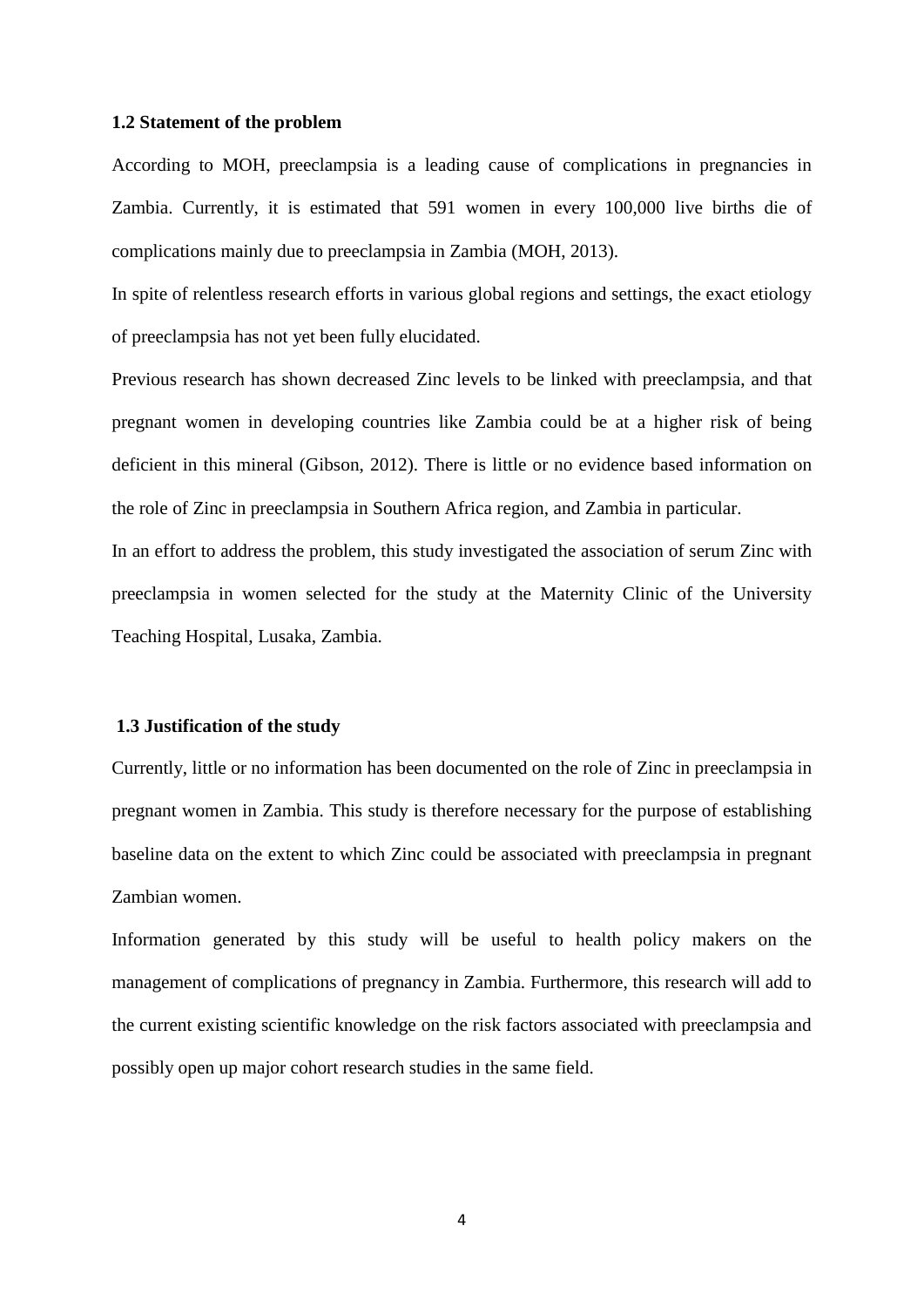## <span id="page-18-0"></span>**1.4 Main objective**

To investigate the relationship between serum Zinc levels and preeclampsia in pregnant women attending maternity clinic at the University Teaching Hospital (UTH)

## <span id="page-18-1"></span>**1.5 Specific objectives**

- 1. To determine mean serum Zinc levels in preeclamptic and non-preeclamptic pregnant women attending maternity clinic at UTH
- 2. To determine the relationship between serum Zinc levels and blood pressure in preeclamptic and/or non-preeclamptic pregnant women attending maternity clinic at UTH
- 3. To determine the social demographic variables that are risk factors of preeclampsia

## <span id="page-18-2"></span>**1.6 Research questions**

- 1. Are Zinc levels low in women presenting with preeclampsia compared to normotensive pregnant women at the University Teaching Hospital?
- 2. Is there a linear relationship between serum Zinc level and blood pressure in preeclamptic and non-preeclamptic women?
- 3. What demographic variables are risk factors of preeclampsia?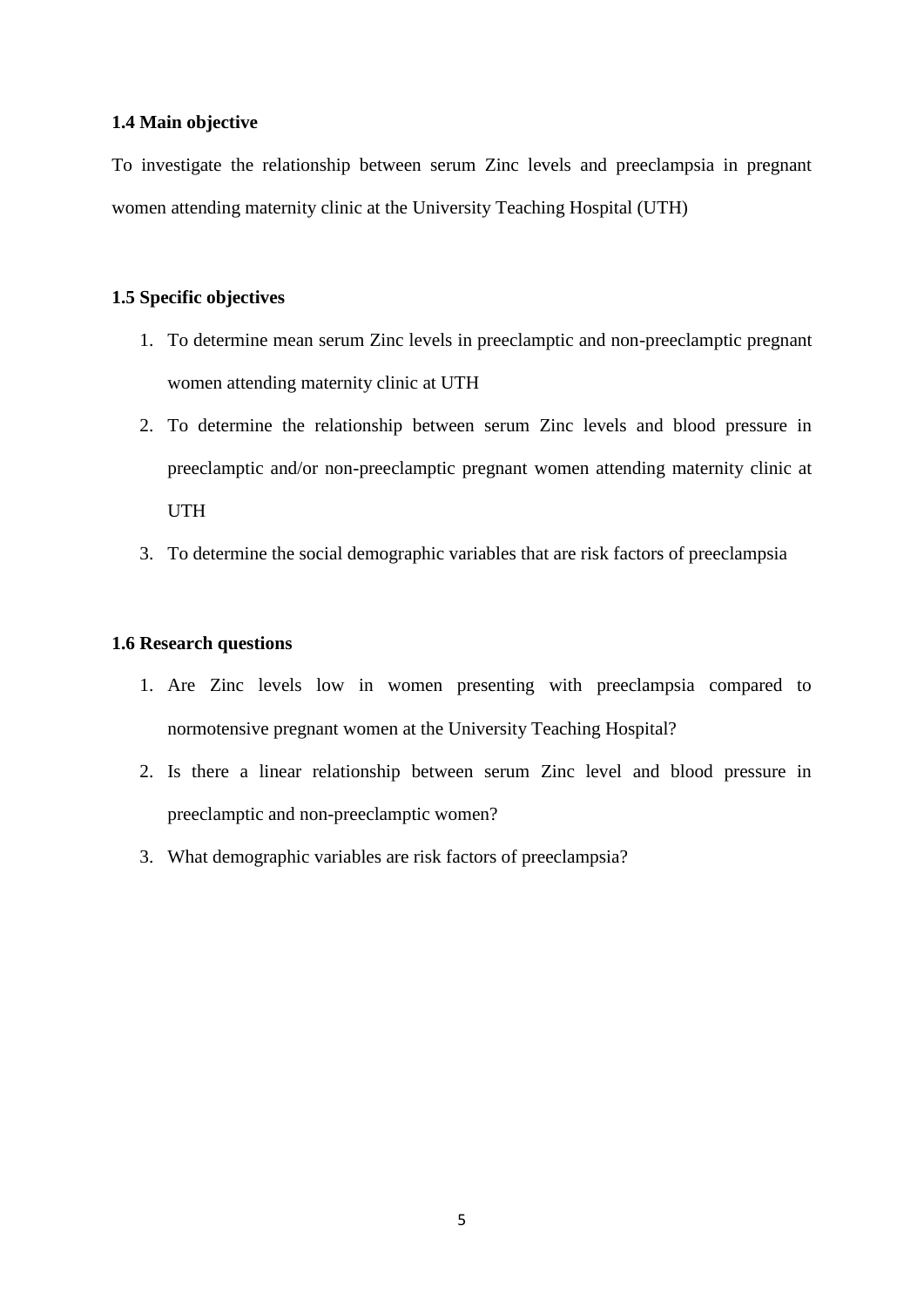#### **CHAPTER TWO**

#### <span id="page-19-1"></span>**LITERATURE REVIEW**

<span id="page-19-0"></span>Hypertensive disorders in pregnancy have been reported as the leading cause of complications of pregnancy globally and yet the least understood [\(Akinloye et al., 2013\)](#page-42-0). Among the various types of hypertensive disorders of pregnancy, preeclampsia is the major one. As alluded to earlier, the exact etiology of preeclampsia has not yet been fully elucidated. The multitude of inconclusive theories put forward in an attempt to explain its origin and on-set has led to its being dubbed "the disease of theories" [\(Amirabi et al., 2015\)](#page-42-1). According to the Ministry of Health in Zambia, preeclampsia continues to be a leading cause of morbidity and mortality for both pregnant women and their unborn babies (MOH, 2013). Further, previous studies have associated the occurrence of preeclampsia in pregnancy with varied factors and the search continues for associated risk factors in an effort to understand its

pathophysiology more thoroughly [\(Bahadoran et al., 2010\)](#page-42-2).

It has been suggested that levels of certain trace elements such as Zinc and Selenium, due to their role in combating oxidative stress, might play an important role in preeclampsia [\(Rayman et al., 2003\)](#page-44-3). Zinc is an important stabilizing component of antioxidant enzymes such as superoxide dismutase (SOD) and nitric oxide synthase (NOS), thus it is involved in the degradation of the harmful products of oxidative stress such as superoxide, hydroxide radicals, and peroxynitrite. It is believed that the powerful oxidizing and nitrating agent peroxynitrite is a candidate mediator of the endothelial dysfunction present in preeclampsia through interaction with signal transduction pathways linked to vasoactive agents (Rayman et al., 2003). Reports confirm that levels of peroxynitrite in the vasculature of preeclamptic women are significantly greater than in normal pregnancy [\(Roggensack et al., 1999\)](#page-44-4). Zinc deficiency, therefore, has the capacity to indirectly invoke pathological changes that culminate in endothelial cell dysfunction (Palei et al, 2013).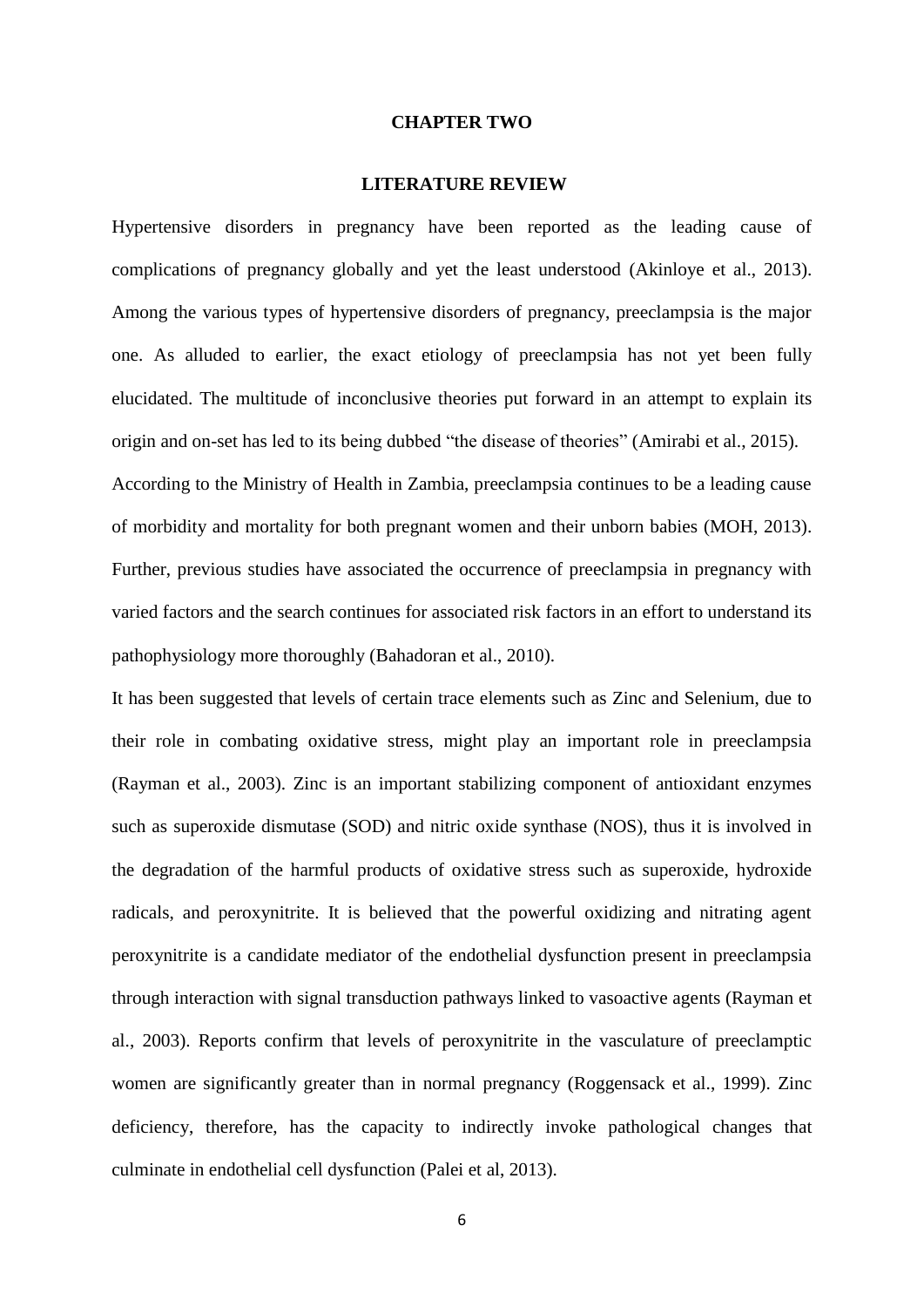Studies that have analyzed the role of Zinc with hypertension in general are numerous. There seems to be some consensus from both experimental and observational studies that deficiency in Zinc is associated with increase in blood pressure [\(Akinloye et al., 2013,](#page-42-0) [Kim, 2013,](#page-44-5) [Sato](#page-44-6)  [et al., 2002\)](#page-44-6). But one of the studies reviewed has an opposing view and experimentally found that elevated Zinc intake increased the systolic blood pressure of normotensive rats [\(Yanagisawa et al., 2004\)](#page-45-1).

In studies that deal with levels of Zinc in preeclampsia and associated risk factors, a few researchers came up with noteworthy findings. [Coyle et al. \(2013\)](#page-43-4) showed that low Zinc levels are associated with hypertensive disorders in pregnancy, and that smoking and alcohol consumption aggravate the unavailability of Zinc to the body in spite of adequate dietary intake. Alcohol is believed to reduce renal reabsorption of Zinc while smoking causes serum Zinc to be unavailable to the tissues. In this way, smoking and alcohol drinking may be linked to incidence of preeclampsia. In our study smoking and alcohol consumption was not looked at as these are highly uncommon practices among pregnant women locally. But we went further to look demographic characteristics and assess their association with preeclampsia.

A cross-sectional study of Korean pregnant women also showed that serum levels of Zinc, Calcium and Iron are associated with the risk of preeclampsia. The results of this study suggested a strong association, though small sample sizes were used hence their study was quite vulnerable to random error [\(Kim et al., 2012\)](#page-44-2). However, in a similar study but with larger sample sizes, Atomic Absorption Spectrometry (AAS) was used to assess the serum of 60 preeclamptic and 60 normal pregnant women. Their results showed significantly lower levels of Zinc, Selenium, Calcium, and Magnesium in the cases compared with controls [\(Farzin and Sajadi, 2012\)](#page-43-5). In our study a similar method of determining zinc was used on purposively sampled 41 cases and 57 controls.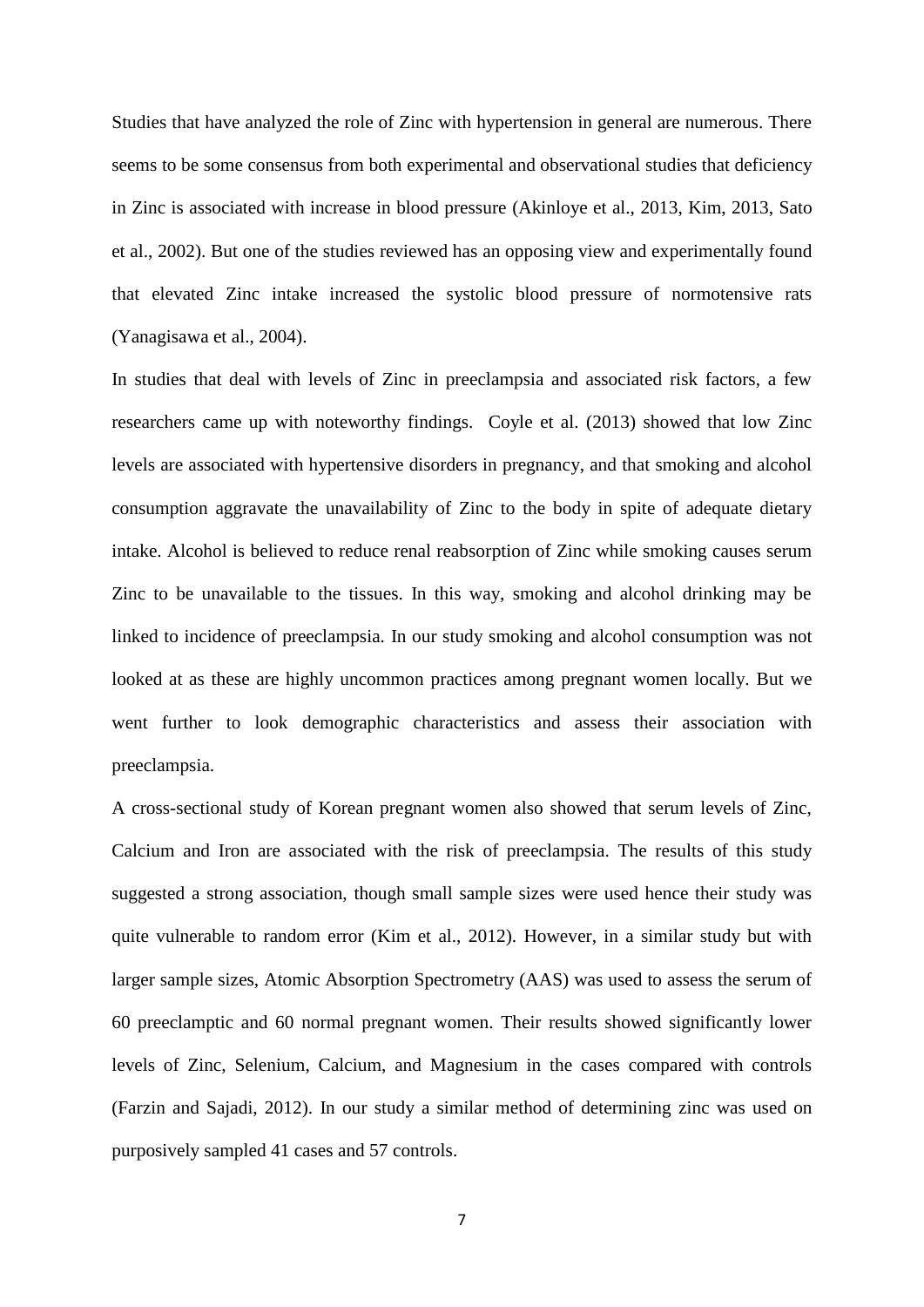Studies by [Gibson \(2012\)](#page-43-2) in Malawi explained that diets prevalent in unrefined cereals and legumes could be a risk factor for mild Zinc deficiency since the high content of phytic acid prevents the efficient absorption of Zinc and other divalent ions. It was actually found that the Zinc level in Malawian women who participated in the study who subsisted on such a diet also had suboptimal Zinc status [\(Gibson, 2012\)](#page-43-2). The similarity in socio-economic and sociocultural practice between Malawi and Zambia could help explain the reported Zinc deficiency in both countries.

Pregnancy itself is a condition of physiological and anatomical changes that has potential to cause decrease in maternal mineral levels in certain conditions [\(Brown et al., 2001a\)](#page-42-3). The additional tissues that are used to develop the fetus and placental tissues demand for extra Zinc from the maternal blood system. Certain physiologic adjustments such as reduction in urinary and fecal loss of Zinc, increase in intestinal Zinc absorption, and release of maternal tissue Zinc into the blood stream help to maintain Zinc homeostasis to cater for the extra need for the mineral in pregnancy. However, it is reported that those mechanisms can be overridden in conditions of dietary insufficiency, hence predisposing the mother to conditions of Zinc deficiency [\(Brown et al., 2001b,](#page-42-4) [Boskabadi et al., 2012\)](#page-42-5).

[Gibson \(2006\)](#page-43-6) concurs with and reinforces the idea that mineral nutrients, in particular Zinc, Iron, and Selenium have a role to play in pathogenesis of Hypertensive disorders in pregnancy. They report that in most poor countries in Africa, levels of those essential minerals have continued to be below normal in a large proportion of pregnant women hence predisposing them to risk factors for disorders such as hypertension [\(Gibson, 2006\)](#page-43-6). Another study asserted that preeclampsia is related with oxidative stress and endothelial dysfunction, and thus, it is expected that lower serum levels of antioxidant nutrients such as Zinc would be found in preeclamptic women [\(Kim et al., 2012\)](#page-44-2).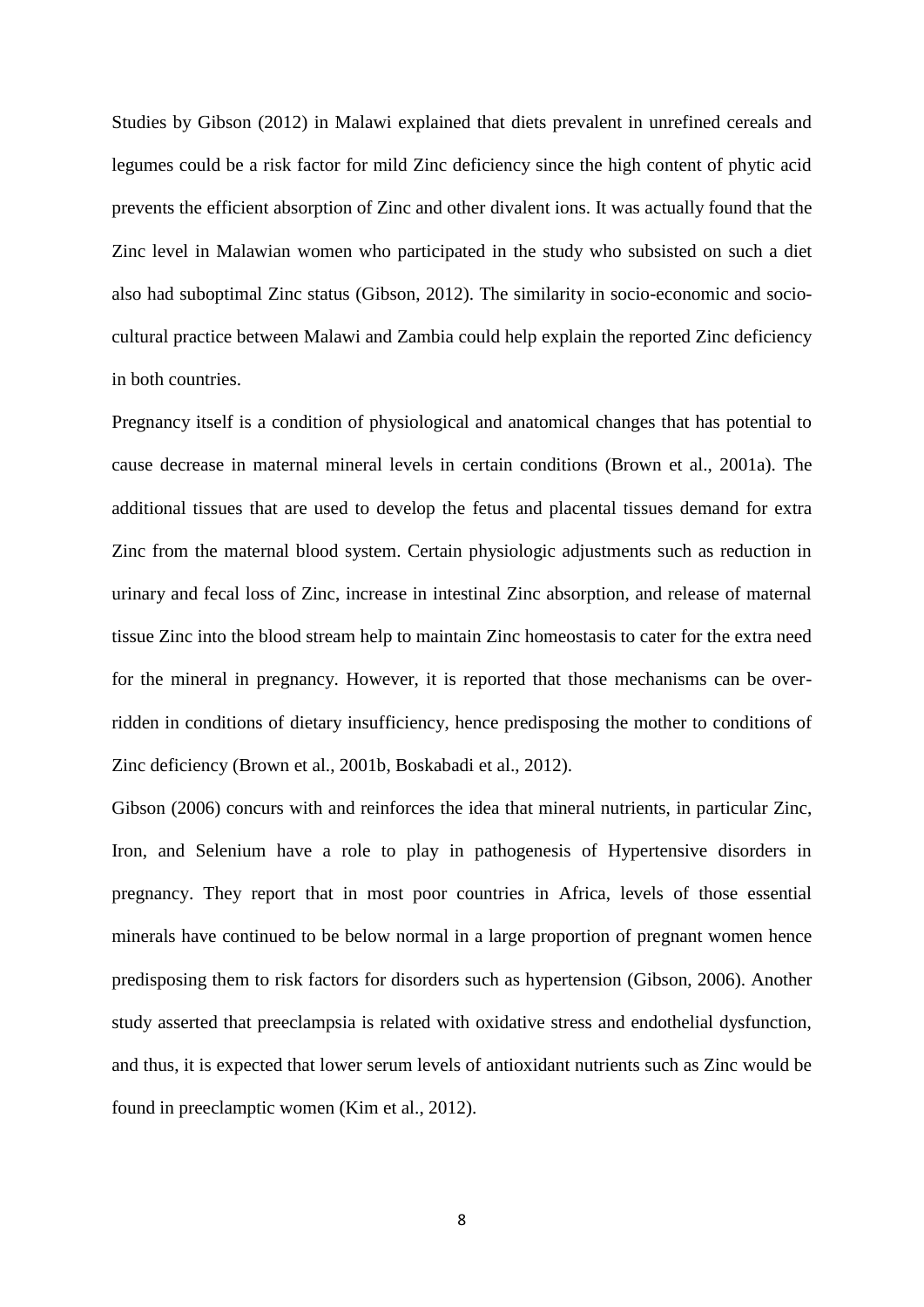Most of the literature reviewed presents hope in the improvement of maternal health through supplementation of essential minerals to pregnant women. In this vein, [Adam et al. \(2001a\)](#page-42-6) observed an increase in incidence of preeclampsia in certain Zinc deficient regions, and later it was found that Zinc-supplementation reduced the high incidence of the disease [\(Adam et](#page-42-6)  [al., 2001a\)](#page-42-6).

On the contrary, some literature has reported contradictory findings and even expressed despair in that venture as far as prevention of preeclampsia is concerned [\(Caughey et al.,](#page-43-7)  [2005,](#page-43-7) [Sibai, 1998\)](#page-45-0). Prominent among the studies with contrary findings is the research that was done by Adam et al., (2001) investigating levels of plasma Zinc in preeclampic and nonpreeclamptic participants. They reported that there was found no significant difference in the levels of the mineral in both comparison groups [\(Adam et al., 2001b\)](#page-42-7).

In the same vein, Atamer et al. found that the difference between serum Zinc levels in their study and control groups was very insignificant [\(Bahadoran et al., 2010\)](#page-42-2). Nevertheless, assays of trace elements, such as Zinc, which are linked with incidence of hypertensive disorders, still present hope of being used for early diagnosis of preeclamptic conditions [\(Kumru et al., 2003\)](#page-44-7).

There has been considerable debate as to what biomarker is most reliable and sensitive as an indicator of Zinc status in individuals and populations. A variety of methods of Zinc assessment have thus been proposed and critiqued. In a detailed review by [Lowe et al. \(2009\)](#page-44-8), 32 potential biomarkers from 46 publications were analyzed. It was concluded that plasma (or serum) Zinc, hair Zinc, and urinary Zinc were reliable enough as biomarkers of Zinc status in representative groups of populations as they also responded to dietary Zinc manipulations. To the contrary, platelet, polymorphonuclear cell, morphonuclear cell, and erythrocyte Zinc were not found to be reliable enough to act as biomarkers of Zinc status [\(Lowe et al., 2009\)](#page-44-8). All the above biomarkers have, however, been said to be inadequate to be used for individual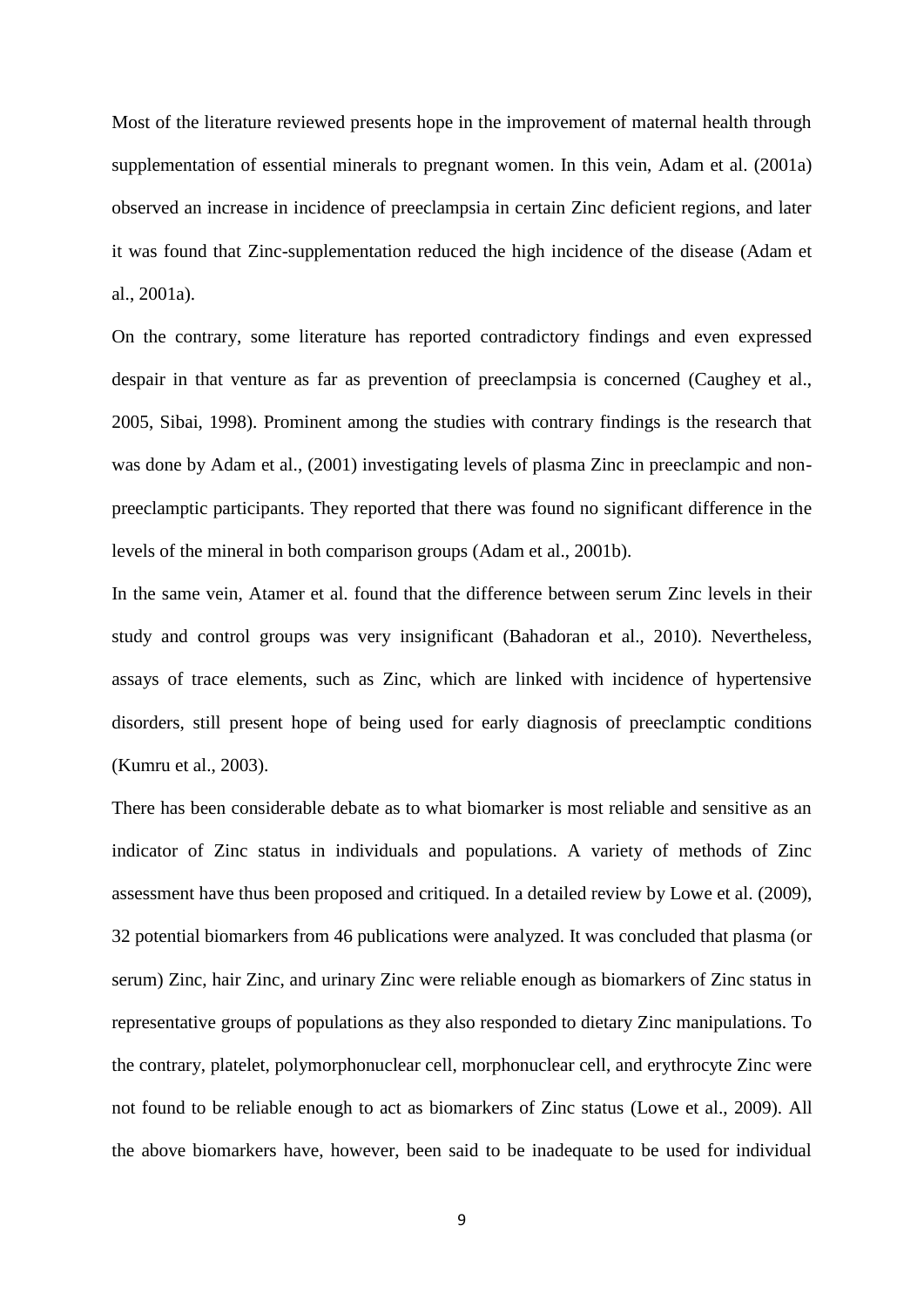assessment or diagnosis of Zinc deficiency. They can, however, be used for comparison of mean Zinc levels among populations for research purposes. In this vein, this research makes use of serum levels of Zinc in representative samples of case and control groups [\(Lowe et al.,](#page-44-8)  [2009\)](#page-44-8).

There is a variety of methods that can be used to determine serum levels of Zinc including Mass Spectrometry, Inductively Coupled Plasma (ICP), Atomic Absorption Spectrophotometry (AAS), and other classical methods. This study utilizes the method of Atomic Absorption Spectrometry (AAS). Atomic absorption spectroscopy (AAS) can be described as a spectro-analytical procedure for quantitative determination of chemical elements using the absorption of optical radiation (light) by free atoms in the gaseous state. This method was found to be the simplest and least expensive, and yet accurate enough to detect the trace concentrations of Zinc. It is quick and convenient, and it is probably why most of the similar studies reviewed have utilized this method. The equipment that will be used is the Flame Atomic Absorption Spectroscopy which is capable of detecting to the accuracy of parts per billion (or ppb).

As clearly seen from the above discussed studies, there is still controversy and obscurity in the relationship that lies between serum Zinc levels and hypertensive disorders. This presents a research gap and need for more studies in different settings and environments to add to the existing knowledge in the subject of Zinc and preeclampsia. In view of the foregoing, a need was seen for such a study to be conducted in the local Zambian setting to help us compare with the findings in other regions and thus establish external validity of the prevailing conclusions to our own environment and settings.

10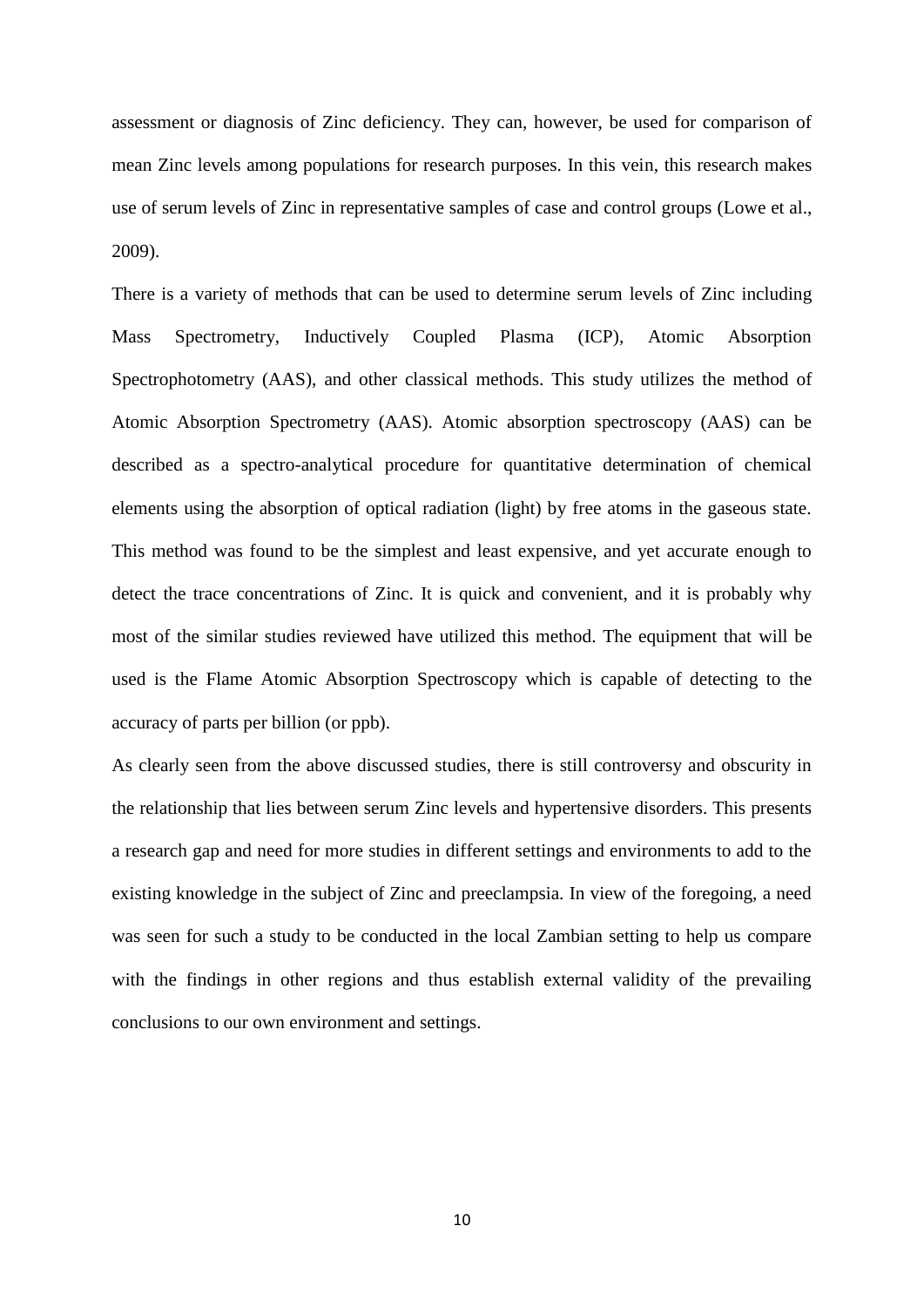#### **CHAPTER THREE**

#### <span id="page-24-1"></span>**METHODOLOGY**

## <span id="page-24-2"></span><span id="page-24-0"></span>**3.1 Study design**

A comparative cross-sectional study design was found suitable to be used to compare mean serum Zinc levels of preeclamptic and non-preeclamptic pregnant women [\(Krickeberg et al.,](#page-44-9)  [2012\)](#page-44-9).

#### <span id="page-24-3"></span>**3.2 Study setting**

The study was conducted at the Maternity Clinic of the University Teaching Hospital (UTH), specifically, Ward B02 (antenatal clinic) and Ward B12 (Labor Admission Ward)**.** UTH is the largest hospital in Zambia and is referral to all hospitals in the country.

#### <span id="page-24-4"></span>**3.3 Study population**

Pregnant women at UTH antenatal clinic and labor ward who met the eligibility criteria for either the control group or study group respectively were included in the study.

### <span id="page-24-5"></span>**3.4 Target population**

The target population included Zambian women who were pregnant for more than 20 weeks attending antenatal clinic or labor ward during the period of the study, i.e. February 2016- May 2016 at UTH.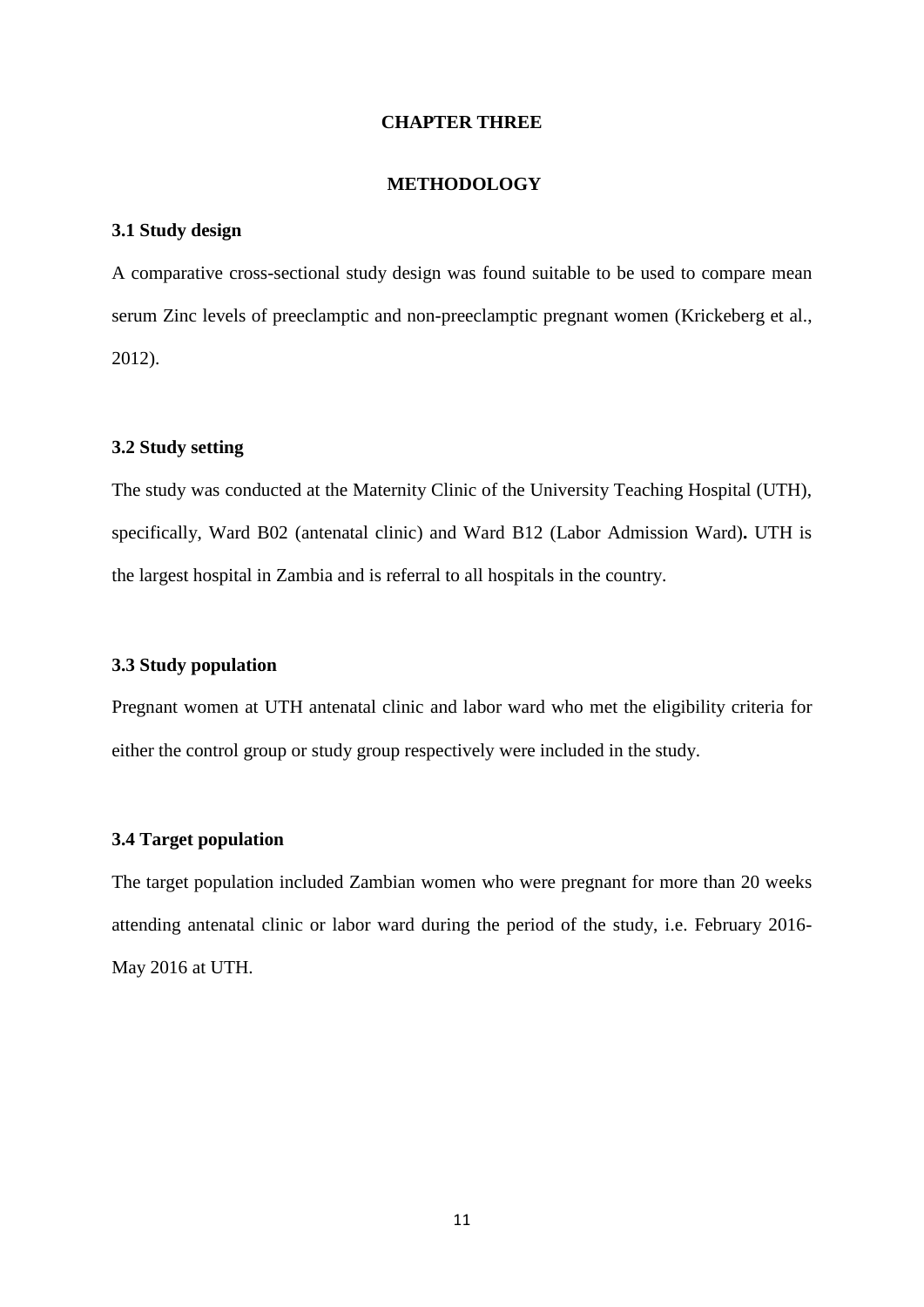## <span id="page-25-0"></span>**3.5 Inclusion criteria**

## **(For all participants)**

- Women pregnant  $> 20$  weeks
- Above 18 years old
- Zambian
- Willingness to participate in study

## **(For cases only)**

- Hypertensive (blood pressure  $> 140/90$  mm Hg)
- Protenuria presence at least  $1+$

### <span id="page-25-1"></span>**3.6 Exclusion criteria**

## **(For all participants)**

- Diabetes
- Taking of mineral supplements
- Non-Zambians
- Minors below 18 years old

## **(For cases only)**

- Presence of hypertension before pregnancy
- Those on antihypertensive therapy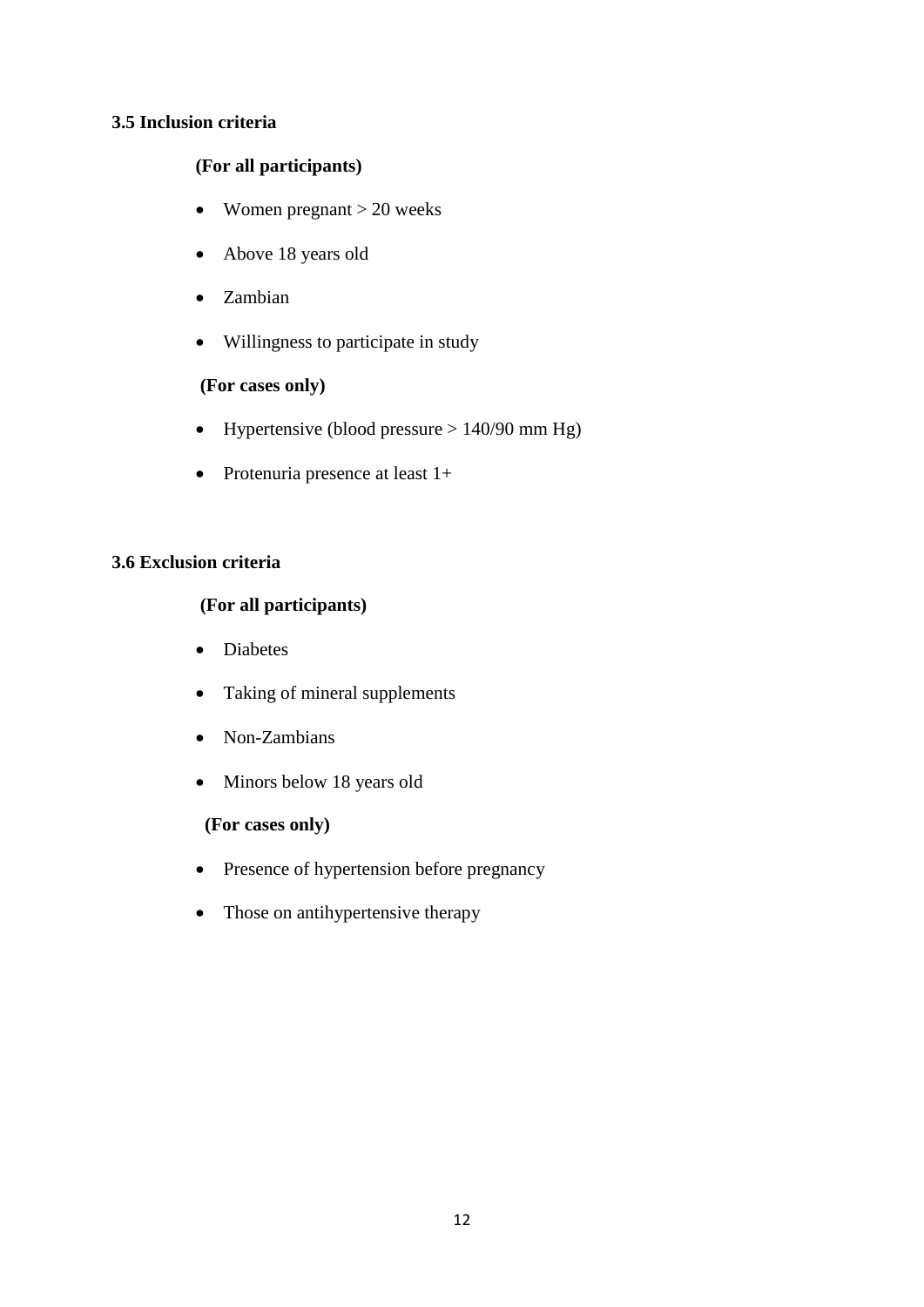### <span id="page-26-0"></span>**3.7 Sample size calculation**

For the determination of the sample size, the formula below, for comparative research studies of comparisons of means, was used as follows:

$$
N = \frac{4\sigma^2 \left(Z_{crit} + Z_{pwr}\right)^2}{D^2}
$$

 $N =$  the sum of the sizes of both comparison groups

 $\sigma$  = Assumed standard deviation = 17.6 percent or 0.176

 $D =$  Minimum expected difference between two means = 10 percent or 0.1

 $Z_{\text{crit}}$  = 1.96 for  $\alpha$  = 0.05 or 95 percent confidence level

 $Z_{\text{pwr}} = 0.842$  for statistical power 80 percent

Inserting the above figures in the formula gave a sample size, N, equal to 97.23 (or 98) including both comparison groups of preeclamptic and non-preeclamptic pregnant women.

## <span id="page-26-1"></span>**3.8 Sampling method**

Participants for this study were purposively sampled.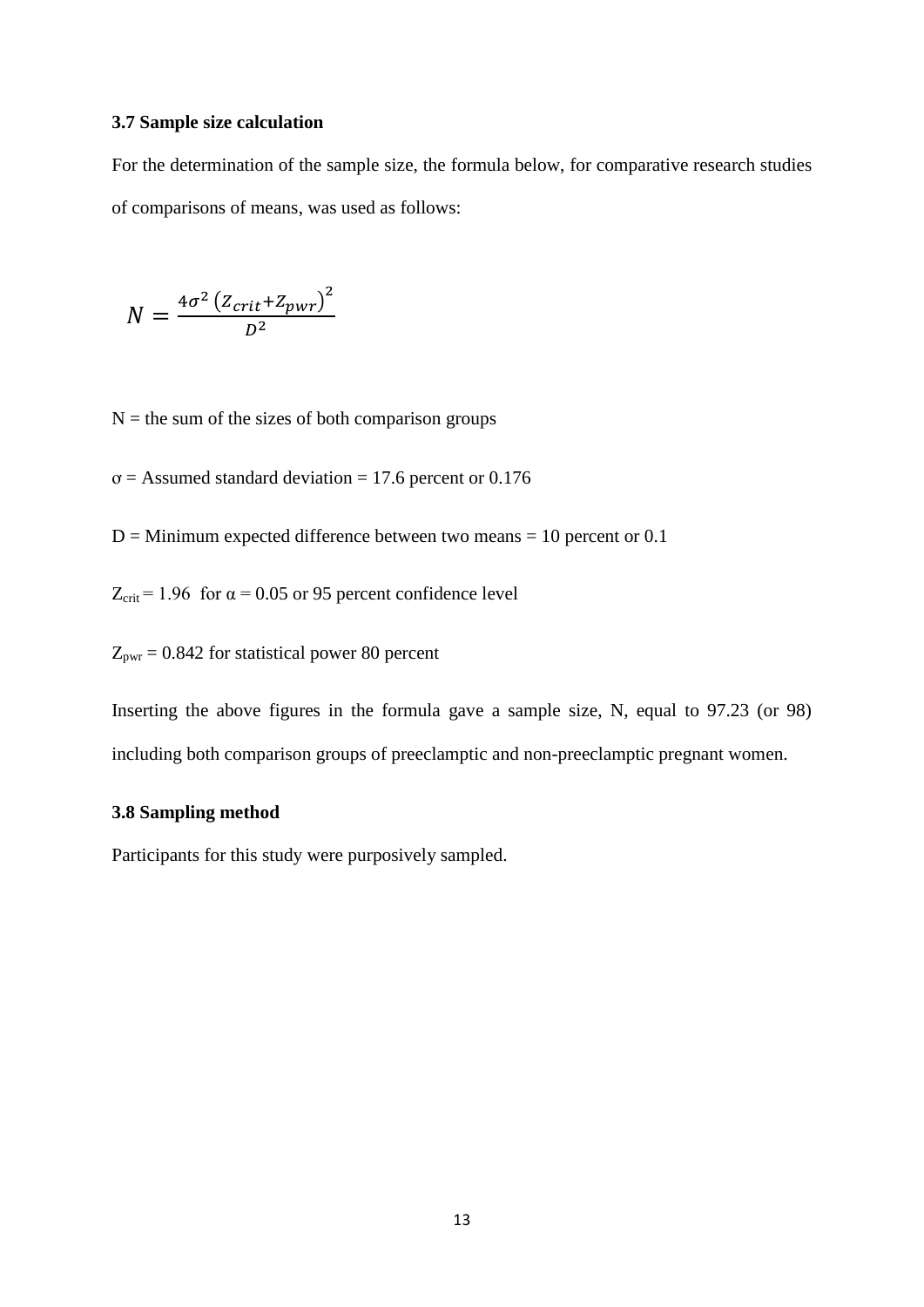## <span id="page-27-0"></span>**3.9 Variables**

## <span id="page-27-2"></span>**Table 1 Measurement of variables**

<span id="page-27-1"></span>

| <b>Type of Variable</b>      | <b>Definition of the Variables</b>                | <b>Scale of</b> |
|------------------------------|---------------------------------------------------|-----------------|
|                              |                                                   | <b>Measure</b>  |
| <b>Dependent Variables</b>   |                                                   |                 |
| Preeclampsia                 | Preeclampsia- (pregnant women with blood          | Categorical     |
|                              | pressure that is $\geq 140$ mm Hg systolic and/or |                 |
|                              | $\geq$ 90 mm Hg diastolic and positive            |                 |
| <b>Blood</b> pressure        | proteinuria)                                      |                 |
|                              | Diastolic and systolic blood pressure             | Continuous      |
|                              | measurements                                      |                 |
| <b>Independent variables</b> |                                                   |                 |
| Zinc levels                  | plasma Zinc concentration (measured using         | Continuous      |
|                              | AAS in microgram/litre)                           |                 |
|                              |                                                   | Categorical     |
| Maternal age                 | Age at last birthday (years)                      |                 |
|                              | Number of weeks of the pregnancy                  | Categorical     |
| Gestational age              |                                                   |                 |
|                              | Presence of close relatives known to have         | Categorical     |
| Family history of            | suffered preeclampsia                             |                 |
| PE                           |                                                   |                 |
|                              |                                                   | Ordinal         |
|                              |                                                   |                 |
|                              | High, medium, or low density areas                |                 |
| Residential Area             |                                                   |                 |
| density                      |                                                   |                 |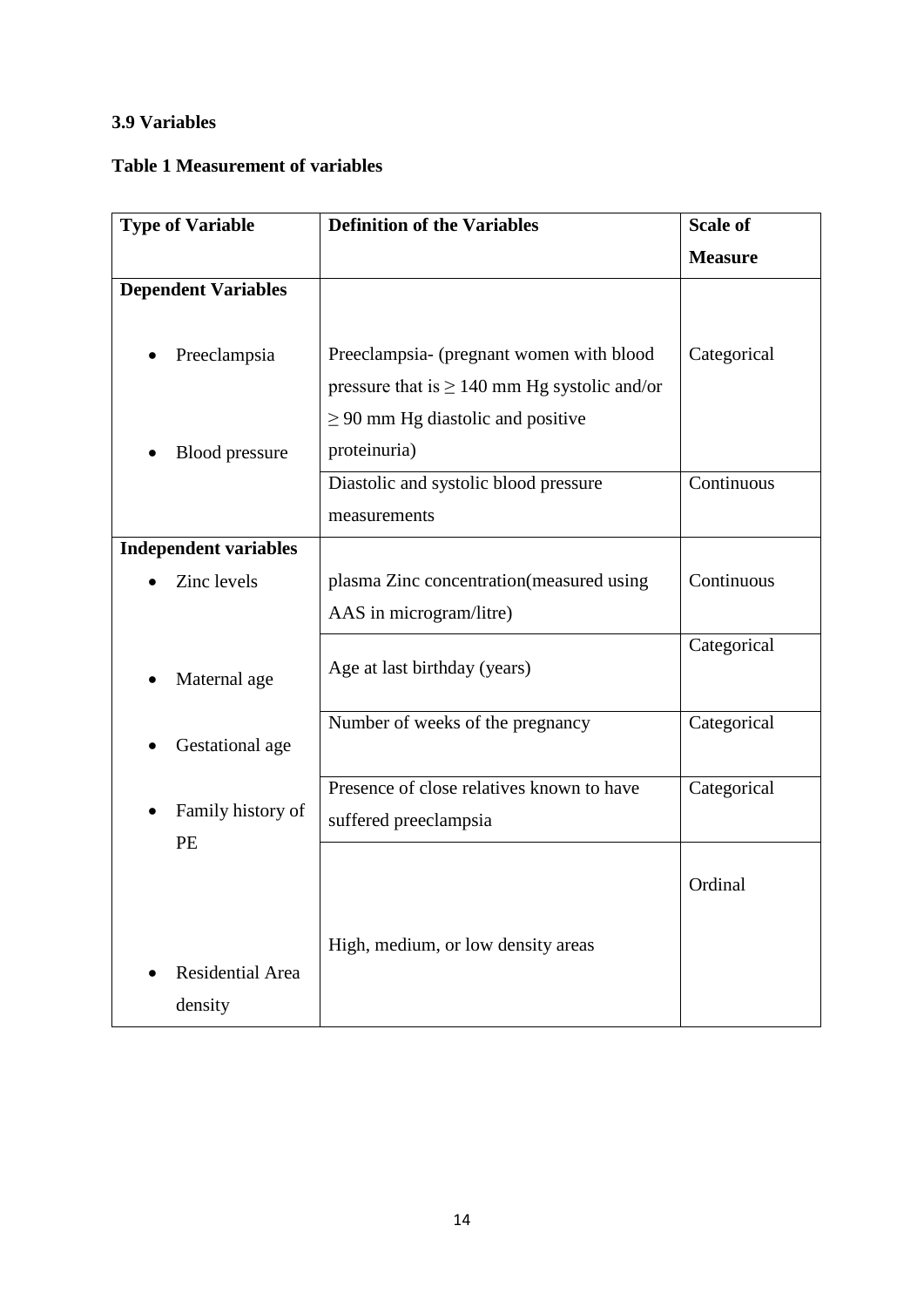#### **3.10 Data collection**

A midwife recruited for the study measured systolic blood pressure (SBP) and diastolic blood pressure (DBP) of a participant using an automated sphygmomanometer. Two readings were taken and the average recorded for use in the analysis. Demographic data including maternal age, gestational age, residential area, family history of preeclampsia were also recorded in a data collection sheet. Urine samples were collected for the purpose of diagnosing proteinuria in urine bottles. Urine dipstick proteinuria of 1+ or more was taken as positive proteinuria. Participants with systolic blood pressure above 140 mm Hg and/or diastolic blood pressure above 90 mm Hg with positive proteinuria were considered to be the preeclamptic cases. Control participants (non-preeclamptic) comprised pregnant women without hypertension or proteinuria but attending regular Antenatal clinic (ward B02).

To prepare serum, 8 mls of blood was drawn from the cubital vein using a sterile needle and syringe into an appropriate tube. The blood samples were then centrifuged (Allegra 6R, Beckmann Coulter, USA) in the plain tubes for 10 min at 4000 rpm and the resulting serum was drawn and stored at -20°C until the stage of Zinc analysis.

The serum collected from both groups for all participants was assayed for concentration of Zinc in microgram per deciliter using AAS technique at the Food and Drugs control laboratory. Data was recorded in a data collection sheet in readiness for analysis.

#### <span id="page-28-0"></span>**3.11 Method of serum Zinc determination**

#### **Calibration**

Calibration standards were prepared from Multi – Element Calibration standards traceable to NIST in intermediate ranges of:

0, 25, 50, 100, 150, 200, 250 µg/L from 100 ppm stock standard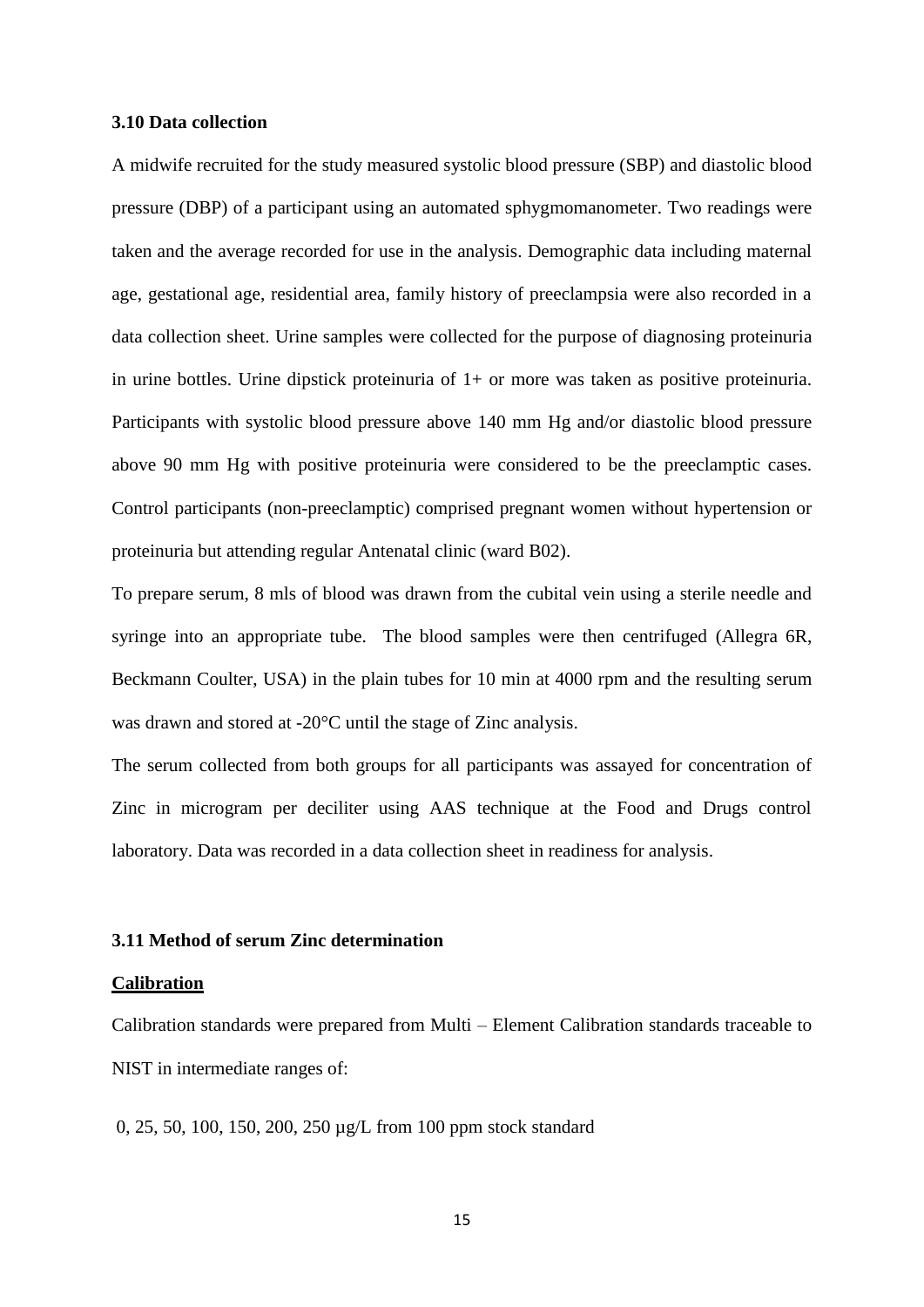## **Calibration Graph:**



## <span id="page-29-0"></span>**Figure 1 Zinc Absorbance curve**

Acceptable Correlation Coefficient:  $R^2 = 0.985$  µg/L

## **Procedure**

- For the determination of Zn, the blood samples were centrifuged at 400 rpm for 3 minutes to separate serum.
- 0.5 ml of serum was diluted to 10 ml with deionised water
- Diluted samples were treated with 1 ml of 0.1 percent KCl

The dilution factor was 20.

After the Reagents were added, the samples were ready to be analysed using flame AAS.

The measurements were performed with the Contr AA 700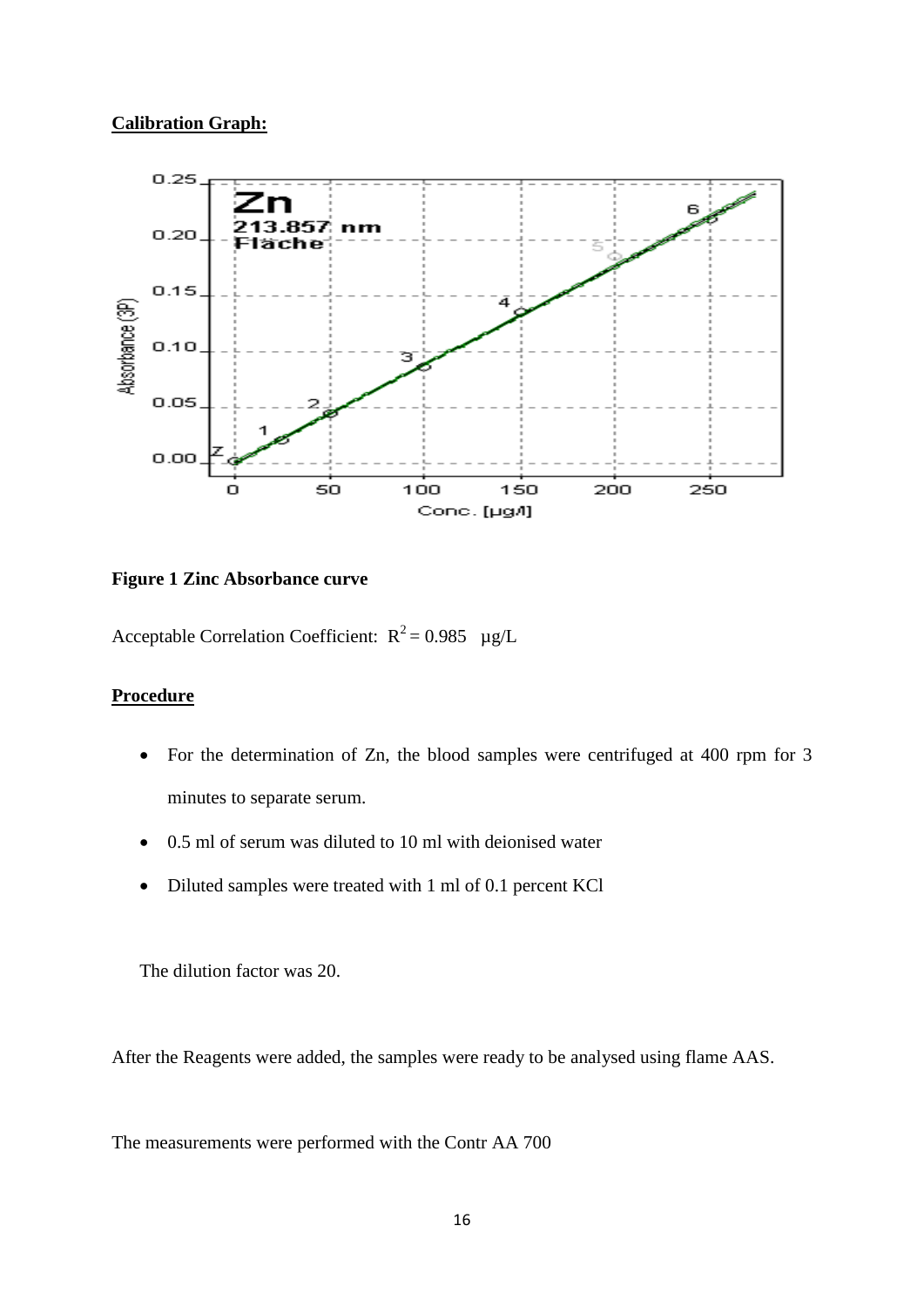#### <span id="page-30-2"></span>**Table 2 Flame characteristics**

| <b>Element</b> | Wavelength | <b>Flame Type</b>         | <b>Gas</b> Flow Rate   Burner Height |      |
|----------------|------------|---------------------------|--------------------------------------|------|
|                |            |                           | L/h                                  | (mm) |
| Zn             | 213.8570   | Air $/C_2$ H <sub>2</sub> | 45                                   |      |

The obtained results were recorded in Microsoft excel.

#### <span id="page-30-0"></span>**3.12 Data analysis**

Data was analyzed in parts using stata version 14 statistical package. The first part involved coming up with summary statistics for both comparison groups in terms of the demographic variables that were collected by way of a questionnaire. Also, a comparison of the mean serum Zinc levels in both comparison groups in general. The second part involved matched analysis of serum Zinc level in both comparison groups with respect to other variables that are believed to be confounding. In all comparisons, significance was determined at  $p = 0.05$ . Lastly, a Pearson correlation was run between SBP and serum Zinc level and also DBP and serum Zinc level in both comparison groups and correlation coefficients were used to interpret the relationships.

#### <span id="page-30-1"></span>**3.13 Study limitations**

We were faced with a few limitations worth mentioning. Due to lack of adequate funding, the study did not assay for other minerals and metabolites that are also believed to influence the occurrence of preeclampsia. Additionally, the influence of blood albumin levels and of dietary fluctuations on the mineral status of the participants was not measured.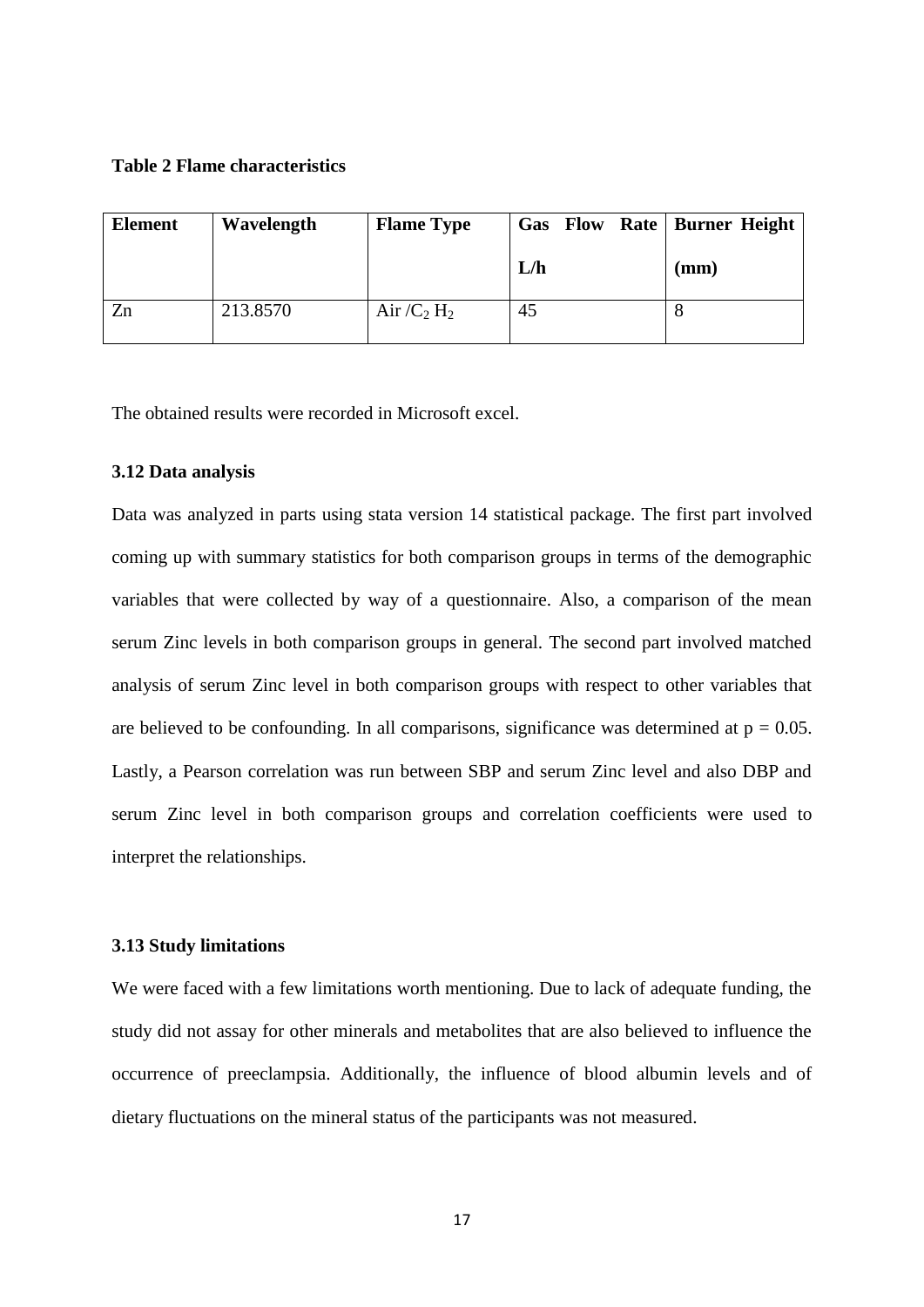## <span id="page-31-0"></span>**3.14 Ethical considerations**

The information gathered from participants was treated with utmost confidentiality. Moreover, assurance was given to the participants that the results of the study would be disseminated to relevant recipients with no direct link to them and anonymity would be strictly adhered to. However, the ultimate benefits on health and science that the study would bring were also communicated to the participants.

Only willing participants were recruited. Adequate information about the study was given using an information sheet (Annex 1.3) and a consent form (Annex 1.4) which they were required to sign in the presence of a witness.

The slight risk of pain and discomfort that would occur during blood collection was also explained beforehand, but participant were assured that only qualified medical personnel would handle the collection of blood and that they would be taken care of in the unlikely event of an emergency.

The protocol was approved by ERES CONVERGE IRB and UTH management before the practical research commenced.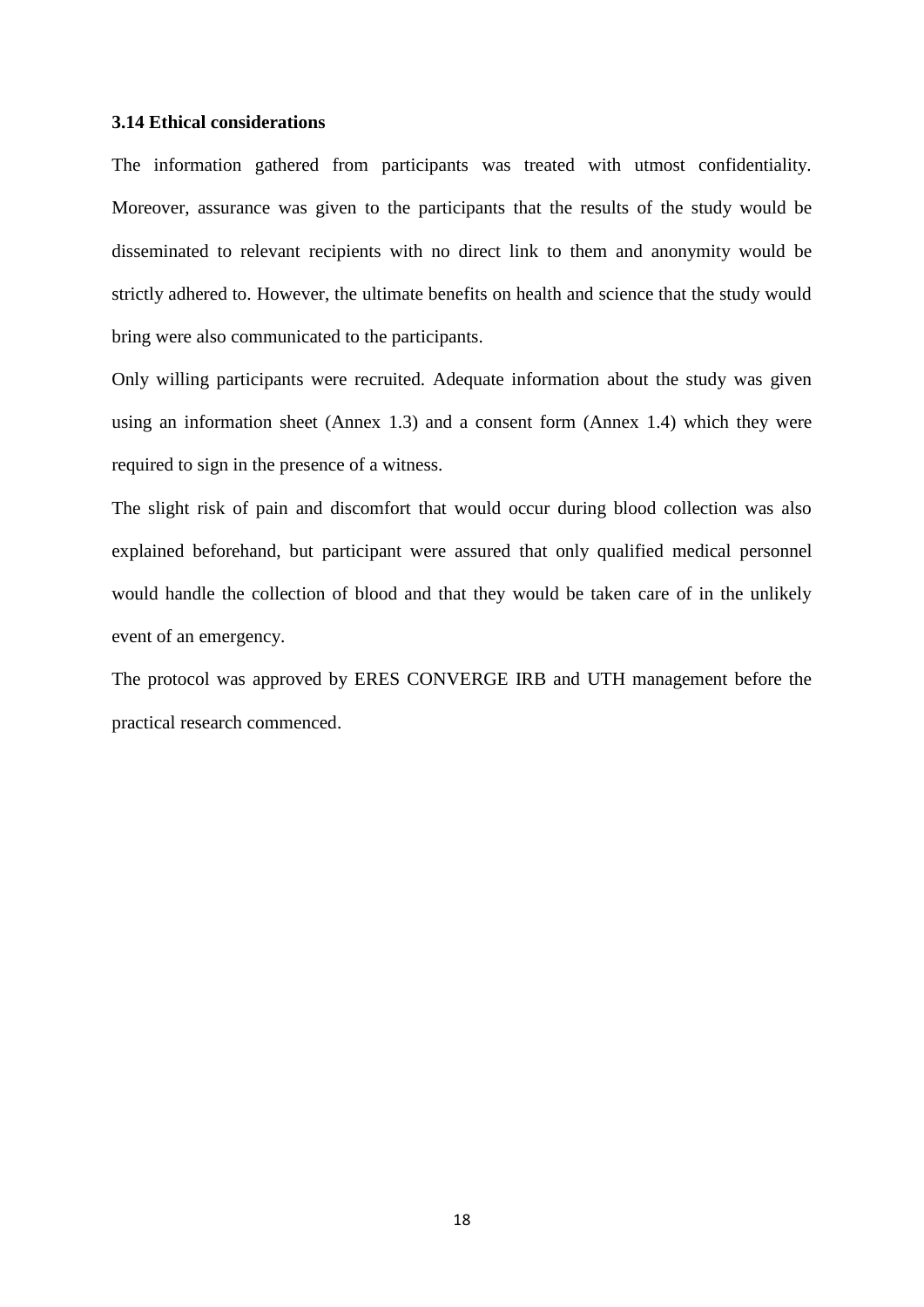## **CHAPTER FOUR**

## <span id="page-32-1"></span>**RESULTS**

## <span id="page-32-2"></span><span id="page-32-0"></span>**4.1 General demographic characteristics of the preeclamptic and non-preeclamptic participants**

Refer to Table 3 below.

<span id="page-32-3"></span>**Table 3 Demographic statistics for the preeclamptic pregnant women and the nonpreeclamptic control participants**

|                                       |                               | Non-                          |         |
|---------------------------------------|-------------------------------|-------------------------------|---------|
|                                       | Preeclamptic                  | preeclamptic                  |         |
|                                       | participants                  | participants                  |         |
| Variables                             | $n=41$                        | $n=57$                        | P-value |
|                                       | $(\text{mean} \pm \text{SD})$ | $(\text{mean} \pm \text{SD})$ |         |
| Age group (years)                     |                               |                               |         |
| 18-30                                 | $32 \pm 47\%$                 | $60 \pm 50\%$                 | 0.006   |
| 30-40                                 | $61 \pm 49\%$                 | $37 \pm 49\%$                 | 0.018   |
| $40+$                                 | $7.3 \pm 26\%$                | $4 \pm 19%$                   | 0.403   |
| <b>Gestational Age (weeks)</b>        |                               |                               |         |
| $20 - 25$                             | $12 \pm 33\%$                 | $26 \pm 44\%$                 | 0.088   |
| $25 - 30$                             | $24 \pm 43\%$                 | $4 \pm 19\%$                  | 0.002   |
| $30+$                                 | $63 \pm 49\%$                 | $70 \pm 46\%$                 | 0.487   |
| <b>Family History of preeclampsia</b> |                               |                               |         |
| N <sub>o</sub>                        | $85 \pm 36\%$                 | $82 \pm 38\%$                 | 0.704   |
| Yes                                   | $15 \pm 36\%$                 | $18 \pm 38\%$                 | 0.704   |
| <b>Residential Area Density</b>       |                               |                               |         |
| High                                  | $51 \pm 51\%$                 | $56 \pm 50\%$                 | 0.634   |
| Low                                   | $12 \pm 33\%$                 | $16 \pm 37\%$                 | 0.620   |
| Medium                                | $37 \pm 49\%$                 | $28 \pm 45%$                  | 0.377   |
| Severity of Preeclampsia (%)          |                               |                               |         |
| Mild                                  | 26.83                         |                               |         |
| Moderate                              | 19.51                         |                               |         |
| Severe                                | 53.66                         |                               |         |

Source: This study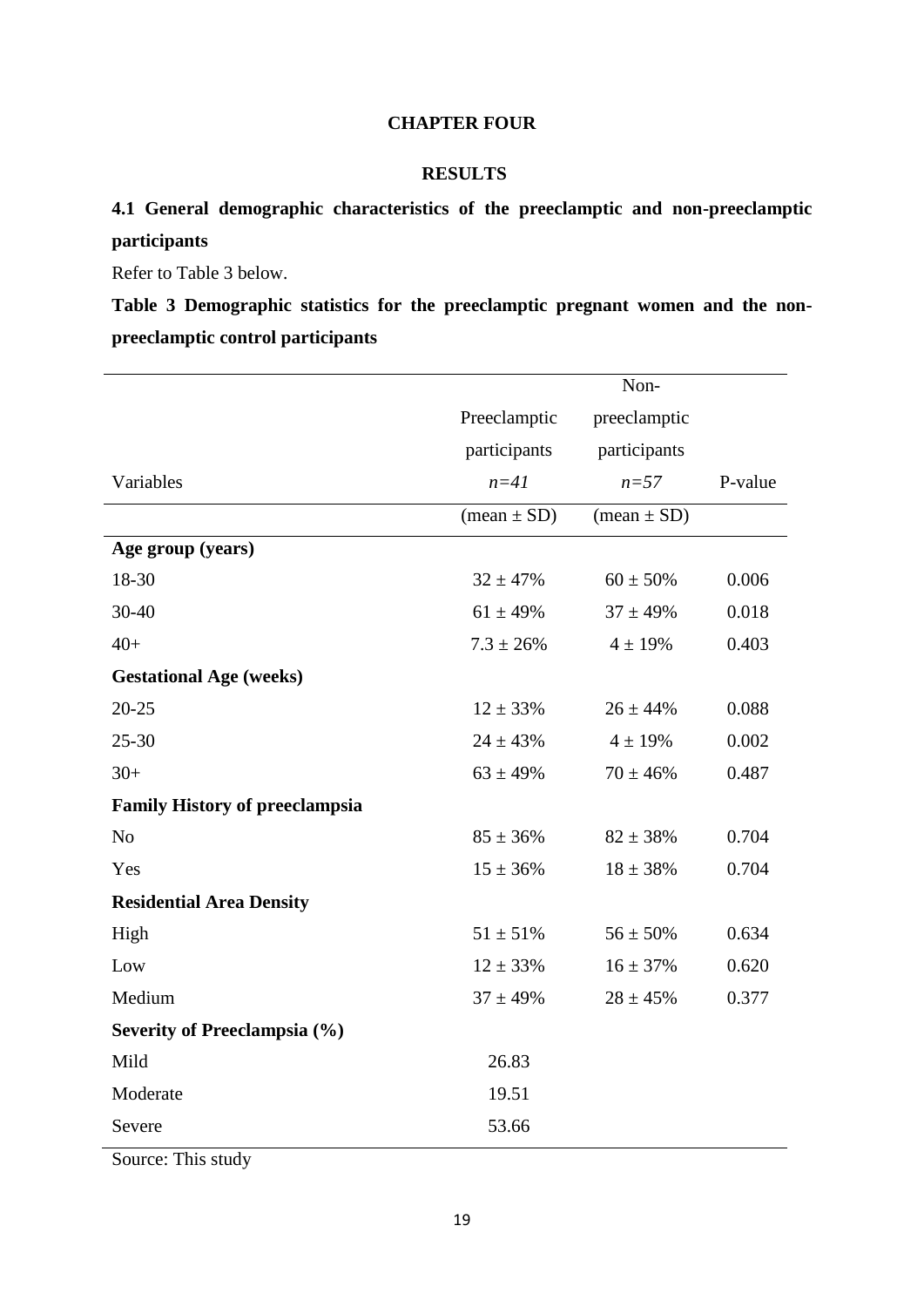**4.2 Comparison of serum Zinc levels in the preeclamptic verses non-preeclamptic women**

**Table 4 Serum Zinc levels in the total sample of preeclamptic verses non-preeclamptic women**

|                               | Preeclamptic group $(n = 41)$ | Non-preeclamptic group ( $n =$ |
|-------------------------------|-------------------------------|--------------------------------|
|                               |                               | 57                             |
| Serum Zinc conc. $(\mu g/dL)$ | $89.17 \pm 47.19$             | $76.20 \pm 35.23$              |

## <span id="page-33-0"></span>**4.3 Comparisons of serum Zinc levels of preeclamptic verses non-preeclamptic women within matched demographic categories**

The results for the matched comparisons of serum Zinc levels in the preeclamptic verses nonpreeclamptic based on matched variables are summarized in Table 5 below.

**Table 5 Comparison of mean serum Zinc levels in preeclamptic verses non-preeclamptic pregnant women in various categories**

|                                 |                | Serum Zinc Concentration                       |                                                        |                |
|---------------------------------|----------------|------------------------------------------------|--------------------------------------------------------|----------------|
|                                 |                | levels $(\mu g/dL)$                            |                                                        |                |
|                                 |                | $n=41$                                         | $n=57$                                                 |                |
| <b>Variables</b>                |                | Pre-eclamptic<br>$(\text{mean} \pm \text{SD})$ | Non-Pre-<br>eclamptic<br>$(\text{mean} \pm \text{SD})$ | <b>P-value</b> |
|                                 | 18-30          | $87.11 \pm 35.29$                              | $76.84 \pm 37.09$                                      | 0.3941         |
| Age group (years)               | $30 - 40$      | $94.32 \pm 52.77$                              | $76.69 \pm 34.10$                                      | 0.1948         |
|                                 | $40+$          | $55.19 \pm 39.59$                              | $60.06 \pm 22.03$                                      | 0.8876         |
|                                 | $20 - 25$      | $76.56 \pm 22.66$                              | $74.48 \pm 22.31$                                      | 0.8590         |
| <b>Gestational Age (Weeks)</b>  | $25 - 30$      | $86.61 \pm 25.51$                              | $67.16 \pm 11.99$                                      | 0.3296         |
|                                 | $30+$          | $92.59 \pm 56.58$                              | $77.29 \pm 39.97$                                      | 0.2025         |
| <b>Family History of pre-</b>   | Yes            | $81.95 \pm 38.94$                              | $71.65 \pm 18.03$                                      | 0.4784         |
| eclampsia                       | N <sub>0</sub> | $90.41 \pm 48.85$                              | $77.16 \pm 38.02$                                      | 0.1710         |
|                                 | High           | $92.791 \pm 58.62$                             | $83.27 \pm 43.42$                                      | 0.500          |
| <b>Residential Area Density</b> | Medium         | $87.83 \pm 32.52$                              | $67.26 \pm 19.18$                                      | 0.0391         |
|                                 | Low            | $78.02 \pm 38.06$                              | $66.90 \pm 16.12$                                      | 0.4161         |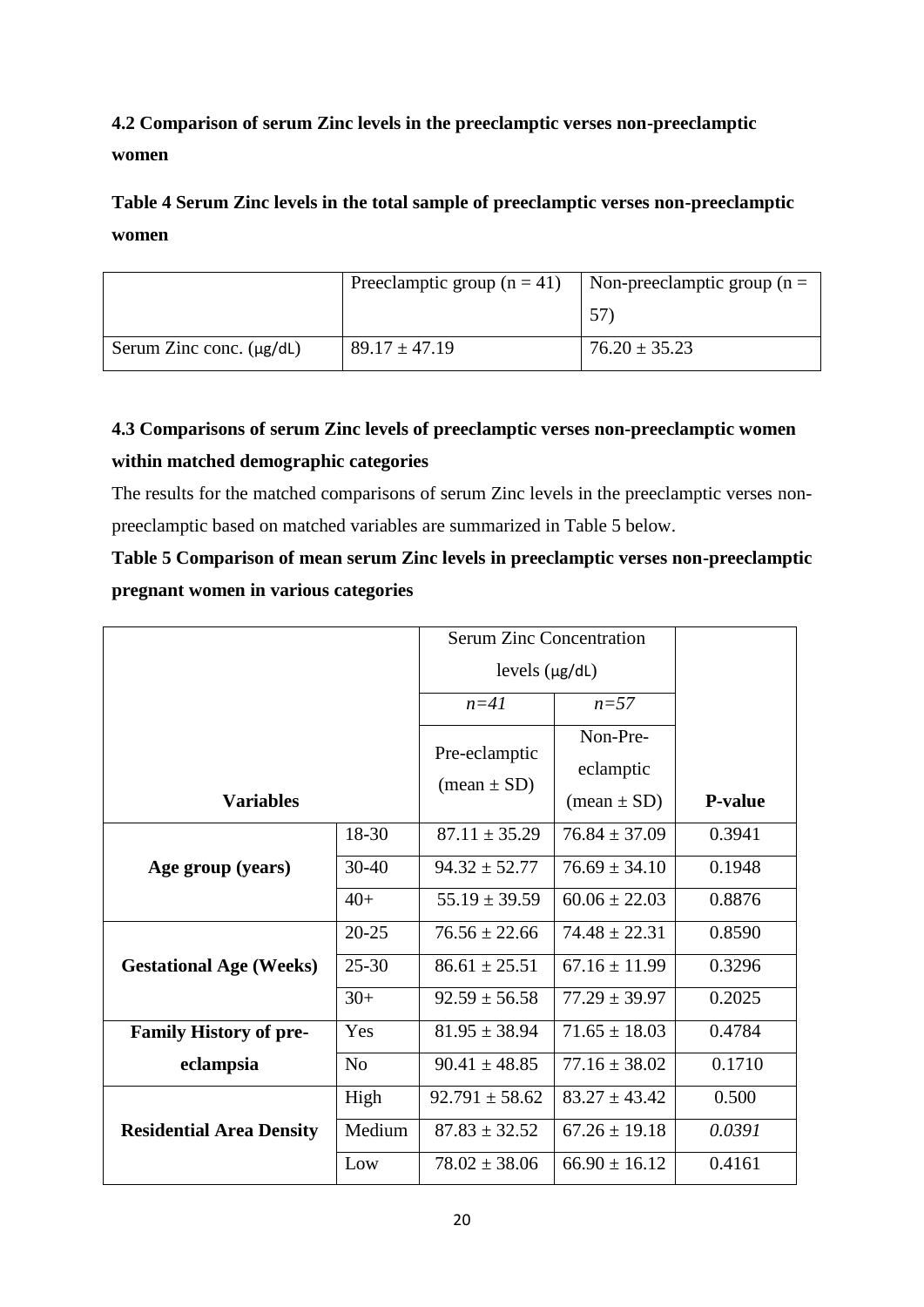## <span id="page-34-0"></span>**4.4. Correlation of Zinc level and blood pressure in preeclamptic and non-preeclamptic**



## **participants**

## <span id="page-34-1"></span>**Figure 2 Correlation of SBP and serum Zinc level in both comparison groups**

Figure 2 shows that the non-preeclamptic had a positive correlation ( $r = 0.1149$ ;  $p = 0.2599$ ) while the preeclamptic had a negative correlation ( $r = -0.0636$ ;  $p = 0.6928$ ) between serum Zinc level and SBP. However, the correlation coefficients were not significant at 95 percent confidence level. Refer to Table 6.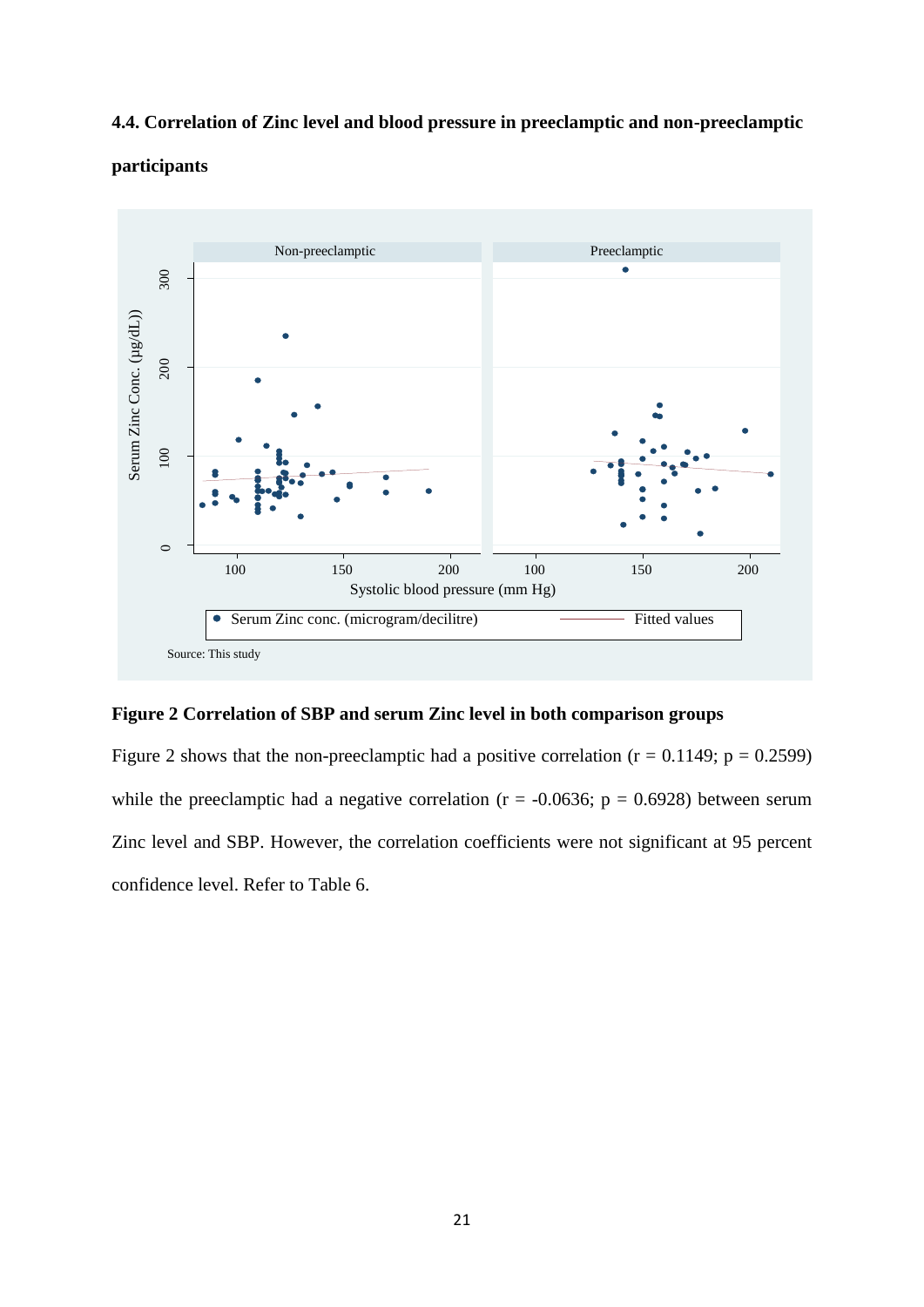

## <span id="page-35-0"></span>**Figure 3 Correlation of DBP and serum Zinc level in both comparison groups**

Figure 3 shows that both comparison groups had a positive correlation with serum Zinc level, but the coefficients of correlation are equally insignificant ( $r = 0.1656$ ;  $p = 0.1031$  for non-PE, and  $r = 0.0452$ ;  $p = 0.7788$  for PE group). Also refer to Table 6 below.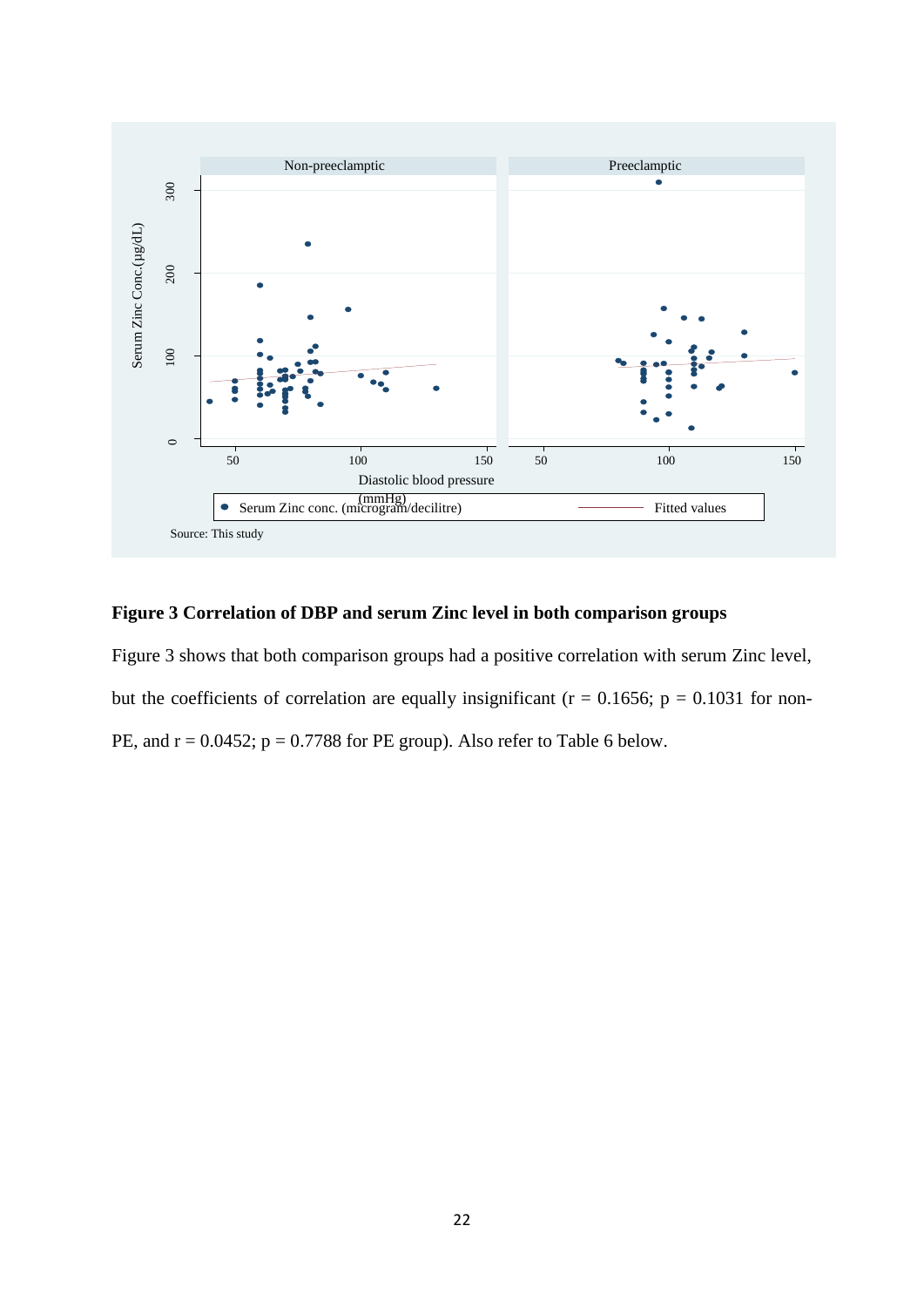# **Table 6 Correlation coefficients of DBP and SBP verses serum Zinc level in the nonpreeclamptic controls and in preeclamptic cases (***a* **and** *b***).**

<span id="page-36-0"></span>

|                        |             | Serum Zinc Conc. (µg/dL) |         |  |  |
|------------------------|-------------|--------------------------|---------|--|--|
| Variable               | $\mathbf n$ | correlation coefficient  | p-value |  |  |
| <b>SBP</b>             | 57          | 0.1149                   | 0.2599  |  |  |
| <b>DBP</b>             | 57          | 0.1656                   | 0.1031  |  |  |
| (b) Preeclamptic cases |             |                          |         |  |  |
|                        |             | Serum Zinc Conc. (µg/dL) |         |  |  |
| Variable               | $\mathbf n$ | correlation coefficient  | p-value |  |  |
| <b>SBP</b>             | 41          | $-0.0636$                | 0.6928  |  |  |
| <b>DBP</b>             | 41          | 0.0452                   | 0.7788  |  |  |

(a) Non-preeclamptic controls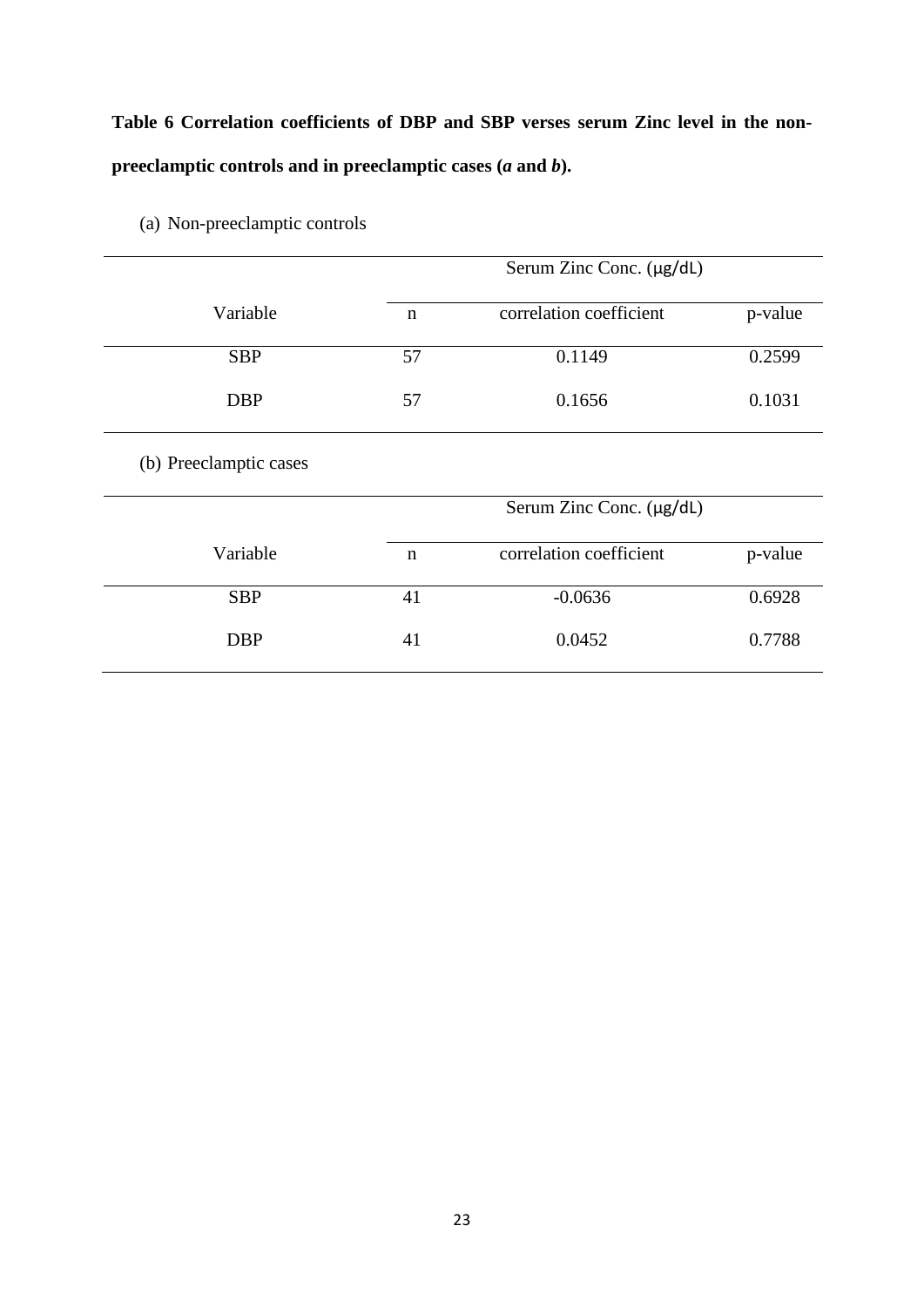#### **CHAPTER FIVE**

#### **DISCUSSION**

<span id="page-37-0"></span>It can be deduced from the above illustrated data that the findings show no significant association between serum Zinc level and blood pressure in preeclamptics or nonpreeclamptics. It might therefore follow that changes in serum Zinc levels do not play a direct role in the pathogenesis of preeclampsia. In our study serum Zinc levels were found to have no significant effect on systolic or diastolic blood pressure. There was a positive correlation between the serum Zinc levels and blood pressure though insignificant.

Our results are supported by the findings of some other studies. In one study where 20 preeclamptic and 20 healthy women were recruited it was reported that serum Zinc level was slightly lower in the preeclamptic than the healthy pregnancies, but the difference was not statistically significant [\(Adam et al., 2001b\)](#page-42-7). It was argued that the lower serum Zinc levels reported in other studies could be due to other factors, other than Zinc deficiency, such as reduced albumin concentrations. Magri et al., (2003) did not find a relationship between the serum levels of Calcium, Magnesium, and Zinc and gestational hypertension; therefore, they proposed that these elements might not clinically participate in the pathogenesis of the gestational hypertension [\(Magri et al., 2003\)](#page-44-10). Their findings and conclusions are compatible with the results of the present study as far as serum Zinc is concerned. However, in our study a higher mean Zinc concentration was unexpectedly found in the preeclamptic rather than the normal controls.

Others have reported significantly lower mean serum Zinc in preeclamptic patients than in normal pregnancies and an inverse correlation of blood pressure and the mineral levels in pregnant [\(Kim et al., 2012,](#page-44-2) [Kumru et al., 2003\)](#page-44-7). The studies done in Nigeria and Iran also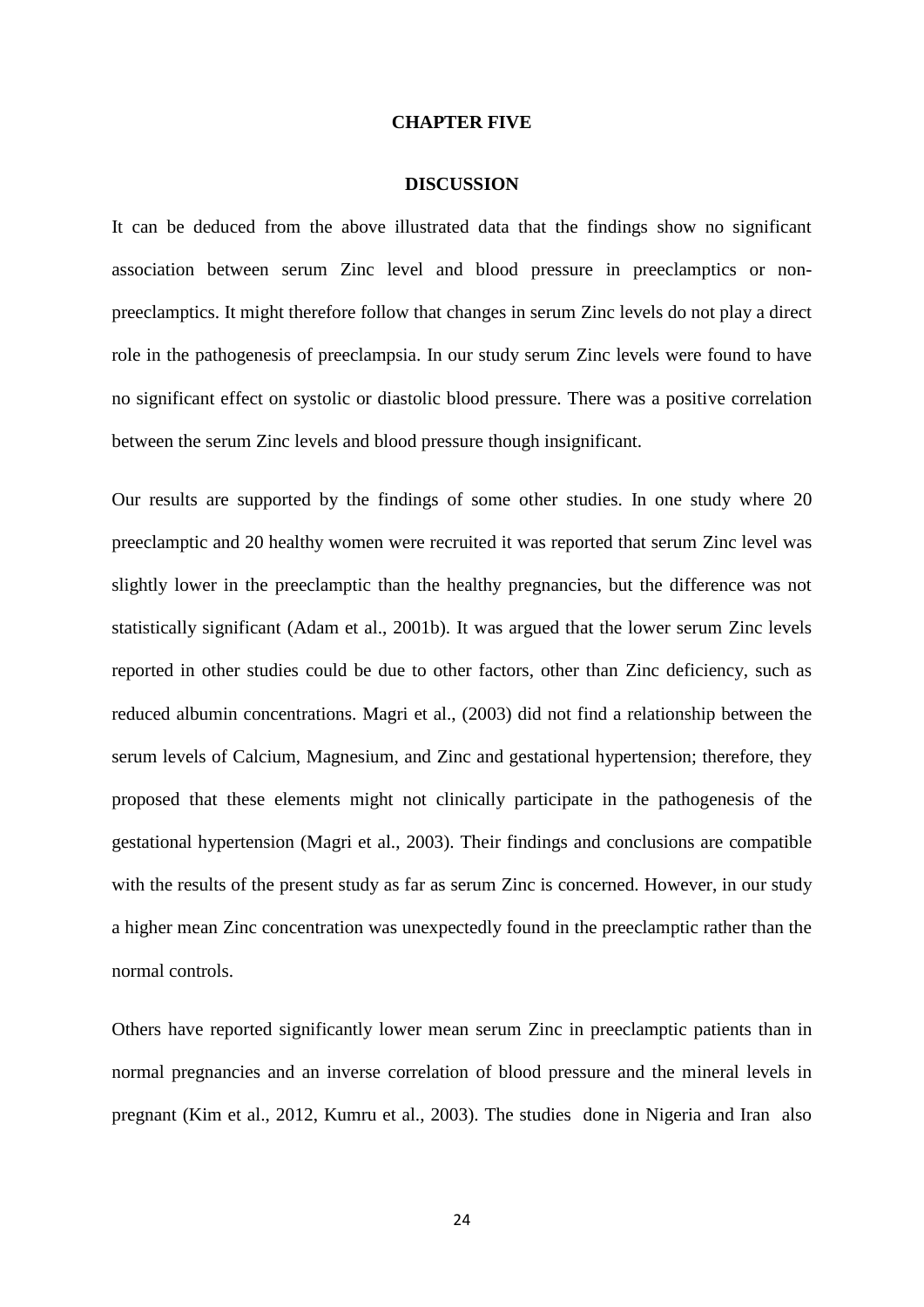concluded that levels of Zinc were significantly low in preeclampsia and found a significant difference in the levels in cases verses controls ( $p < 0.0013$ ), (Akinlove et al., 2013).

This lack of consensus on the role of Zinc on pregnancy outcome is largely due to contradictory results from researchers. Although many results seem to suggest that deficiency of serum Zinc may predispose to preeclampia [\(Akinloye et al., 2013\)](#page-42-0) other results have demonstrated no association at all [\(Amirabi et al., 2015\)](#page-42-1). This can be due methods for measuring serum Zinc not being sensitive or specific enough, variations in sample sizes and many other factors including genetic differences [\(King, 2000\)](#page-44-11).

Generally one would expect low serum Zinc levels to be associated with preeclampsia as zinc has got significant antioxidant properties, which minimizes oxidative stress, one of the main factors associated with preeclampsia [\(Hubel, 1997\)](#page-43-8). The role of Zinc binding proteins may also play a major role in total serum Zinc in pregnancy. For instance some researchers have demonstrated that hypoalbuminemia can predispose to reduced serum Zinc levels and it has also been observed that in pregnancy the affinity of albumin for Zinc tends to be reduced which can also predispose to low serum Zinc level [\(Giroux et al., 1976\)](#page-43-9). What this means is that serum Zinc levels may be low in the presence of normal tissue levels because of reduced transport proteins.

The controversy continues as to whether trace minerals such as Zinc are actually significantly involved in pathogenesis of preeclampsia, but it is quite obvious that geographical and nutritional differences play a role in the different Zinc levels that have been reported by various studies. While the results of various studies are controversial, it has also been argued that serum Zinc may be under tight homeostatic regulatory mechanisms that keep the level fairly constant in spite of nutritional or pathological changes [\(Lowe et al., 2009\)](#page-44-8). Zinc has been thought to be an important intermediary factor in preeclampsia as it is required for the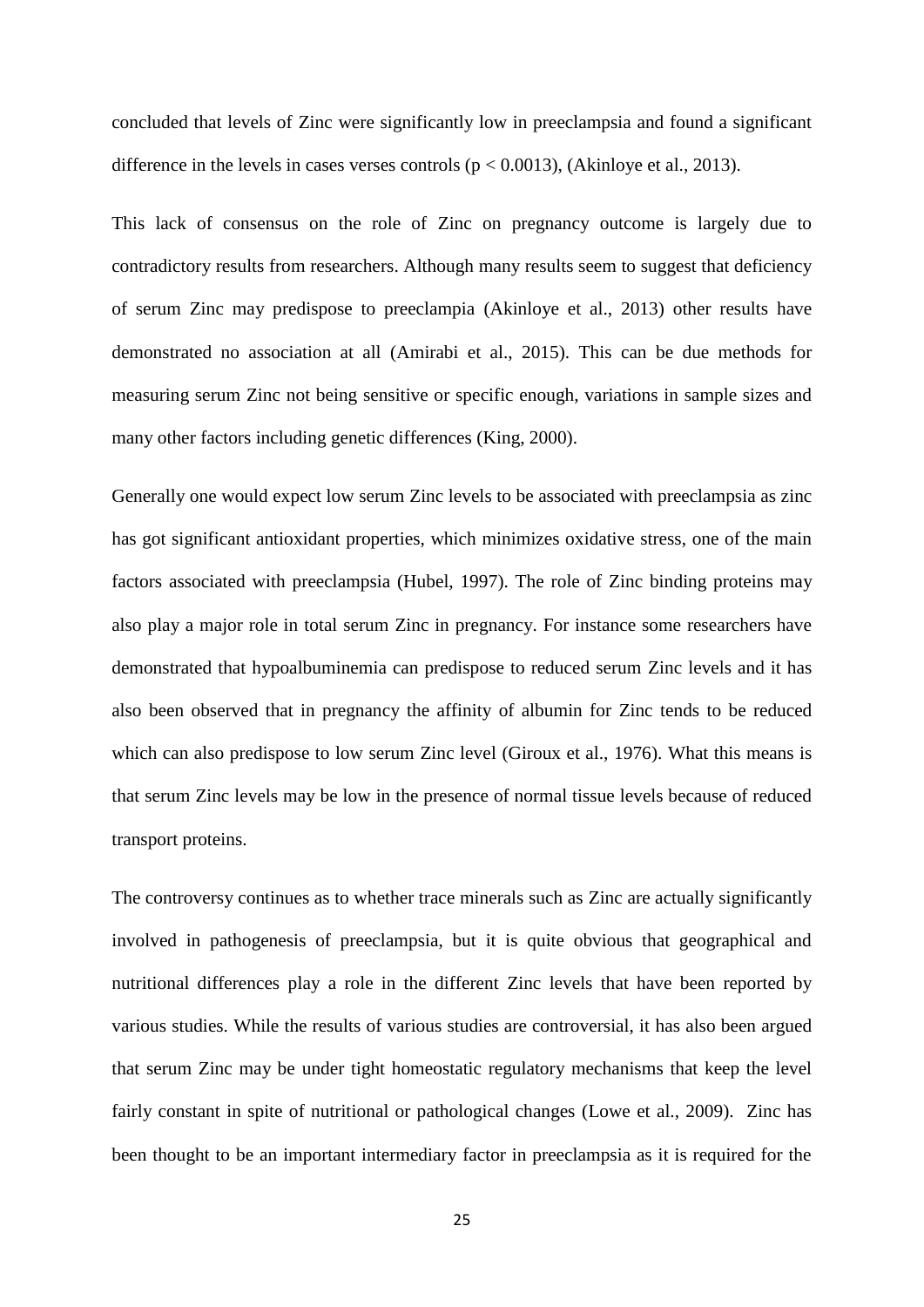proper functioning of antioxidant enzymes which protect the epithelial lining of blood vessels from free radicals injury. Imbalance of oxidants and antioxidants in favour of the former in maternal vascular systems has been established as a hallmark of preeclampsia [\(Palei et al.,](#page-44-1)  [2013\)](#page-44-1).

According to one study, nutritional supplementation of Zinc was associated with lower incidence of preeclampsia though plasma Zinc levels remained fairly constant [\(Adam et al.,](#page-42-7)  [2001b\)](#page-42-7). It could therefore be possible that Zinc plays a role in preeclampsia but serum Zinc level may not be the appropriate way of detecting that role [\(Adam et al., 2001b\)](#page-42-7).

It is worth noting that in our study maternal age was found to be a related risk factor of preeclampsia. Mothers between 30 and 40 years of age were at a higher risk of developing preeclampsia compared with mothers between 18 and 30 years old. Underlying mechanisms for this are not fully understood and further research is called for. This phenomenon was also observed in previous studies [\(Jolly et al., 2000\)](#page-43-10) and is probably due to the fact that older mothers have aging blood vessels and therefore prone to uterine hypertension.

Some researchers have reported that preeclampsia is more common in poor women and those with family history of the disease. Explanations have been proposed that poor women usually have a low intake of foods rich in essential minerals but high in phytic acid (i.e. unprocessed cereals and legumes) and therefore are more vulnerable to deficiencies which may be linked with preeclampsia [\(Gibson, 2012\)](#page-43-2). It has also been proposed that preeclampsia could be associated with genotype, hence runs in families. Though a positive family history has been demonstrated in patients in some studies highlighting a complex genetic background [\(Carr et](#page-42-8)  [al., 2005,](#page-42-8) [Smith et al.,](#page-45-2) 2009) our study didn't reveal a positive association. This could have been due to ignorance about medical histories of relatives by our study participants. Most preeclamptic were above 30 years and this is in line with what has been observed that in most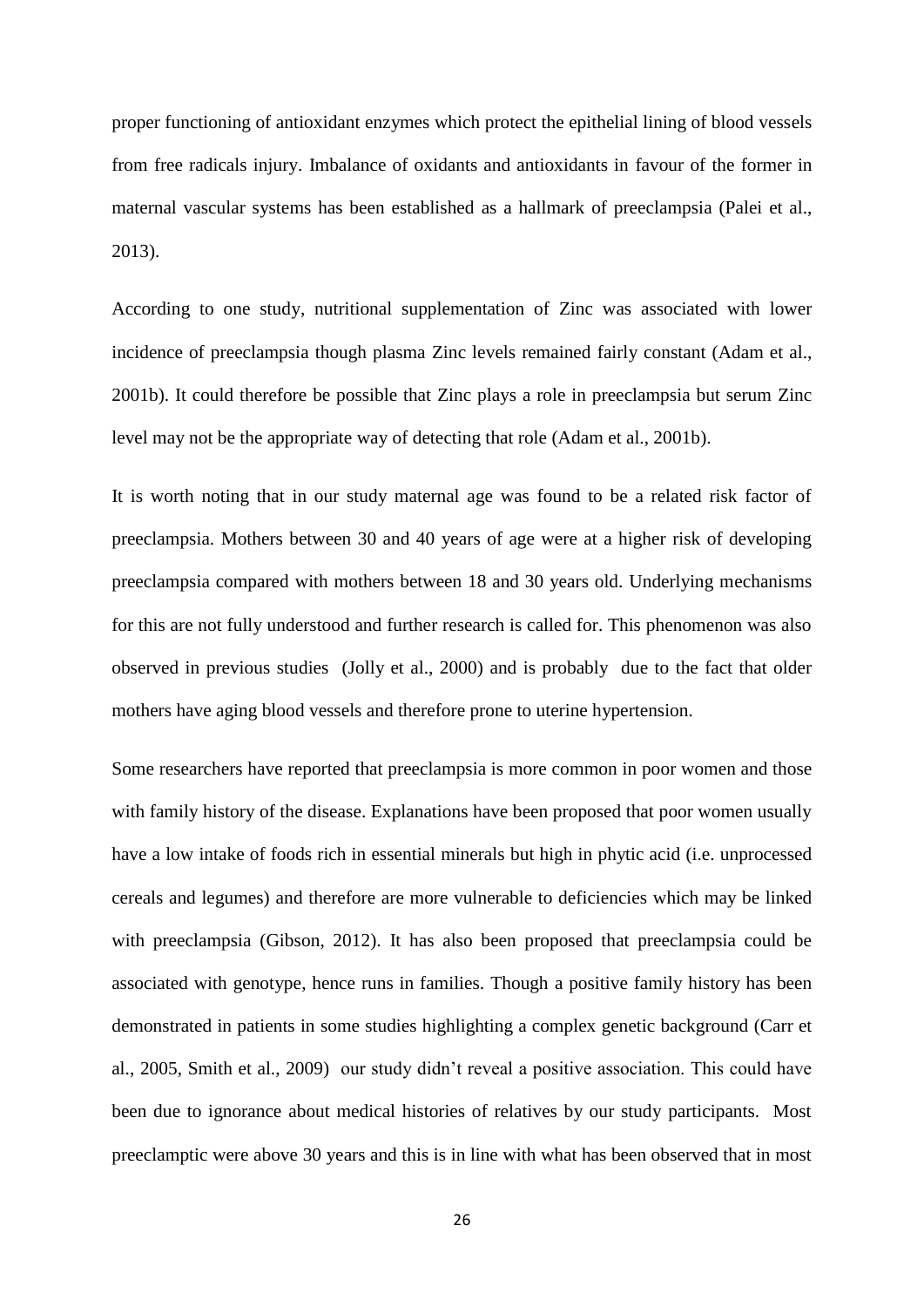cases preeclampsia starts manifesting itself in the second half of pregnancy specifically after 20 weeks of pregnancy [\(Feulner, 2015\)](#page-43-11). Our study did not show differences between women from low or high residential areas or between women with or without family history of preeclampsia in terms of Zinc level or prevalence of preeclampsia. The above observation is in line with a review study by Sibai et al (1998) which expressed despair at the endeavours to find a link between Zinc levels and preeclampsia or efforts to use its supplementation for prevention purposes [\(Sibai, 1998\)](#page-45-0). However research for associated risk factors of this disease continues as it may help in the determination of early predictors of preeclampsia.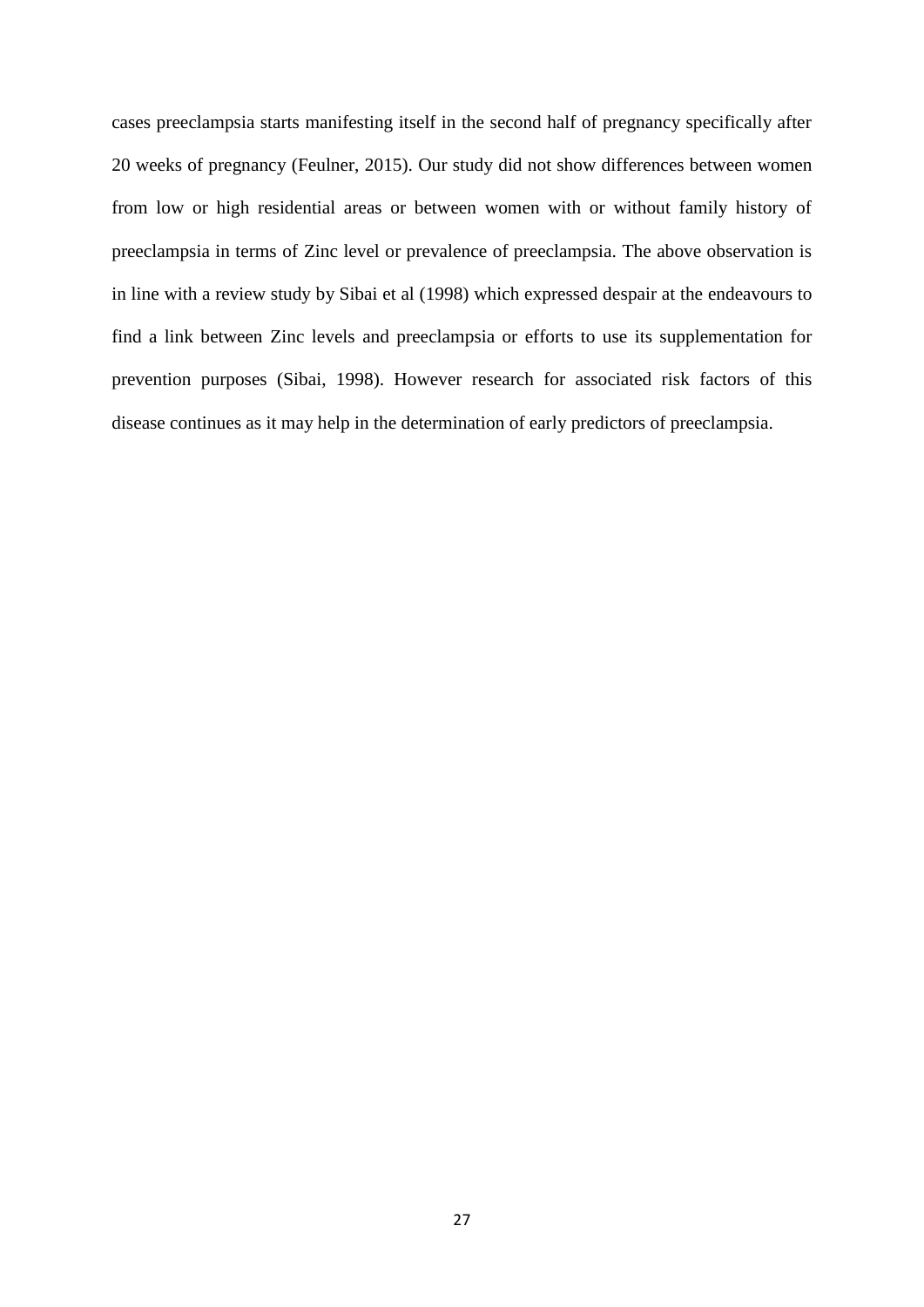#### **CHAPTER SIX**

#### **CONCLUSION AND RECOMMENDATIONS**

<span id="page-41-1"></span><span id="page-41-0"></span>The study has established that the mean serum Zinc concentration in the preeclamptic study group was 89.17  $\pm$  47.19 µg/dL while in the non-preeclamptic control group it was 76.20  $\pm$ 35.23  $\mu$ g/dL. However, the two mean serum Zinc levels were not statistically different (p = 0.122). Additionally, maternal age, gestational age, history of preeclampsia, and residential area density did not show any significant effect on the difference in the serum Zinc levels of the preeclamptic verses non-preeclamptic pregnant women. It can therefore been concluded that serum Zinc level has no clinical value in preeclampsia.

Additionally, it can be concluded based on the results of Pearson's correlation that there was no linear relationship of any significance between serum Zinc level and blood pressure in the total sample of participants or in preeclamptic women alone.

However, the present study has demonstrated that pregnant women of  $30 - 40$  years of age are at a higher risk of experiencing preeclampsia than women of  $18 - 30$  years of age. This means that in order to evade the risk of preeclampsia for women above 30 years, earlier biomarkers of a preeclamptic state and better management of those with the pre-condition need to be developed.

Further research is recommended to determine the effect of Zinc supplementation and/or effective dietary modifications on the outcome of preeclampsia in the Zambian population. Additionally, future studies should consider isotope studies as a more accurate way to detect mineral levels.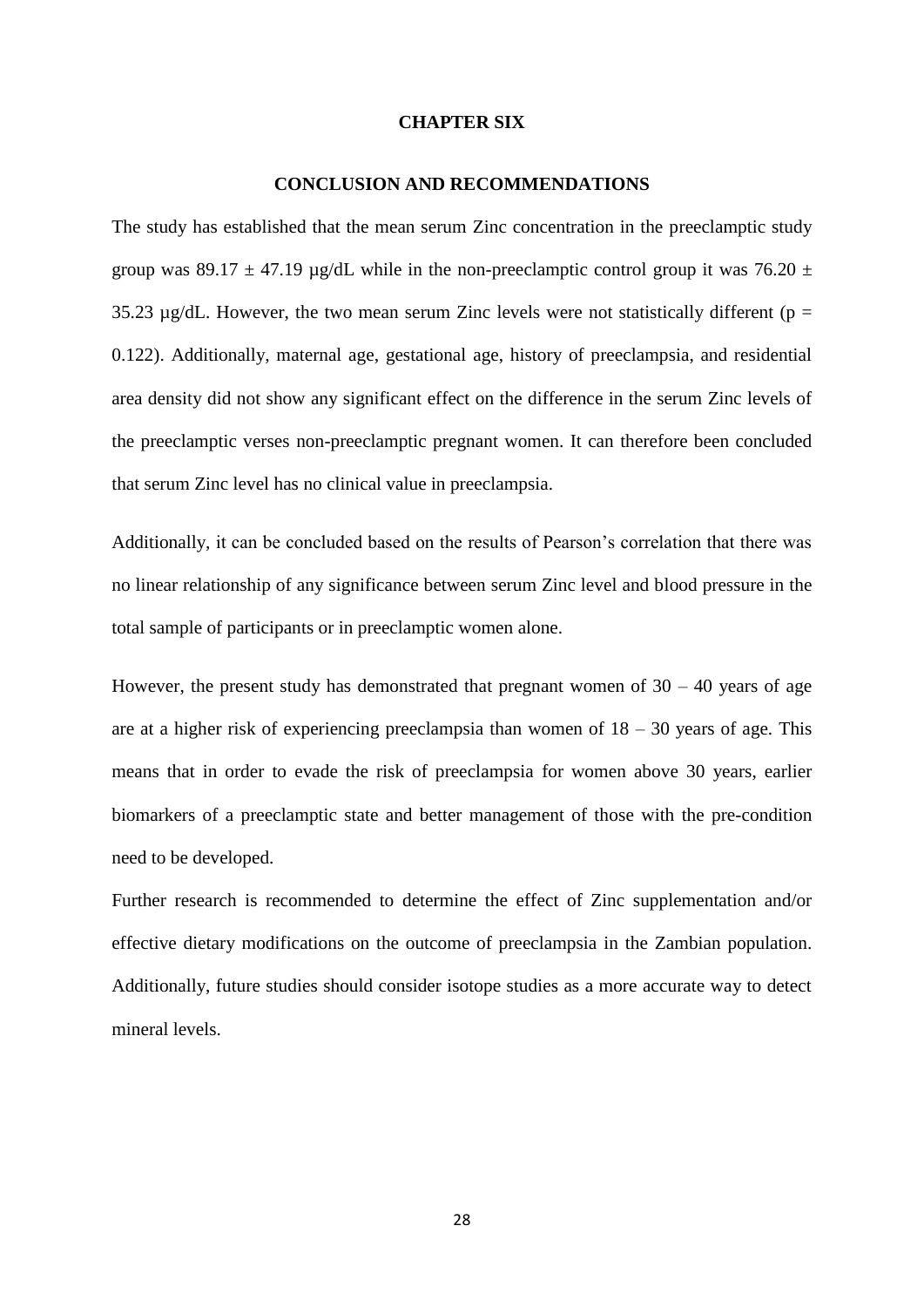#### **REFERENCES**

- <span id="page-42-6"></span>Adam, B., Malatyalioglu, E., Alvur, M. & Talu, C. 2001a. Magnesium, zinc and iron levels in preeclampsia. *Journal of Maternal-Fetal and Neonatal Medicine,* 10**,** 246-250.
- <span id="page-42-7"></span>Adam, B., Malatyalioglu, E., Alvur, M. & Talu, C. 2001b. Magnesium, zinc and iron levels in preeclampsia. *Journal of Maternal-Fetal Medicine,* 10**,** 246-250.
- <span id="page-42-0"></span>Akinloye, O., Oyewale, O. & Oguntibeju, O. O. 2013. Evaluation of trace elements in pregnant women with pre-eclampsia. *African Journal of Biotechnology,* 9**,** 5196-5202.
- <span id="page-42-1"></span>Amirabi, A., Yazdian, M. & Pashapour, N. 2015. Evaluation of serum calcium, magnesium, copper, and zinc levels in women with pre-eclampsia. *Iranian Journal of Medical Sciences,* 33**,** 231- 234.
- <span id="page-42-2"></span>Bahadoran, P., Zendehdel, M., Movahedian, A. & Hasan Zahraee, R. 2010. The relationship between serum zinc level and preeclampsia. *Iranian journal of nursing and midwifery research,* 15.
- <span id="page-42-5"></span>Boskabadi, H., Maamouri, G., Nori, M., Mohsenzadeh, H., Ayatollahi, H., Ghayour-Mobarhan, M., Sahebkar, A., Heshmati, A. & Ferns, G. A. 2012. Maternal and neonatal serum concentrations of zinc and copper in preterm delivery: an observational study. *Trace Elements & Electrolytes,* 29.
- <span id="page-42-3"></span>Brown, K. H., Wuehler, S. E. & Peerson, J. M. 2001a. The importance of zinc in human nutrition and estimation of the global prevalence of zinc deficiency. *Food and Nutrition Bulletin,* 22**,** 113- 125.
- <span id="page-42-4"></span>Brown, K. H., Wuehler, S. E. & Peerson, J. M. 2001b. The importance of zinc in human nutrition and estimation of the global prevalence of zinc deficiency. *Food & Nutrition Bulletin,* 22**,** 113- 125.
- <span id="page-42-8"></span>Carr, D. B., Epplein, M., Johnson, C. O., Easterling, T. R. & Critchlow, C. W. 2005. A sister's risk: family history as a predictor of preeclampsia. *American journal of obstetrics and gynecology,* 193**,** 965-972.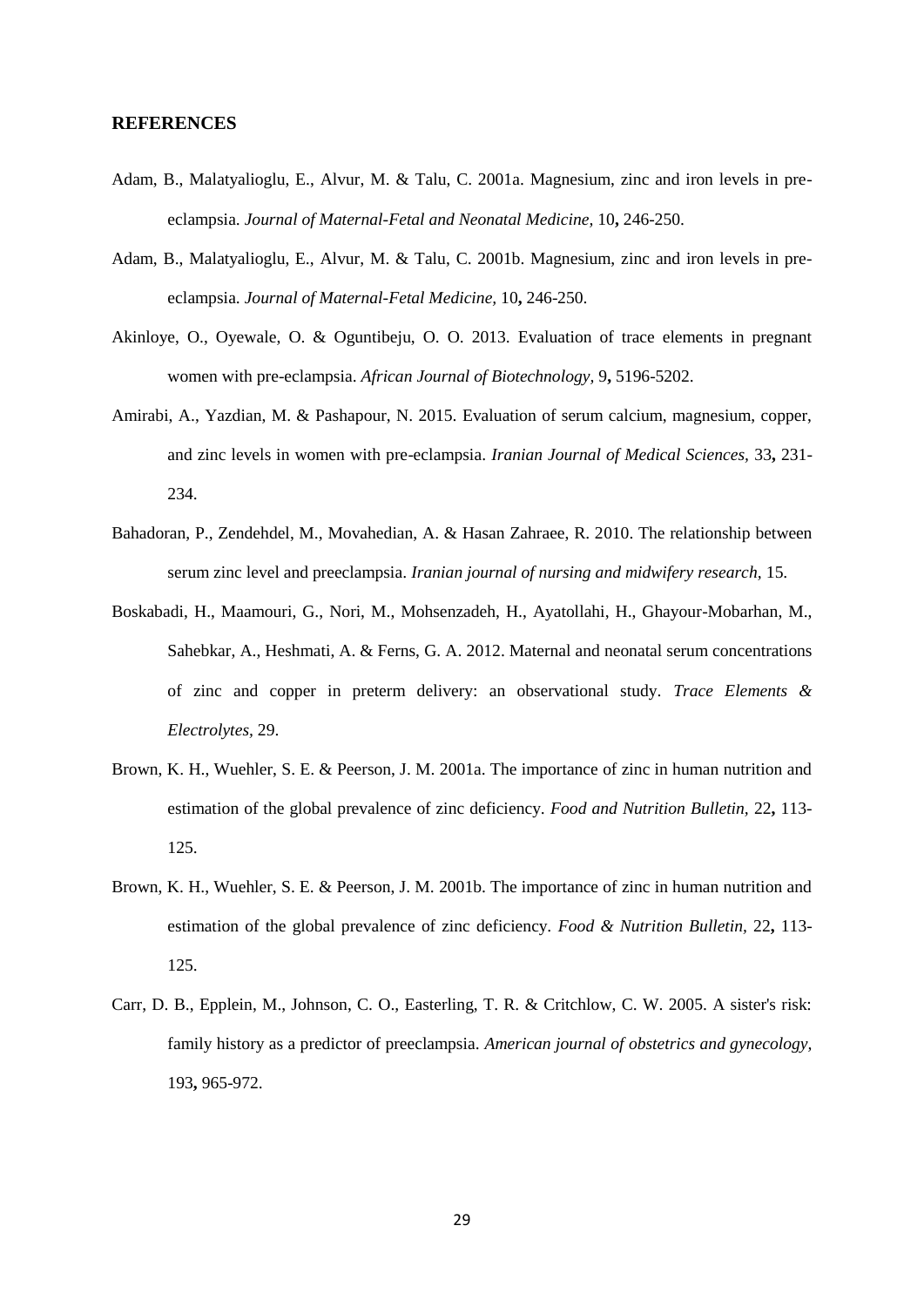- <span id="page-43-7"></span>Caughey, A. B., Stotland, N. E., Washington, A. E. & Escobar, G. J. 2005. Maternal ethnicity, paternal ethnicity, and parental ethnic discordance: predictors of preeclampsia. *Obstetrics & Gynecology,* 106**,** 156-161.
- <span id="page-43-4"></span>Coyle, P., Summers-Pearce, B., Cowley, C. J. & Rofe, A. M. 2013. Dietary Zinc Supplementation and Prenatal Ethanol Exposure. *Alcohol, Nutrition, and Health Consequences.* Springer.
- <span id="page-43-5"></span>Farzin, L. & Sajadi, F. 2012. Comparison of serum trace element levels in patients with or without pre-eclampsia. *Journal of research in medical sciences: the official journal of Isfahan University of Medical Sciences,* 17**,** 938.
- <span id="page-43-11"></span>Feulner, L. 2015. Preeclampsia: The pressure's on. *Nursing2016,* 45**,** 54-59.
- <span id="page-43-0"></span>Fukui, A., Yokota, M., Funamizu, A., Nakamua, R., Fukuhara, R., Yamada, K., Kimura, H., Fukuyama, A., Kamoi, M. & Tanaka, K. 2012. Changes of NK cells in preeclampsia. *American journal of reproductive immunology,* 67**,** 278-286.
- <span id="page-43-6"></span>Gibson, R. S. 2006. Zinc: the missing link in combating micronutrient malnutrition in developing countries. *Proceedings of the Nutrition Society,* 65**,** 51-60.
- <span id="page-43-2"></span>Gibson, R. S. 2012. Zinc deficiency and human health: etiology, health consequences, and future solutions. *Plant and soil,* 361**,** 291-299.
- <span id="page-43-9"></span>Giroux, E., Schechter, P. & Schoun, J. 1976. Diminished albumin binding of zinc in serum of pregnant women. *Clinical Science,* 51**,** 545-549.
- <span id="page-43-3"></span>Hovdenak, N. & Haram, K. 2012. Influence of mineral and vitamin supplements on pregnancy outcome. *European Journal of Obstetrics & Gynecology and Reproductive Biology,* 164**,** 127- 132.
- <span id="page-43-8"></span>Hubel, C. A. 1997. Oxidative stress and preeclampsia. *Fetal and maternal medicine review,* 9**,** 73- 101.
- <span id="page-43-1"></span>Jain, S., Sharma, P., Kulshreshtha, S., Mohan, G. & Singh, S. 2010. The role of calcium, magnesium, and zinc in pre-eclampsia. *Biological trace element research,* 133**,** 162-170.
- <span id="page-43-10"></span>Jolly, M., Sebire, N., Harris, J., Robinson, S. & Regan, L. 2000. The risks associated with pregnancy in women aged 35 years or older. *Human reproduction,* 15**,** 2433-2437.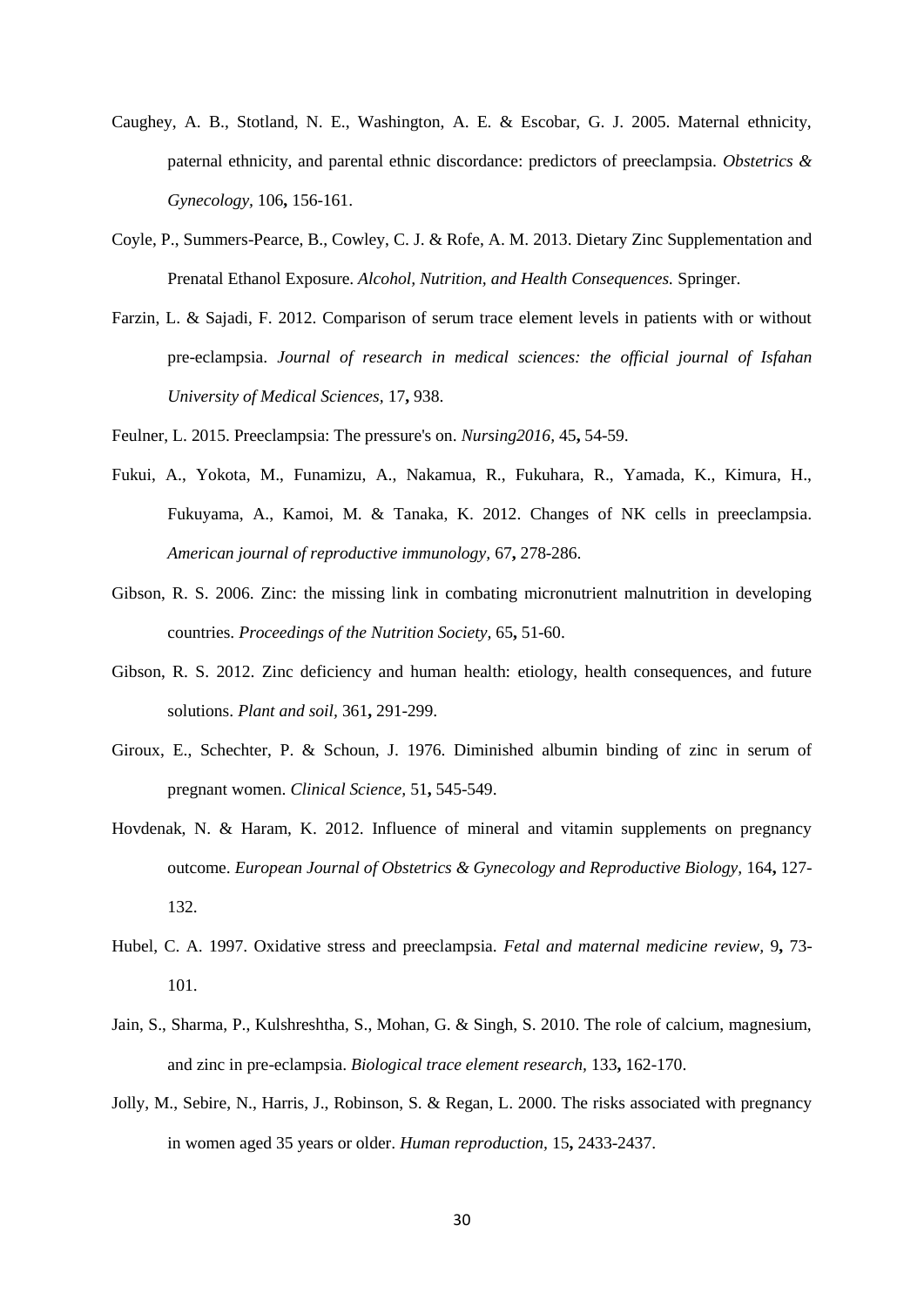- <span id="page-44-5"></span>Kim, J. 2013. Dietary zinc intake is inversely associated with systolic blood pressure in young obese women. *Nutrition research and practice,* 7**,** 380-384.
- <span id="page-44-2"></span>Kim, J., Kim, Y. J., Lee, R., Moon, J. H. & Jo, I. 2012. Serum levels of zinc, calcium, and iron are associated with the risk of preeclampsia in pregnant women. *Nutrition research,* 32**,** 764-769.
- <span id="page-44-11"></span>King, J. C. 2000. Determinants of maternal zinc status during pregnancy. *The American journal of clinical nutrition,* 71**,** 1334s-1343s.
- <span id="page-44-9"></span>Krickeberg, K., Pham, V. T. & Pham, T. M. H. 2012. Cross-Sectional Studies. *Epidemiology.* Springer.
- <span id="page-44-7"></span>Kumru, S., Aydin, S., Simsek, M., Sahin, K., Yaman, M. & Ay, G. 2003. Comparison of serum copper, zinc, calcium, and magnesium levels in preeclamptic and healthy pregnant women. *Biological trace element research,* 94**,** 105-112.
- <span id="page-44-8"></span>Lowe, N. M., Fekete, K. & Decsi, T. 2009. Methods of assessment of zinc status in humans: a systematic review. *The American journal of clinical nutrition***,** ajcn. 27230G.
- <span id="page-44-10"></span>Magri, J., Sammut, M. & Savona-Ventura, C. 2003. Lead and other metals in gestational hypertension. *International Journal of Gynecology & Obstetrics,* 83**,** 29-36.
- <span id="page-44-0"></span>Mori, R., Ota, E., Middleton, P., Tobe‐Gai, R., Mahomed, K. & Bhutta, Z. A. 2012. Zinc supplementation for improving pregnancy and infant outcome. *The Cochrane Library*.
- <span id="page-44-1"></span>Palei, A. C., Spradley, F. T., Warrington, J. P., George, E. M. & Granger, J. P. 2013. Pathophysiology of hypertension in pre‐eclampsia: a lesson in integrative physiology. *Acta Physiologica,* 208**,** 224-233.
- <span id="page-44-3"></span>Rayman, M. P., Bode, P. & Redman, C. W. 2003. Low selenium status is associated with the occurrence of the pregnancy disease preeclampsia in women from the United Kingdom. *American journal of obstetrics and gynecology,* 189**,** 1343-1349.
- <span id="page-44-4"></span>Roggensack, A. M., Zhang, Y. & Davidge, S. T. 1999. Evidence for peroxynitrite formation in the vasculature of women with preeclampsia. *Hypertension,* 33**,** 83-89.
- <span id="page-44-6"></span>Sato, M., Yanagisawa, H., Nojima, Y., Tamura, J. & Wada, O. 2002. Zn deficiency aggravates hypertension in spontaneously hypertensive rats: possible role of Cu/Zn-superoxide dismutase. *Clinical and experimental hypertension,* 24**,** 355-370.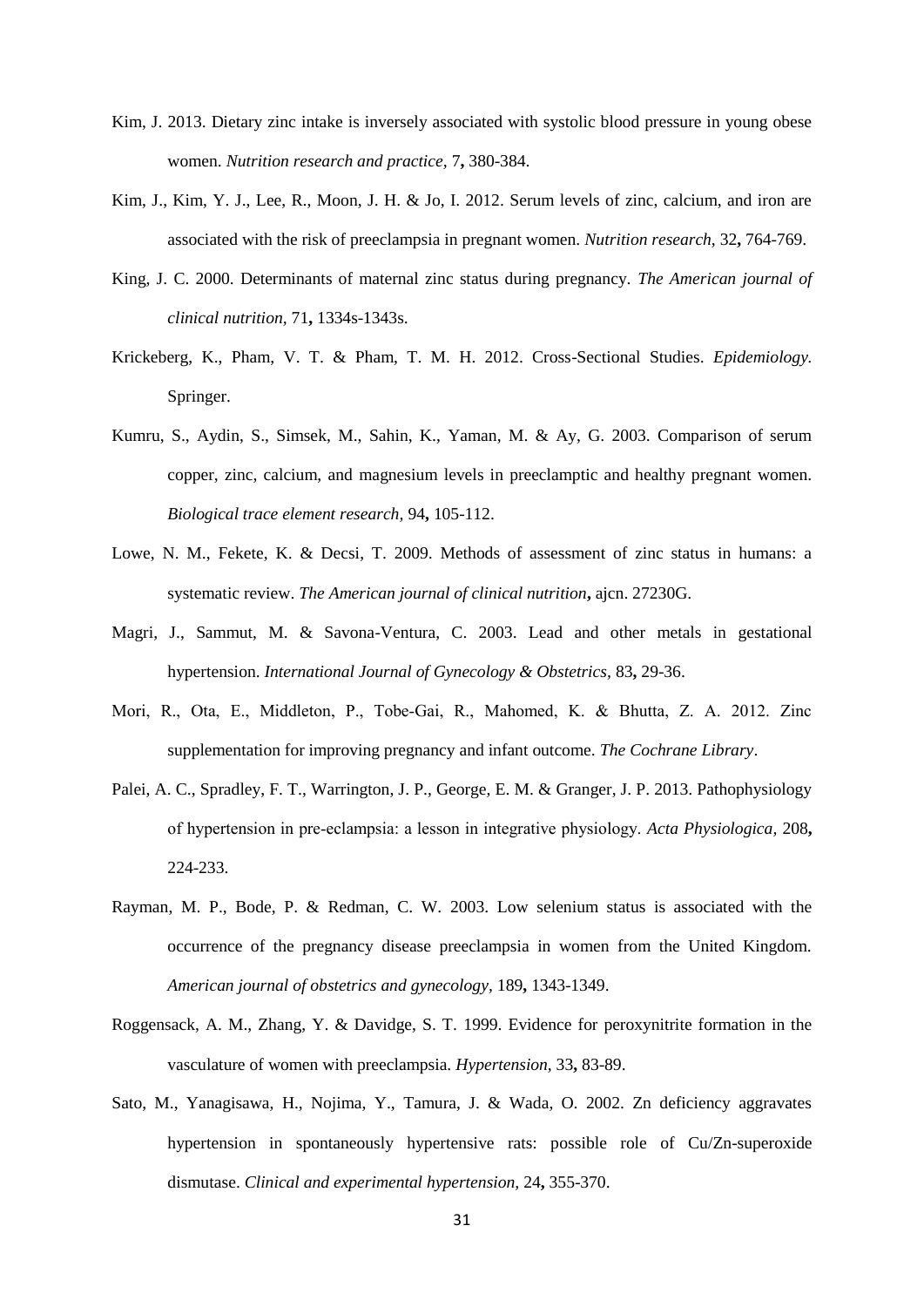- <span id="page-45-0"></span>Sibai, B. M. 1998. Prevention of preeclampsia: a big disappointment. *American journal of obstetrics and gynecology,* 179**,** 1275-1278.
- <span id="page-45-2"></span>Smith, G. N., Walker, M. C., Liu, A., Wen, S. W., Swansburg, M., Ramshaw, H., White, R. R., Roddy, M., Hladunewich, M. & Team, P.-E. N. E. 2009. A history of preeclampsia identifies women who have underlying cardiovascular risk factors. *American journal of obstetrics and gynecology,* 200**,** 58. e1-58. e8.
- <span id="page-45-1"></span>Yanagisawa, H., Sato, M., Nodera, M. & Wada, O. 2004. Excessive zinc intake elevates systemic blood pressure levels in normotensive rats–potential role of superoxide-induced oxidative stress. *Journal of hypertension,* 22**,** 543-550.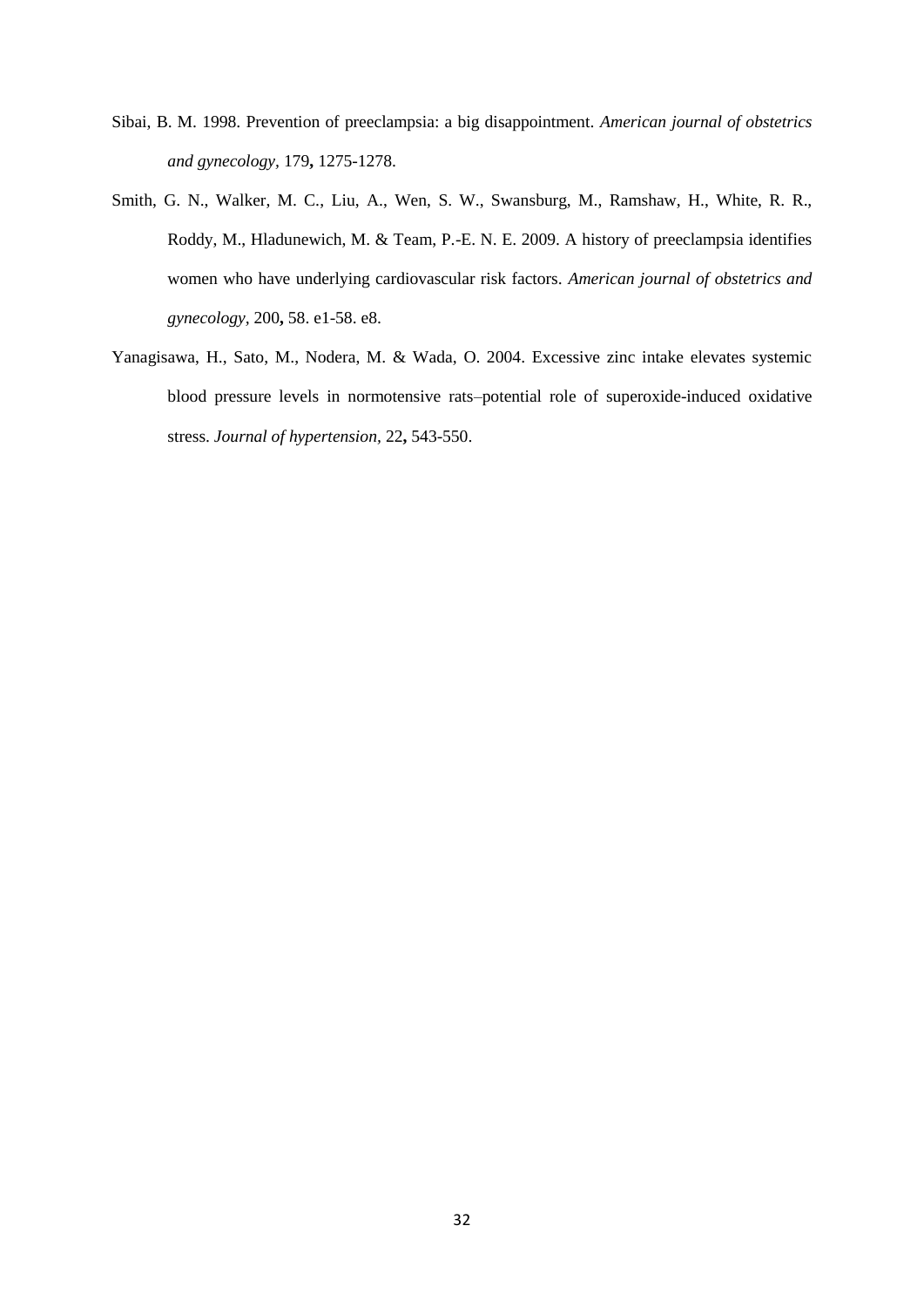## <span id="page-46-0"></span>**1.0. ANNEX**

## <span id="page-46-1"></span>**1.1 QUESTIONNAIRE (INTERVIEW GUIDE)**

Date:………………………………………………………..Participant ID:…………………………………………

1. Age

(A) 18-30 (B) 30-40 (C) Above 40

2. Age of pregnancy

(A) 20-25 wks (B) 25-30 wks (C) Above 30 wks

- 3. Area of residence
	- (A) High density (B) Medium density (C) Low density
- 4. Did you have hypertension before pregnancy?

 $(A)$  Yes  $(B)$  No

- 5. History of Pre-eclampsia in the family?
	- $(A)$  Yes  $(B)$  No
- 6. Do you take any antihypertensive drugs?
	- (A) Yes (B) No

## <span id="page-46-2"></span>**1.2 DATA SHEET**

| Participant | Weight | Height | <b>BMI</b> | Proteinuria | <b>Blood</b> | Glucosuria | Serum |
|-------------|--------|--------|------------|-------------|--------------|------------|-------|
| ID          | (Kg)   | (m)    | $Kg/m^2$   |             | Pressure     |            | Zinc  |
|             |        |        |            |             | (mm Hg)      |            | level |
|             |        |        |            |             |              |            | (ppb) |
|             |        |        |            |             |              |            |       |
|             |        |        |            |             |              |            |       |
|             |        |        |            |             |              |            |       |
|             |        |        |            |             |              |            |       |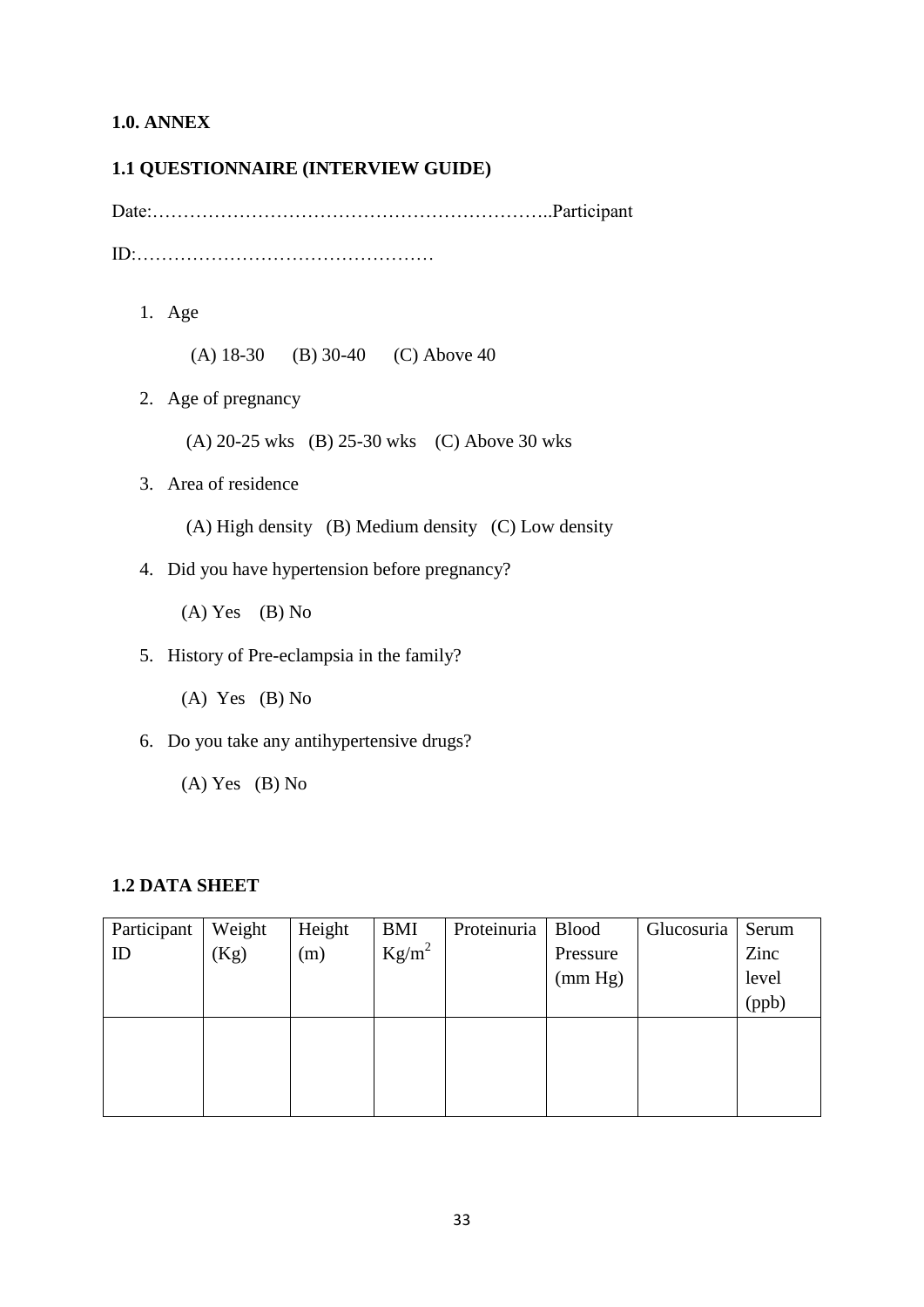#### <span id="page-47-0"></span>**1.3 Information sheet**

# **Title of Study; Relationship between Serum Zinc levels and Preeclampsia in Zambian pregnant women**

#### Dear Participant,

This is to inform you that this study is being carried out by Chababa Likando, a postgraduate student at the University of Zambia, School of Medicine; Department of Physiological Sciences. The health of pregnant women should be a concern for every one of us as they are going through a special period of time of bringing a new life into the world. Studies in other countries have indicated that disturbances of Zinc levels may be a mediatory factor in the development of Preeclampsia (Onset of hypertension and proteinuria after 20 weeks of pregnancy). Preeclampsia is risky for the health and life of both mother and child. Research efforts are therefore needed to come up with information that can lead to alleviation of this problem.

You are invited to be involved in this study for a maximum period of only 2 days (Day 1 – enrollment/ questionnaire and Day 2 – specimen sample collection). In this study, 8 mls of blood will be collected then subsequently subjected to centrifugation to separate serum which will then be stored at -20 degrees Celsius awaiting laboratory analysis of Zinc level. In the same vein, the 10 ml urine samples will be used for diagnostic purposes of Preeclampsia. All specimens will be safely discarded after use.

There are physical risks of pain and discomfort when collecting blood; however you should not worry because you will be attended to by qualified doctors and nurses. The blood examination will be used to gather information which will contribute to management of hypertension that occurs in pregnancy. Your participation in this study is purely voluntary. You are free not to answer questions deemed personal or sensitive. Additionally, you are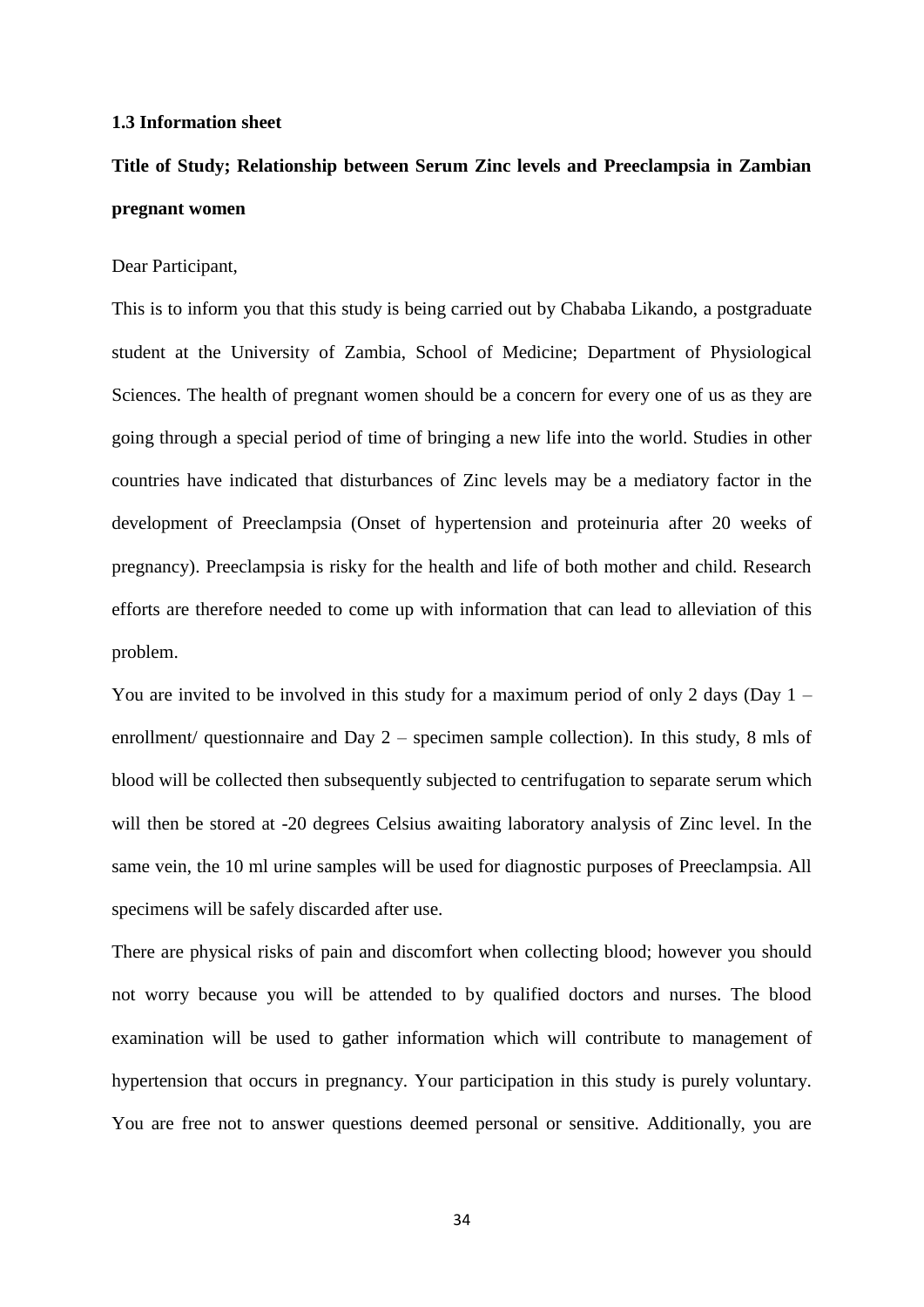eligible to withdraw if you are not interested and your action will not affect your acquisition of health services. Please seek clarification where you do not understand.

All the information you will provide will be strictly confidential. The research information will be disseminated to the relevant authorities and with no direct link to you since anonymity shall be maintained.

## **In the event of any problems, please contact the following:**

**1. Chababa Likando, University of Zambia, School of Medicine, Department of Physiological Sciences, P.O. Box 50110, Lusaka, Zambia. Mobile Phone; 0973374313 2. The Secretary, ERES Converge, 33 Joseph Mwilwa Road, Rhodes Park, Lusaka, Tel: +260 955 155 633, +260 955 155 634, +260 966 765 503, Email: eresconverge@yahoo.com.**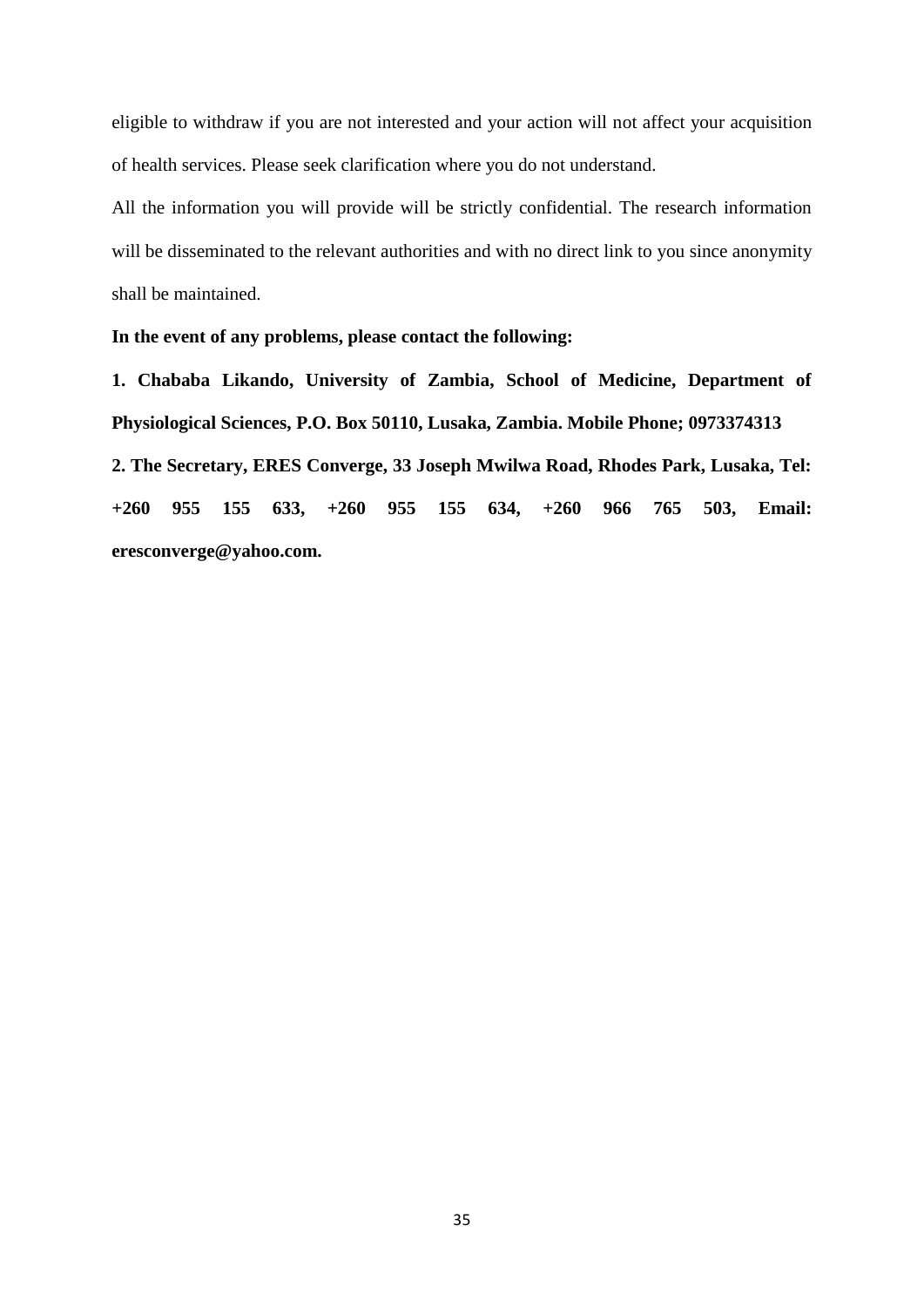#### <span id="page-49-0"></span>**1.4 Consent form**

#### **CONSENT TO PARTICIPATE IN THE STUDY**

**Study Title: Relationship between Serum Zinc levels and Preeclampsia in Zambian pregnant women.**

**By signing my name below, I .............................................................. confirm the following:**

I have read (or had read to me) this entire consent document and all of my questions have been answered to my satisfaction.

The study's purpose, procedures, risks and possible benefits have been explained to me.

I agree to let the study team use and share the health information and other information gathered for this study. I voluntarily agree to participate in this research study and I agree to give small amount (8mls) of blood.

**Participant signature**………………… **Date**…………………

**Thump Print below:**

IMPORTANT: You will receive a signed and dated copy of this consent form. Please keep it where you can easily find it. It will help you remember what we discussed today.